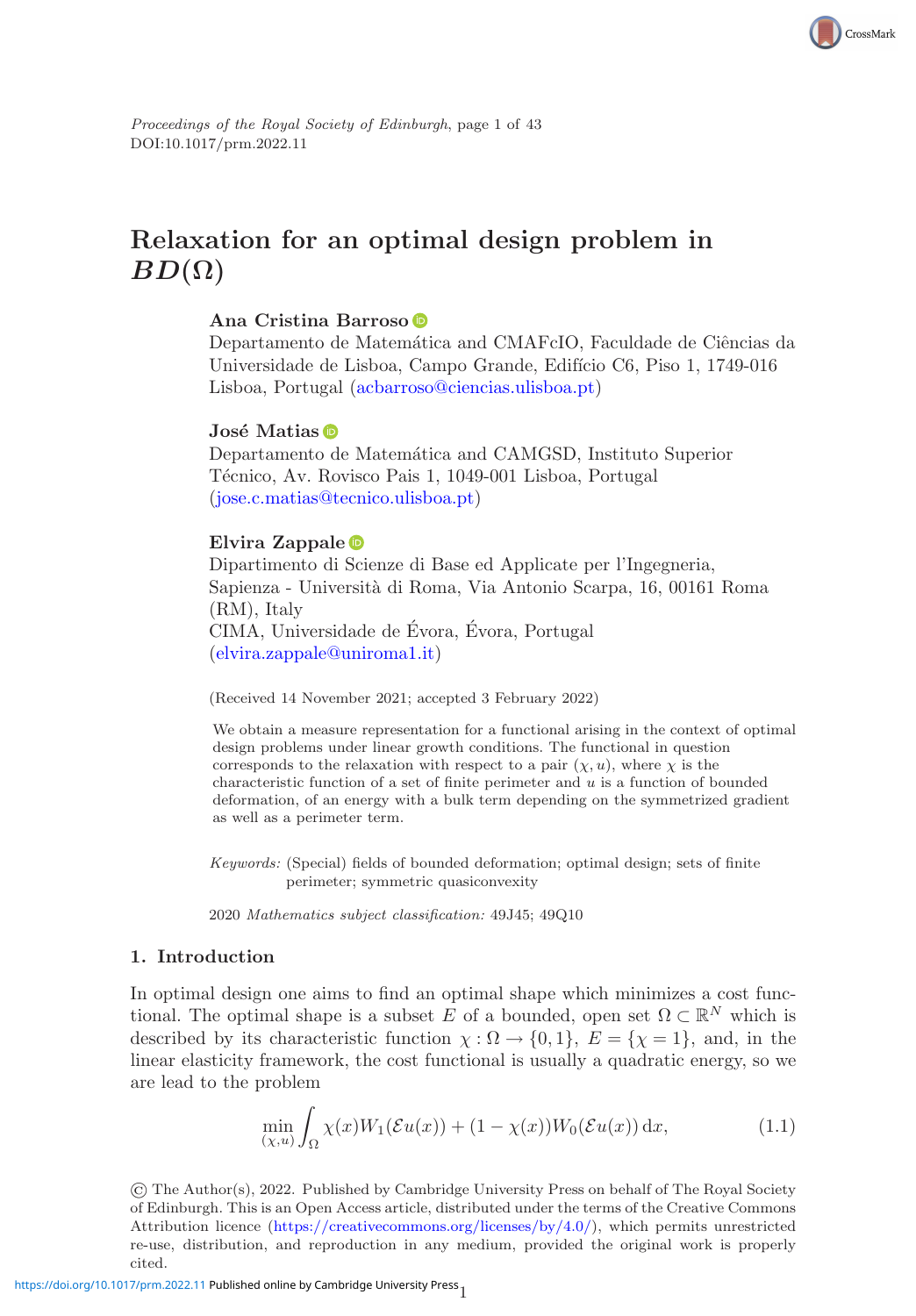where  $W_0$  and  $W_1$  are two *elastic* densities, with  $W_0 \geq W_1$ , and  $\mathcal{E}u$  denotes the symmetrized gradient of the displacement  $u$ . We refer to the seminal papers [**[1](#page-41-0)**, **[35](#page-42-0)**–**[37](#page-42-1)**, **[43](#page-42-2)**], among a wide literature (see, for instance, the recent contributions  $[7, 8]$  $[7, 8]$  $[7, 8]$  $[7, 8]$  $[7, 8]$ .

However, as soon as plasticity comes into play, the observed stress–strain relation is no longer linear and, due to the linear growth of the stored elastic energy and to the lack of reflexivity of the space  $L^1$ , a suitable functional space is necessary to account for fields u whose strains are measures. The space of special fields with bounded deformation, BD(Ω), was first proposed in [**[36](#page-42-3)**, **[37](#page-42-1)**, **[47](#page-42-4)**–**[50](#page-42-5)**] and starting from these pioneering papers a vast literature developed.

Indeed, already in the case where  $\chi \equiv \chi_{\Omega}$ , the search for equilibria in the context of perfect plasticity leads naturally to the study of lower semicontinuity properties, and eventually relaxation, for energies of the type

<span id="page-1-0"></span>
$$
\int_{\Omega} f(\mathcal{E}u(x)) \, \mathrm{d}x \tag{1.2}
$$

where  $f$  is the volume energy density. As mentioned above,  $u$  belongs to the space  $BD(\Omega)$  of functions of bounded deformation composed of integrable vector-valued functions for which all components  $E_{ij}$ ,  $i, j = 1, \ldots, N$ , of the deformation tensor  $Eu := (Du + Du<sup>T</sup>)/2$  are bounded Radon measures and  $\mathcal{E}u$  stands for the absolutely continuous part, with respect to the Lebesgue measure, of the symmetrized distributional derivative Eu.

Lower semicontinuity for  $(1.2)$  was established in [[16](#page-41-3)] under convexity assumptions on f and in [**[27](#page-42-6)**] for symmetric quasiconvex integrands, under linear growth conditions and for  $u \in LD(\Omega)$ , the subspace of  $BD(\Omega)$  comprised of functions for which the singular part  $E^s u$  of the measure Eu vanishes. For a symmetric quasiconvex density f with an explicit dependence on the position in the body and satisfying superlinear growth assumptions, lower semicontinuity properties were established in [[28](#page-42-7)] for  $u \in SBD(\Omega)$ .

In the case where the energy density takes the form  $\|\mathcal{E}u\|^2$  or  $\|\mathcal{E}^D u\|^2 + (\text{div } u)^2$ (where  $A^D$  stands for the deviator of the  $N \times N$  matrix A given by  $A^D :=$  $A - (1/N)\text{tr}(A)I$ , and the total energy also includes a surface term, a first relaxation result was proved in [**[18](#page-41-4)**]. We also refer to [**[39](#page-42-8)**] for the relaxation in the case where there is no surface energy and to [**[33](#page-42-9)**, **[40](#page-42-10)**, **[42](#page-42-11)**] for related models concerning evolutions and homogenization, among a wider list of contributions.

For general energy densities f, Barroso, Fonseca and Toader [**[12](#page-41-5)**] studied the relaxation of [\(1.2\)](#page-1-0) for  $u \in SBD(\Omega)$  under linear growth conditions but placing no convexity assumptions on  $f$ . They showed that the relaxed functional admits an integral representation where a surface energy term arises naturally. The global method for relaxation due to Bouchitté, Fonseca and Mascarenhas [[17](#page-41-6)] was used to characterize the density of this term, whereas the identification of the relaxed bulk energy term relied on the blow-up method  $\mathbf{31}$  $\mathbf{31}$  $\mathbf{31}$  together with a Poincaré-type inequality.

Ebobisse and Toader [**[29](#page-42-13)**] obtained an integral representation result for general local functionals defined in  $SBD(\Omega)$  which are lower semicontinuous with respect to the  $L^1$  topology and satisfy linear growth and coercivity conditions. The functionals under consideration are restrictions of Radon measures and are assumed to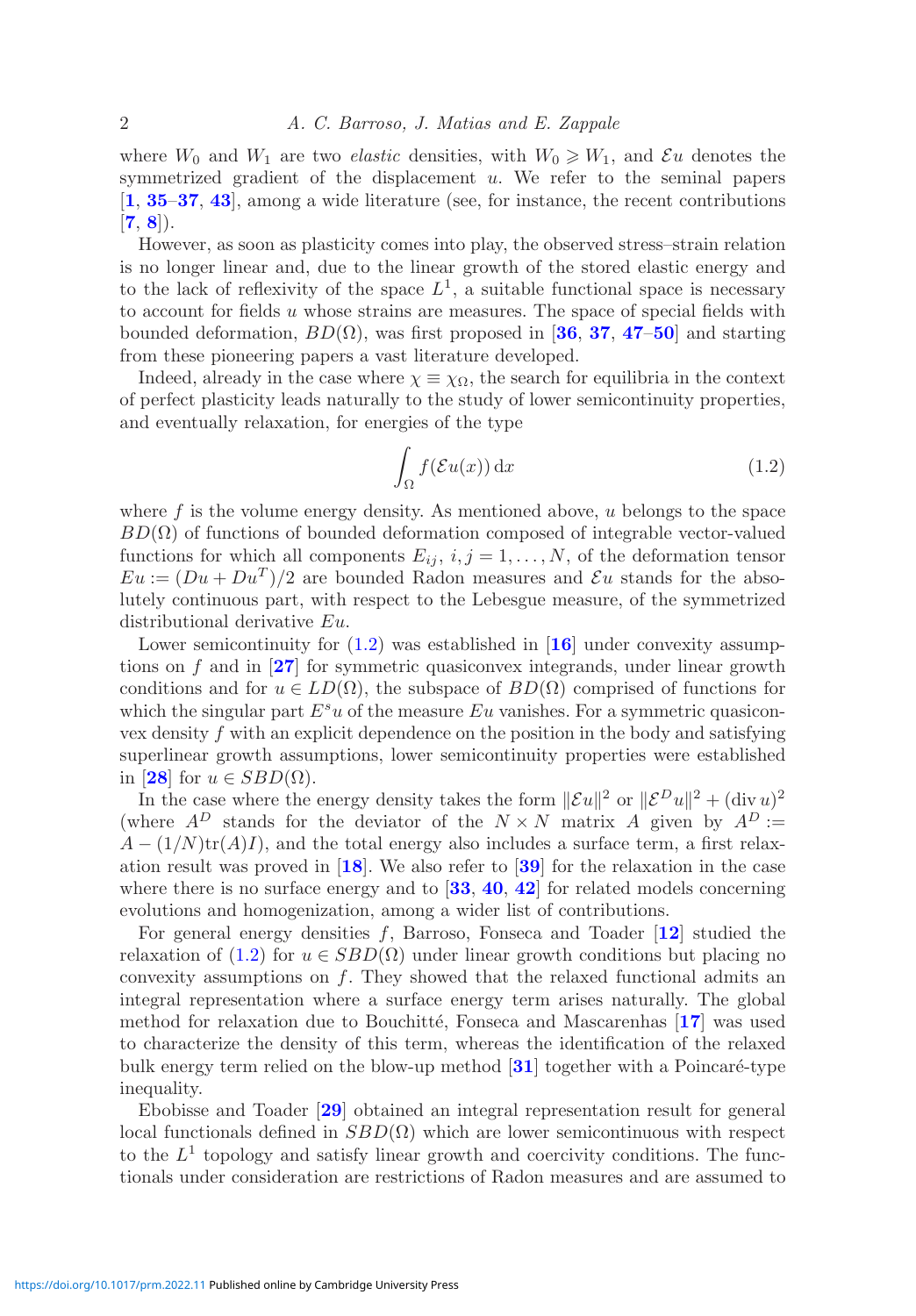be invariant with respect to rigid motions. Their work was extended to the space  $SBD^p(\Omega)$ ,  $p > 1$ , which arises in connection with the study of fracture and damage models, by Conti, Focardi and Iurlano [**[24](#page-41-7)**] in the two-dimensional setting. A crucial and novel ingredient of their proof is the construction of a  $W^{1,p}$  approximation of an  $SBD^p$  function u using finite-elements on a countable mesh which is chosen according to u (recall that  $SBD^p$  denotes the space of fields with bounded deformation such that the symmetrized gradient is the sum of an  $L^p$  field and a measure supported on a set of finite  $\mathcal{H}^{N-1}$  measure).

The analysis of an integral representation for a variational functional satisfying lower semicontinuity, linear growth conditions and the usual measure theoretical properties, was extended to the full space  $BD(\Omega)$  by Caroccia, Focardi and Van Goethem [**[23](#page-41-8)**]. In this work, the invariance of the studied functional with respect to rigid motions, required in [**[29](#page-42-13)**], is replaced by a weaker condition stating continuity with respect to infinitesimal rigid motions. Their result relies, as in papers mentioned above, on the global method for relaxation, as well as on the characterization of the Cantor part of the measure Eu, due to De Philippis and Rindler [**[25](#page-41-9)**], which extends to the BD case the result of Alberti's rank-one theorem in BV .

In the study of the minimization problem [\(1.1\)](#page-0-0) one usually prescribes the volume fraction of the optimal shape, leading to a constraint of the form  $\frac{1}{\mathcal{L}^N(\Omega)} \int_{\Omega} \chi(x) dx = \theta, \ \theta \in (0,1).$  It is sometimes convenient to replace this constraint by inserting, instead, a Lagrange multiplier in the modelling functional which, in the optimal design context, becomes

<span id="page-2-0"></span>
$$
F(\chi, u; \Omega) := \int_{\Omega} \chi(x) W_1(\mathcal{E}u(x)) + (1 - \chi(x)) W_0(\mathcal{E}u(x)) + \int_{\Omega} k\chi(x) dx.
$$
 (1.3)

Despite the fact that we have compactness for u in  $BD(\Omega)$  for functionals of the form  $(1.3)$ , it is well known that the problem of minimizing  $(1.3)$  with respect to  $(\chi, u)$ , adding suitable forces and/or boundary conditions, is ill-posed, in the sense that minimizing sequences  $\chi_n \in L^{\infty}(\Omega; \{0, 1\})$  tend to highly oscillate and develop microstructure, so that in the limit we may no longer obtain a characteristic function. To avoid this phenomenon, as in [**[2](#page-41-10)**, **[34](#page-42-14)**], we add a perimeter penalization along the interface between the two zones  $\{\chi = 0\}$  and  $\{\chi = 1\}$  (see [[21](#page-41-11)] for the analogous analysis performed in BV , and [**[14](#page-41-12)**, **[15](#page-41-13)**, **[20](#page-41-14)**] for the Sobolev settings, also in the presence of a gap in the growth exponents).

Thus, with an abuse of notation (i.e. denoting  $W_1 + k$ , in [\(1.3\)](#page-2-0), still by  $W_1$ ), our aim in this paper is to study the energy functional given by

$$
F(\chi, u; \Omega) := \int_{\Omega} \chi(x) W_1(\mathcal{E}u(x)) + (1 - \chi(x)) W_0(\mathcal{E}u(x)) dx + |D\chi|(\Omega), \quad (1.4)
$$

where  $u \in BD(\Omega)$ ,  $\chi \in BV(\Omega; \{0,1\})$  and the densities  $W_i$ ,  $i = 0,1$ , are continuous functions satisfying the following linear growth conditions from above and below:

<span id="page-2-2"></span><span id="page-2-1"></span> $\exists \alpha, \beta > 0$  such that  $\alpha |\xi| \leqslant W_i(\xi) \leqslant \beta(1 + |\xi|), \quad \forall \xi \in \mathbb{R}^{N \times N}_s$ . (1.5)

We point out that no convexity assumptions are placed on  $W_i$ ,  $i = 0, 1$ .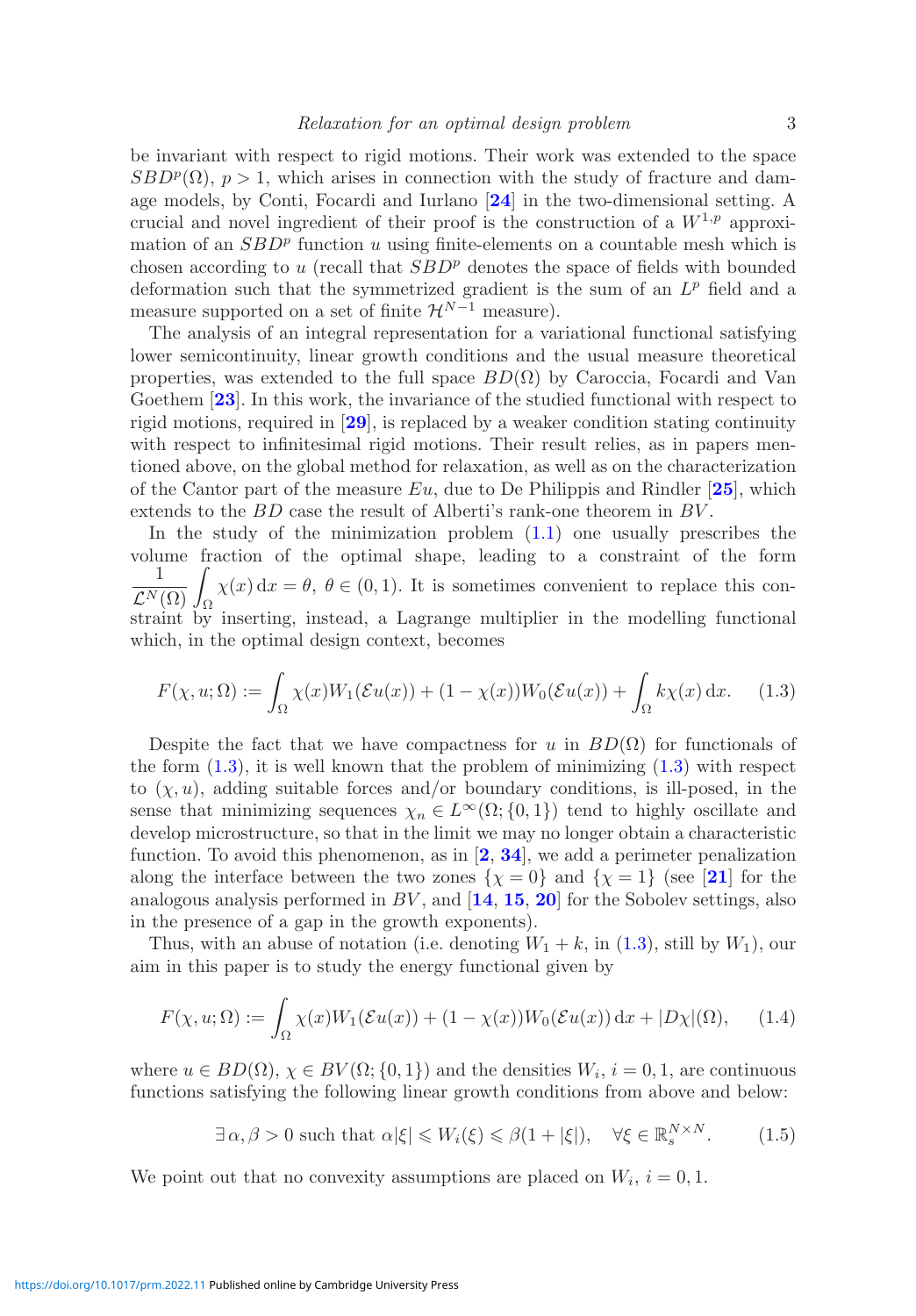4 *A. C. Barroso, J. Matias and E. Zappale*

To simplify the notation, in the sequel, we let  $f: \{0,1\} \times \mathbb{R}^{N \times N}_s \to [0,+\infty)$  be defined as

$$
f(q,\xi) := qW_1(\xi) + (1-q)W_0(\xi), \qquad (1.6)
$$

and for a fixed  $q \in \{0,1\}$ , we recall that the recession function of f, in its second argument, is given by

<span id="page-3-3"></span><span id="page-3-2"></span><span id="page-3-1"></span><span id="page-3-0"></span>
$$
f^{\infty}(q,\xi) := \limsup_{t \to +\infty} \frac{f(q,t\xi)}{t}.
$$
 (1.7)

Since we place no convexity assumptions on  $W_i$ , we consider the relaxed localized functionals arising from the energy [\(1.4\)](#page-2-1), defined, for an open subset  $A \subset \Omega$ , by

$$
\mathcal{F}(\chi, u; A) := \inf \left\{ \liminf_{n \to +\infty} F(\chi_n, u_n; A) : u_n \in W^{1,1}(A; \mathbb{R}^N), \chi_n \in BV(A; \{0, 1\}),
$$
  

$$
u_n \to u \text{ in } L^1(A; \mathbb{R}^N), \chi_n \to \chi \text{ in } L^1(A; \{0, 1\}) \right\},
$$
(1.8)

and

$$
\mathcal{F}_{LD}(\chi, u; A) := \inf \left\{ \liminf_{n \to +\infty} F(\chi_n, u_n; A) : u_n \in LD(A), \chi_n \in BV(A; \{0, 1\}),
$$
  

$$
u_n \to u \text{ in } L^1(A; \mathbb{R}^N), \chi_n \to \chi \text{ in } L^1(A; \{0, 1\}) \right\},
$$
(1.9)

where  $LD(\Omega) := \{u \in BD(\Omega) : E^s u = 0\}.$ 

Due to the expression of [\(1.4\)](#page-2-1), and to the fact that  $\chi_n \stackrel{*}{\rightharpoonup} \chi$  in BV if and only if  $\{\chi_n\}$  is uniformly bounded in BV and  $\chi_n \to \chi$  in  $L^1$ , it is equivalent to take  $\chi_n \stackrel{*}{\to} \chi$ in BV or  $\chi_n \to \chi$  in  $L^1$  in the definitions of the functionals [\(1.8\)](#page-3-0) and [\(1.9\)](#page-3-1), obtaining for each of them the same infimum regardless of the considered convergence.

As a simple consequence of the density of smooth functions in  $LD(\Omega)$  we show in remark [3.5](#page-14-0) that, under the above growth conditions on  $W_0, W_1$ ,

$$
\mathcal{F}(\chi, u; A) = \mathcal{F}_{LD}(\chi, u; A), \text{ for every } \chi \in BV(A; \{0, 1\}), u \in BD(\Omega), A \in \mathcal{O}(\Omega).
$$

<span id="page-3-4"></span>We prove in proposition [3.8](#page-18-0) that  $\mathcal{F}(\chi, u; \cdot)$  is the restriction to the open subsets of  $\Omega$  of a Radon measure, the main result of our paper concerns the characterization of this measure.

THEOREM 1.1. Let  $f : \{0,1\} \times \mathbb{R}^{N \times N}_{s} \to [0,+\infty)$  be a continuous function as in [\(1.6\)](#page-3-2)*, where*  $W_0$  *and*  $W_1$  *satisfy* [\(1.5\)](#page-2-2)*, and consider*  $F : BV(\Omega; \{0,1\}) \times BD(\Omega) \times$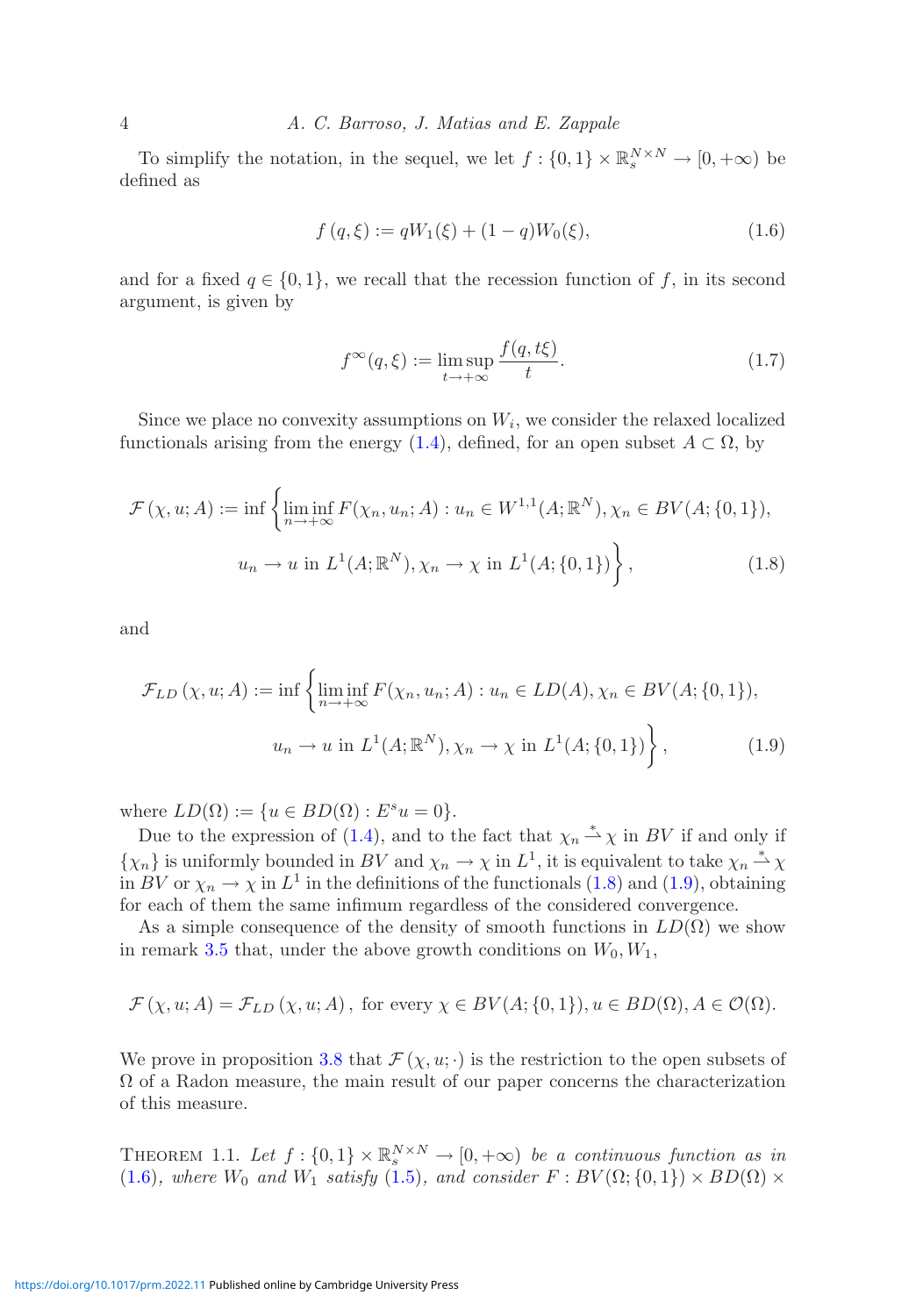$\mathcal{O}(\Omega)$  *defined in* [\(1.4\)](#page-2-1)*. Then* 

$$
\mathcal{F}(\chi, u; A) = \int_A SQf(\chi(x), \mathcal{E}u(x)) dx
$$
  
+ 
$$
\int_{A \cap (J_\chi \cup J_u)} g(x, \chi^+(x), \chi^-(x), u^+(x), u^-(x), \nu(x)) d\mathcal{H}^{N-1}(x)
$$
  
+ 
$$
\int_A (SQf)^\infty(\chi(x), \frac{dE^c u}{d|E^c u|}(x)) d|E^c u|(x),
$$
(1.10)

*where*  $SQf$  *is the symmetric quasiconvex envelope of* f and  $(SQf)^\infty$  *is its recession function* (*cf. §* [2.3](#page-11-0) *and* [\(1.7\)](#page-3-3)*, respectively*)*. The relaxed surface energy density is given by*

$$
g(x_0, a, b, c, d, \nu) := \limsup_{\varepsilon \to 0^+} \frac{m(\chi_{a,b,\nu}(\cdot - x_0), u_{c,d,\nu}(\cdot - x_0); Q_{\nu}(x_0, \varepsilon))}{\varepsilon^{N-1}}
$$

*where*  $Q_{\nu}(x_0, \varepsilon)$  *stands for an open cube with centre*  $x_0$ *, sidelength*  $\varepsilon$  *and two of its faces parallel to the unit vector* ν*,*

$$
m(\chi, u; V) := \inf \{ \mathcal{F}(\theta, v; V) : \theta \in BV(\Omega; \{0, 1\}), v \in BD(\Omega),
$$
  

$$
\theta = \chi \text{ on } \partial V, v = u \text{ on } \partial V \},
$$

*for any V open subset of*  $\Omega$  *with Lipschitz boundary, and, for*  $(a, b, c, d, \nu) \in \{0, 1\} \times$  $\{0,1\} \times \mathbb{R}^N \times \mathbb{R}^N \times S^{N-1}$ , the functions  $\chi_{a,b,\nu}$  and  $u_{c,d,\nu}$  are defined as

$$
\chi_{a,b,\nu}(y) := \begin{cases} a, & \text{if } y \cdot \nu > 0 \\ b, & \text{if } y \cdot \nu < 0 \end{cases} \quad \text{and} \quad u_{c,d,\nu}(y) := \begin{cases} c, & \text{if } y \cdot \nu > 0 \\ d, & \text{if } y \cdot \nu < 0. \end{cases}
$$

For the notation regarding the jump sets  $J_{\chi}$ ,  $J_{u}$  and the corresponding vectors  $\chi^+(x)$ ,  $\chi^-(x)$ ,  $\nu_{\chi}(x)$ ,  $u^+(x)$ ,  $u^-(x)$  and  $\nu_u(x)$  we refer to § [2.1,](#page-6-0) [2.2](#page-8-0) and [4.3.](#page-31-0)

The above expression for the relaxed surface energy density arises as an application of the global method for relaxation [**[17](#page-41-6)**]. However, as we will see in § [4.3,](#page-31-0) in the case where  $f$  satisfies the additional hypothesis  $(3.9)$ , this density can be described more explicitly, leading to an integral representation for  $(1.8)$ , in the BD setting, entirely similar to the one in  $BV$ , obtained in [[21](#page-41-11)], when  $W_0$  and  $W_1$  depend on the whole gradient  $\nabla u$ . Indeed, under this assumption, we show that

<span id="page-4-0"></span>
$$
g(x_0, a, b, c, d, \nu) = K(a, b, c, d, \nu)
$$

where

$$
K(a,b,c,d,\nu)
$$
  

$$
:= \inf \left\{ \int_{Q_{\nu}} (SQf)^{\infty}(\chi(x), \mathcal{E}u(x)) dx + |D\chi|(Q_{\nu}) : (\chi, u) \in \mathcal{A}(a,b,c,d,\nu) \right\},\tag{1.11}
$$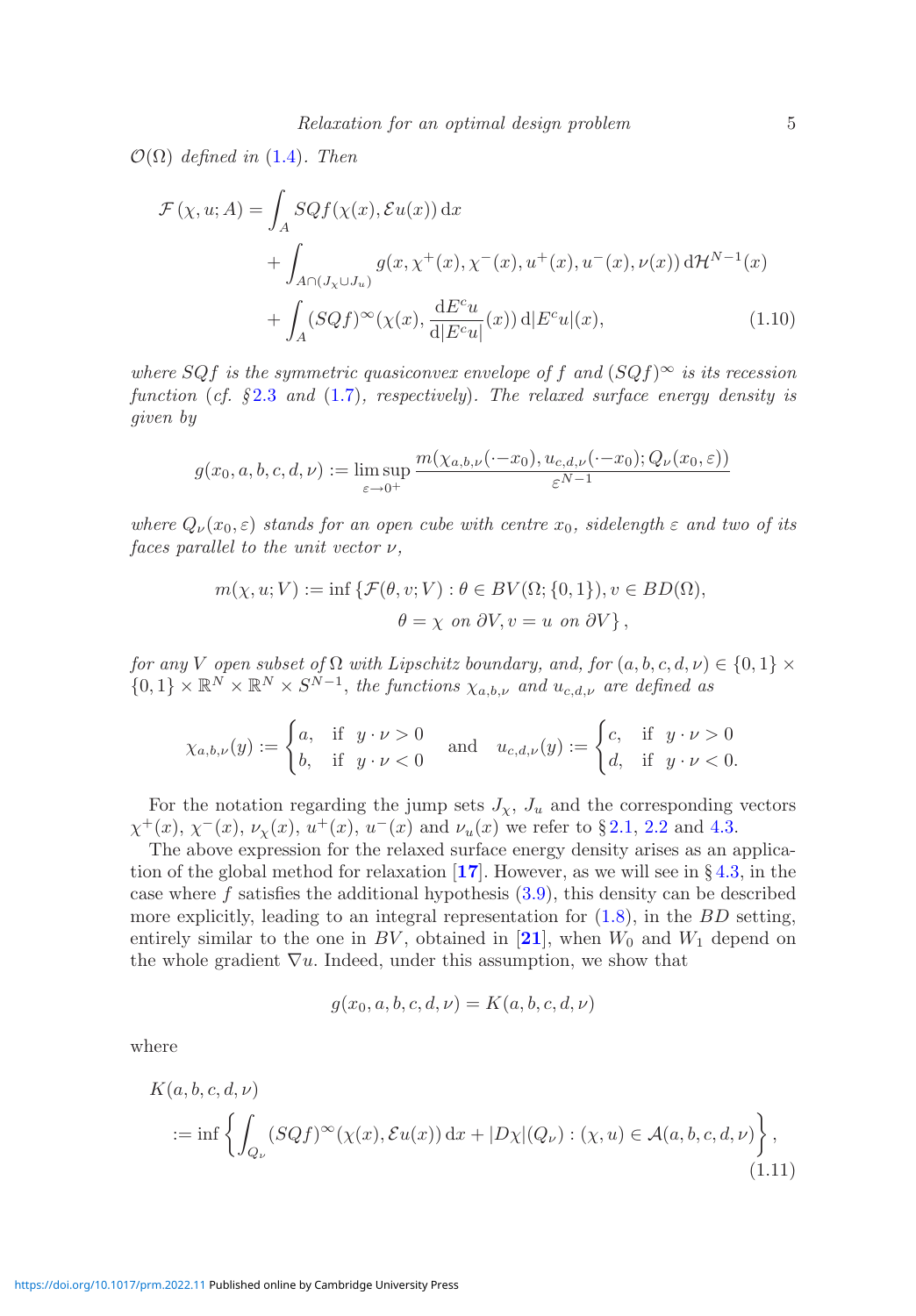and, for  $(a, b, c, d, \nu) \in \{0, 1\} \times \{0, 1\} \times \mathbb{R}^N \times \mathbb{R}^N \times S^{N-1}$ , the set of admissible functions is

$$
\mathcal{A}(a,b,c,d,\nu) := \left\{ (\chi, u) \in BV_{\text{loc}}\left(S_{\nu}; \{0,1\}\right) \times W_{\text{loc}}^{1,1}\left(S_{\nu}; \mathbb{R}^{N}\right) : \right.
$$
  

$$
(\chi(y), u(y)) = (a,c) \text{ if } y \cdot \nu = \frac{1}{2}, \ (\chi(y), u(y)) = (b,d) \text{ if } y \cdot \nu = -\frac{1}{2}, \ (\chi, u) \text{ are 1-periodic in the directions of } \nu_{1}, \dots, \nu_{N-1} \right\},
$$

 $\{\nu_1, \nu_2, \ldots, \nu_{N-1}, \nu\}$  is an orthonormal basis of  $\mathbb{R}^N$  and  $S_{\nu}$  is the strip given by

$$
S_{\nu} = \left\{ x \in \mathbb{R}^N : |x \cdot \nu| < \frac{1}{2} \right\}.
$$

As an application of the result of Caroccia, Focardi and Van Goethem, obtained in the abstract variational functional setting in [**[23](#page-41-8)**], the authors proved an integral representation for the relaxed functional, defined in  $BD(\Omega) \times \mathcal{O}(\Omega)$ ,

$$
\mathcal{F}_0(u;A) := \inf \left\{ \liminf_{n \to +\infty} F_0(u_n;A) : u_n \in W^{1,1}(A; \mathbb{R}^N), u_n \to u \text{ in } L^1(A; \mathbb{R}^N) \right\},\,
$$

where

$$
F_0(u;A) := \begin{cases} \int_A f_0(x, u(x), \mathcal{E}u(x)) dx, & \text{if } u \in W^{1,1}(\Omega; \mathbb{R}^N) \\ +\infty, & \text{otherwise} \end{cases}
$$

and the density  $f_0$  satisfies linear growth conditions from above and below

$$
\frac{1}{C}|A| \leqslant f_0(x, u, A) \leqslant C\left(1 + |A|\right), \ \forall (x, u, A) \in \Omega \times \mathbb{R}^N \times \mathbb{R}_s^{N \times N},
$$

as well as a continuity condition with respect to  $(x, u)$ . This generalizes to the full space  $BD(\Omega)$ , and to the case of densities  $f_0$  depending explicitly on  $(x, u)$ , the results obtained in [**[12](#page-41-5)**]. We will make use of their work in § [4.2](#page-27-0) to prove both lower and upper bounds for the density of the Cantor part of the measure  $\mathcal{F}(\chi, u; \cdot)$ , by means of an argument based on Chacon's biting lemma which allows us to fix  $\chi$  at an appropriately chosen point  $x_0$ , as in [[41](#page-42-15)].

The contents of this paper are organized as follows. In  $\S 2$  $\S 2$  we fix our notation and provide some results pertaining to BV and BD functions and notions of quasiconvexity which will be used in the sequel. Section [3](#page-12-0) contains some auxiliary results which are needed to prove our main theorem. In particular, in proposition [3.8](#page-18-0) we show that  $\mathcal{F}(\chi, u; \cdot)$  is the restriction to the open subsets of  $\Omega$  of a Radon measure  $\mu$ . Section [4](#page-21-0) is dedicated to the proof of our main theorem, which characterizes this measure. In each of  $\S 4.1$ , [4.2](#page-27-0) and [4.3](#page-31-0) we prove lower and upper bounds of the densities of  $\mu$  with respect to the bulk and Cantor parts of Eu, as well as with respect to a surface measure which is concentrated on the union of the jump sets of  $\chi$  and  $u$ .

The fact that our functionals have an explicit dependence on the  $\chi$  field prevented us from applying existing results (such as [**[5](#page-41-15)**, **[19](#page-41-16)**]) directly and required us to obtain direct proofs.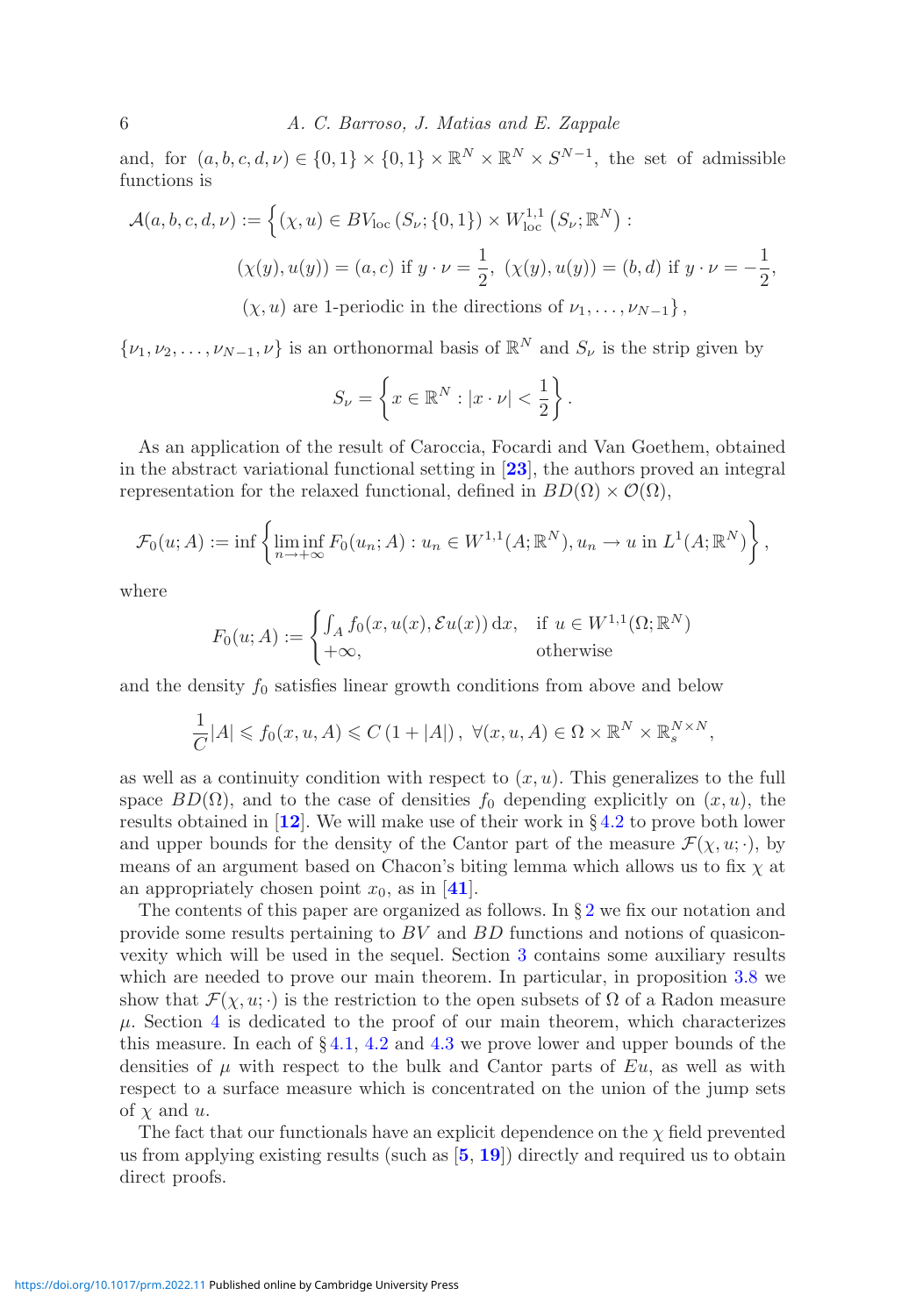#### <span id="page-6-1"></span>**2. Preliminaries**

In this section we fix notations and quote some definitions and results that will be used in the sequel.

Throughout the text  $\Omega \subset \mathbb{R}^N$  will denote an open, bounded set with Lipschitz boundary.

We will use the following notations:

- $\mathcal{B}(\Omega)$ ,  $\mathcal{O}(\Omega)$  and  $\mathcal{O}_{\infty}(\Omega)$  represent the families of all Borel, open and open subsets of  $\Omega$  with Lipschitz boundary, respectively;
- $\mathcal{M}(\Omega)$  is the set of finite Radon measures on  $\Omega$ ;
- $|\mu|$  stands for the total variation of a measure  $\mu \in \mathcal{M}(\Omega)$ ;
- $\mathcal{L}^N$  and  $\mathcal{H}^{N-1}$  stand for the N-dimensional Lebesgue measure and the  $(N-1)$ -dimensional Hausdorff measure in  $\mathbb{R}^N$ , respectively;
- the symbol dx will also be used to denote integration with respect to  $\mathcal{L}^N$ ;
- the set of symmetric  $N \times N$  matrices is denoted by  $\mathbb{R}_{s}^{N \times N}$ ;
- given two vectors  $a, b \in \mathbb{R}^N$ ,  $a \odot b$  is the symmetric  $N \times N$  matrix defined by  $a \odot b := \frac{a \otimes b + b \otimes a}{2}$ , where  $\otimes$  indicates tensor product;
- $B(x, \varepsilon)$  is the open ball in  $\mathbb{R}^N$  with centre x and radius  $\varepsilon$ ,  $Q(x, \varepsilon)$  is the open cube in  $\mathbb{R}^N$  with two of its faces parallel to the unit vector  $e_N$ , centre x and sidelength  $\varepsilon$ , whereas  $Q_{\nu}(x,\varepsilon)$  stands for a cube with two of its faces parallel to the unit vector  $\nu$ ; when  $x = 0$  and  $\varepsilon = 1$ ,  $\nu = e_N$  we simply write B and Q;
- $S^{N-1} := \partial B$  is the unit sphere in  $\mathbb{R}^N$ :
- $C_c^{\infty}(\Omega;\mathbb{R}^N)$  and  $C_{per}^{\infty}(Q;\mathbb{R}^N)$  are the spaces of  $\mathbb{R}^N$ -valued smooth functions with compact support in  $\Omega$  and smooth and Q-periodic functions from Q to  $\mathbb{R}^N$ , respectively:
- by  $\lim_{\delta,n}$  we mean  $\lim_{\delta\to 0^+} \lim_{n\to+\infty}$ ,  $\lim_{k,n}$  means  $\lim_{k\to+\infty} \lim_{n\to+\infty}$ ;
- $\bullet$  C represents a generic positive constant that may change from line to line.

#### <span id="page-6-0"></span>**2.1. BV functions and sets of finite perimeter**

In the following we give some preliminary notions regarding functions of bounded variation and sets of finite perimeter. For a detailed treatment we refer to [**[4](#page-41-17)**].

Given  $u \in L^1(\Omega;\mathbb{R}^d)$  we let  $\Omega_u$  be the set of Lebesgue points of u, i.e.  $x \in \Omega_u$  if there exists  $\tilde{u}(x) \in \mathbb{R}^d$  such that

$$
\lim_{\varepsilon \to 0^+} \frac{1}{\varepsilon^N} \int_{B(x,\varepsilon)} |u(y) - \widetilde{u}(x)| \, \mathrm{d}y = 0,
$$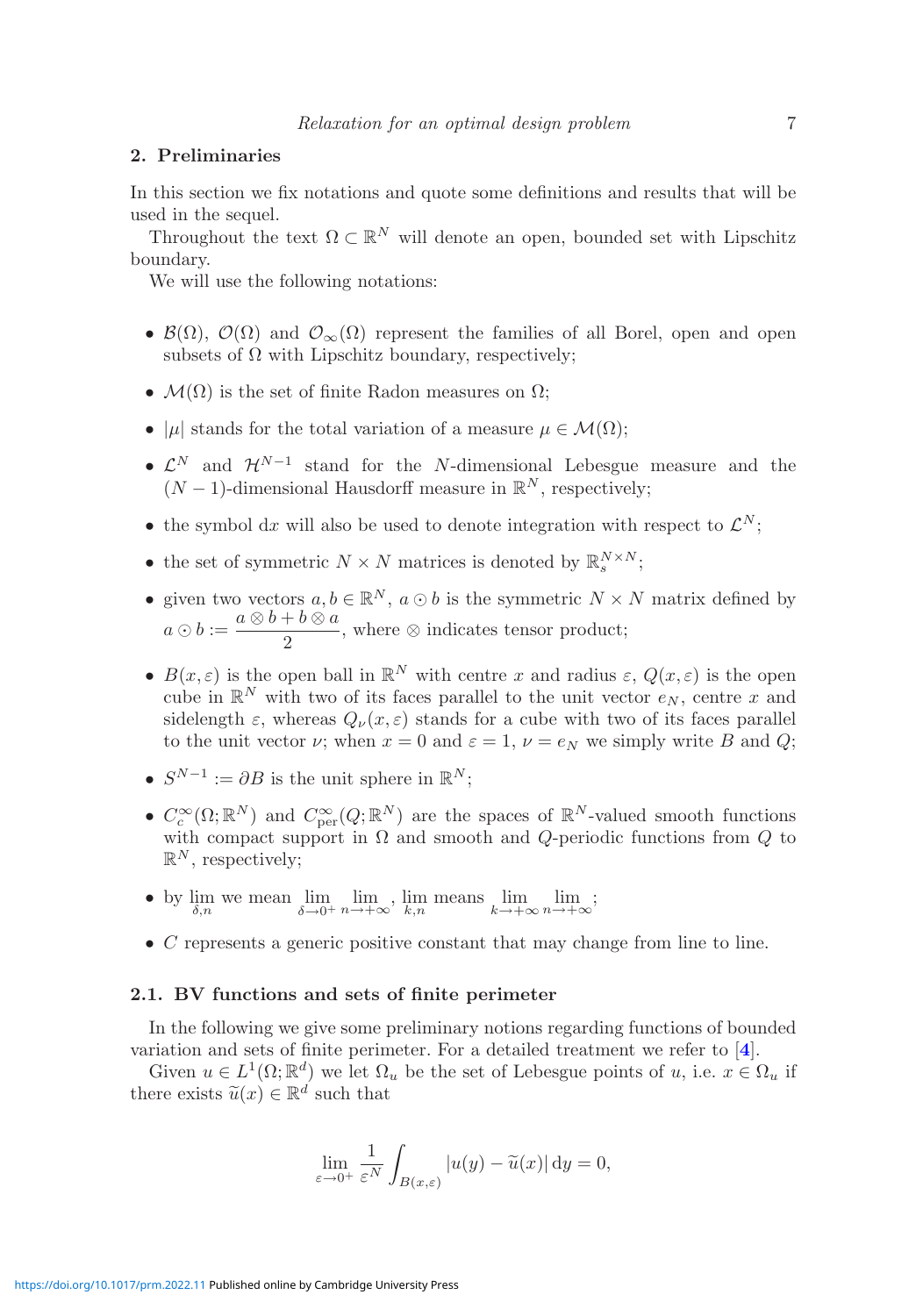$\tilde{u}(x)$  is called the approximate limit of u at x. The Lebesgue discontinuity set  $S_u$  of u is defined as  $S_u := \Omega \backslash \Omega_u$ . It is known that  $\mathcal{L}^N(S_u) = 0$  and the function  $x \in \Omega \mapsto$  $\tilde{u}(x)$ , which coincides with u  $\mathcal{L}^N$ -a.e. in  $\Omega_u$ , is called the Lebesgue representative of u.

The jump set of the function u, denoted by  $J_u$ , is the set of points  $x \in \Omega \backslash \Omega_u$  for which there exist  $a, b \in \mathbb{R}^d$  and a unit vector  $\nu \in S^{N-1}$ , normal to  $J_u$  at x, such that  $a \neq b$  and

$$
\lim_{\varepsilon \to 0^+} \frac{1}{\varepsilon^N} \int_{\{y \in B(x,\varepsilon) : (y-x) \cdot \nu > 0\}} |u(y) - a| \, dy = 0,
$$
  

$$
\lim_{\varepsilon \to 0^+} \frac{1}{\varepsilon^N} \int_{\{y \in B(x,\varepsilon) : (y-x) \cdot \nu < 0\}} |u(y) - b| \, dy = 0.
$$

The triple  $(a, b, \nu)$  is uniquely determined by the conditions above, up to a permutation of  $(a, b)$  and a change of sign of  $\nu$ , and is denoted by  $(u^+(x), u^-(x), \nu_u(x))$ . The jump of u at x is defined by  $[u](x) := u^+(x) - u^-(x)$ .

We recall that a function  $u \in L^1(\Omega;\mathbb{R}^d)$  is said to be of bounded variation, and we write  $u \in BV(\Omega;\mathbb{R}^d)$ , if all its first-order distributional derivatives  $D_i u_i$  belong to  $\mathcal{M}(\Omega)$  for  $1 \leqslant i \leqslant d$  and  $1 \leqslant j \leqslant N$ .

The matrix-valued measure whose entries are  $D_i u_i$  is denoted by Du and  $|Du|$ stands for its total variation. The space  $BV(\Omega;\mathbb{R}^d)$  is a Banach space when endowed with the norm

$$
||u||_{BV(\Omega;\mathbb{R}^d)} = ||u||_{L^1(\Omega;\mathbb{R}^d)} + |Du|(\Omega)
$$

and we observe that if  $u \in BV(\Omega;\mathbb{R}^d)$  then  $u \mapsto |Du|(\Omega)$  is lower semicontinuous in  $BV(\Omega;\mathbb{R}^d)$  with respect to the  $L^1_{loc}(\Omega;\mathbb{R}^d)$  topology.

By the Lebesgue decomposition theorem,  $Du$  can be split into the sum of two mutually singular measures  $D^a u$  and  $D^s u$ , the absolutely continuous part and the singular part, respectively, of Du with respect to the Lebesgue measure  $\mathcal{L}^N$ . By  $\nabla u$ we denote the Radon–Nikodým derivative of  $D^a u$  with respect to  $\mathcal{L}^N$ , so that we can write

<span id="page-7-0"></span>
$$
Du = \nabla u \mathcal{L}^N \lfloor \Omega + D^s u.
$$

If  $u \in BV(\Omega)$  it is well known that  $S_u$  is countably  $(N-1)$ -rectifiable, see [[4](#page-41-17)], and the following decomposition holds

$$
Du = \nabla u \mathcal{L}^N \left[ \Omega + [u] \otimes \nu_u \mathcal{H}^{N-1} \right] S_u + D^c u,
$$

where  $D^c u$  is the Cantor part of the measure Du.

If  $\Omega$  is an open and bounded set with Lipschitz boundary then the outer unit normal to  $\partial\Omega$  (denoted by  $\nu$ ) exists  $\mathcal{H}^{N-1}$ -a.e. and the trace for functions in  $BV(\Omega;\mathbb{R}^d)$ is defined.

THEOREM 2.1 (Approximate differentiability). *If*  $u \in BV(\Omega;\mathbb{R}^d)$ , *then for*  $\mathcal{L}^N$ -a.e.  $x \in \Omega$ 

$$
\lim_{\varepsilon \to 0^+} \frac{1}{\varepsilon^{N+1}} \int_{Q(x,\varepsilon)} |u(y) - u(x) - \nabla u(x).(y-x)| \, \mathrm{d}y = 0. \tag{2.1}
$$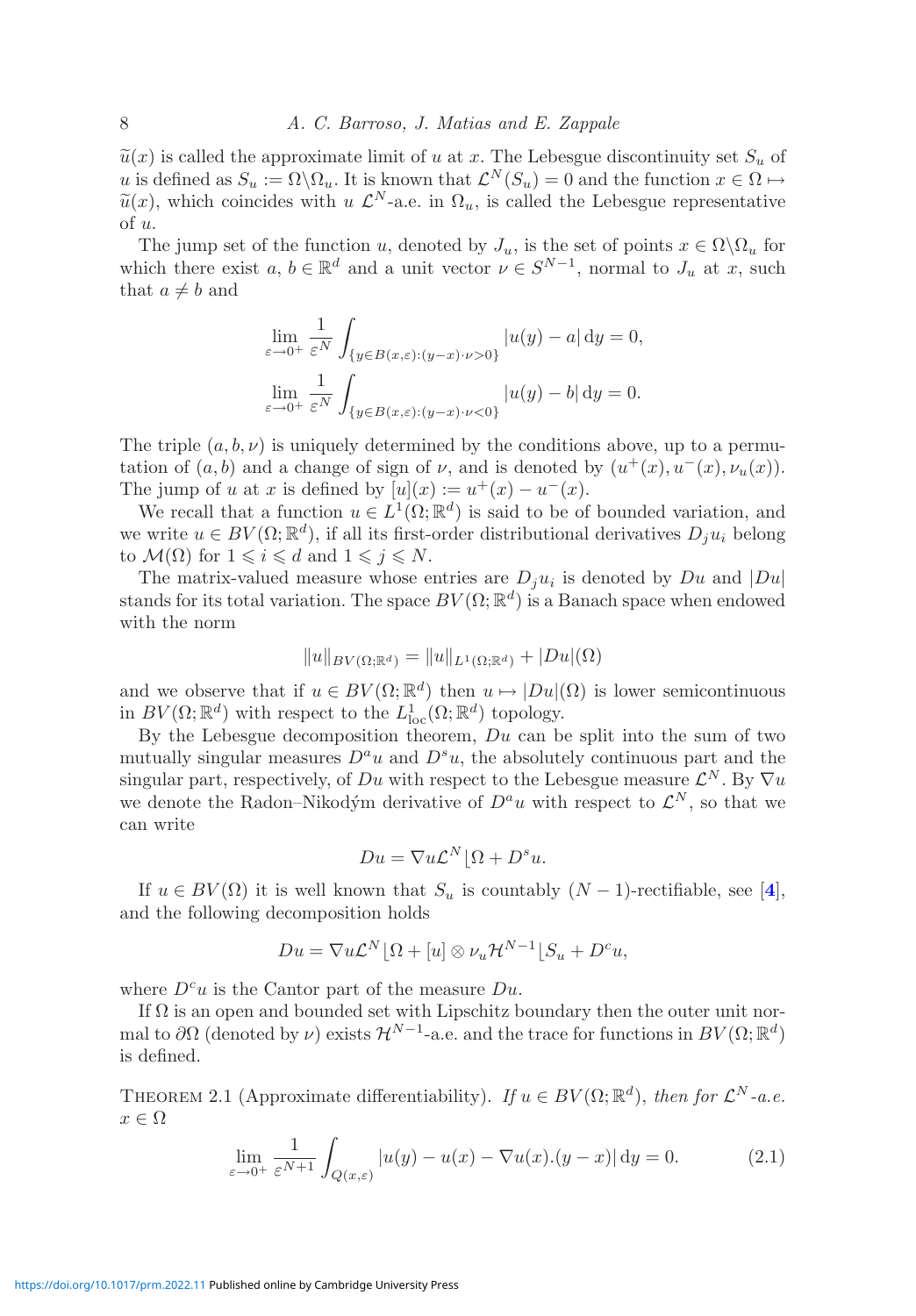DEFINITION 2.2. Let E be an  $\mathcal{L}^N$ -measurable subset of  $\mathbb{R}^N$ . For any open set  $\Omega \subset$  $\mathbb{R}^N$  the *perimeter* of E in  $\Omega$ , denoted by  $P(E; \Omega)$ , is given by

$$
P(E; \Omega) := \sup \left\{ \int_E \operatorname{div} \varphi(x) \, dx : \varphi \in C_c^1(\Omega; \mathbb{R}^N), \|\varphi\|_{L^\infty} \leq 1 \right\}.
$$
 (2.2)

We say that E is a *set of finite perimeter* in  $\Omega$  if  $P(E; \Omega) < +\infty$ .

Recalling that if  $\mathcal{L}^N(E \cap \Omega)$  is finite, then  $\chi_E \in L^1(\Omega)$ , by [[4](#page-41-17), proposition 3.6], it follows that E has finite perimeter in  $\Omega$  if and only if  $\chi_E \in BV(\Omega)$  and  $P(E; \Omega)$ coincides with  $|D\chi_E|(\Omega)$ , the total variation in  $\Omega$  of the distributional derivative of  $\chi_E$ . Moreover, a generalized Gauss–Green formula holds:

$$
\int_{E} \operatorname{div} \varphi(x) \, dx = \int_{\Omega} \langle \nu_E(x), \varphi(x) \rangle \, d|D\chi_E|, \quad \forall \varphi \in C_c^1(\Omega; \mathbb{R}^N),
$$

where  $D\chi_E = \nu_E|D\chi_E|$  is the polar decomposition of  $D\chi_E$ .

The following approximation result can be found in [**[9](#page-41-18)**].

Lemma 2.3. *Let* E *be a set of finite perimeter in* Ω*. Then, there exists a sequence of polyhedra*  $E_n$ *, with characteristic functions*  $\chi_n$ *, such that*  $\chi_n \to \chi$  *in*  $L^1(\Omega; \{0, 1\})$ *and*  $P(E_n; \Omega) \rightarrow P(E; \Omega)$ *.* 

## <span id="page-8-0"></span>**2.2. BD and LD functions**

We now recall some facts about functions of bounded deformation. More details can be found in [**[3](#page-41-19)**, **[12](#page-41-5)**, **[16](#page-41-3)**, **[51](#page-42-16)**, **[52](#page-42-17)**].

A function  $u \in L^1(\Omega;\mathbb{R}^N)$  is said to be of bounded deformation, and we write  $u \in BD(\Omega)$ , if the symmetric part of its distributional derivative  $Du$ ,  $Eu$ :=  $(Du + Du<sup>T</sup>)/2$ , is a matrix-valued bounded Radon measure. The space  $BD(\Omega)$ is a Banach space when endowed with the norm

$$
||u||_{BD(\Omega)} = ||u||_{L^{1}(\Omega; \mathbb{R}^{N})} + |Eu|(\Omega).
$$

We denote by  $LD(\Omega)$  the subspace of  $BD(\Omega)$  comprised of functions u such that  $Eu \in L^1(\Omega;\mathbb{R}^{N \times N}_s)$ , a counterexample due to [[44](#page-42-18)] shows that  $W^{1,1}(\Omega;\mathbb{R}^N) \subsetneq$  $LD(\Omega)$ .

The intermediate topology in the space  $BD(\Omega)$  is the one determined by the distance

$$
d(u, v) := \|u - v\|_{L^1(\Omega; \mathbb{R}^N)} + \|Eu|(\Omega) - |Ev|(\Omega), \ u, v \in BD(\Omega).
$$

Hence, a sequence  $\{u_n\} \subset BD(\Omega)$  converges to a function  $u \in BD(\Omega)$  with respect to this topology, written  $u_n \stackrel{i}{\rightarrow} u$ , if and only if,  $u_n \rightarrow u$  in  $L^1(\Omega;\mathbb{R}^N)$ ,  $Eu_n \stackrel{*}{\rightarrow} Eu_n$ in the sense of measures and  $|Eu_n|(\Omega) \to |Eu|(\Omega)$ .

Recall that if  $u_n \to u$  in  $L^1(\Omega;\mathbb{R}^N)$  and there exists  $C > 0$  such that  $|Eu_n|(\Omega) \leq$  $C, \forall n \in \mathbb{N}$ , then  $u \in BD(\Omega)$  and

<span id="page-8-1"></span>
$$
|Eu|(\Omega) \le \liminf_{n \to +\infty} |Eu_n|(\Omega). \tag{2.3}
$$

By the Lebesgue decomposition theorem,  $Eu$  can be split into the sum of two mutually singular measures  $E^a u$  and  $E^s u$ , the absolutely continuous part and the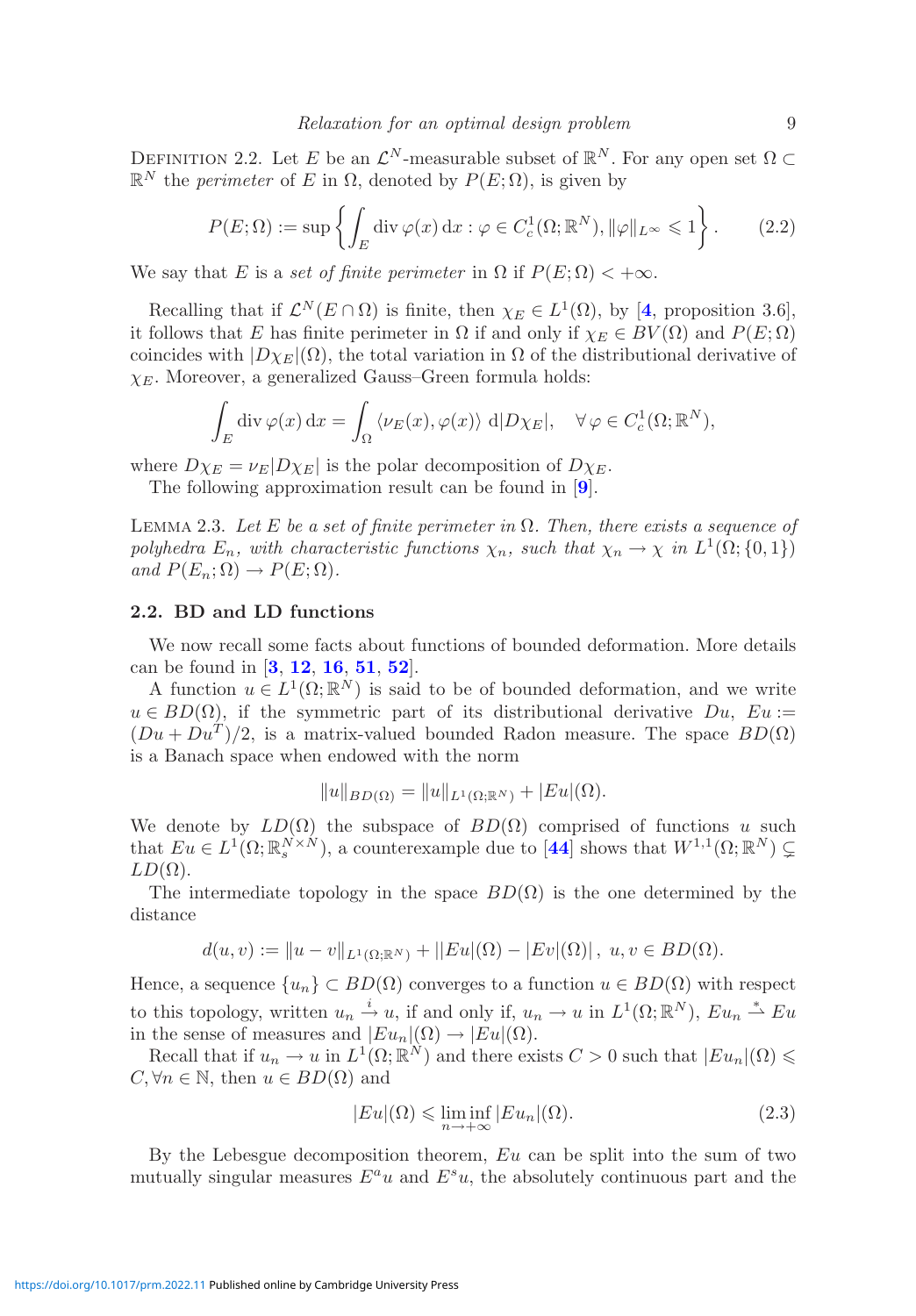singular part, respectively, of Eu with respect to the Lebesgue measure  $\mathcal{L}^N$ . The Radon–Nikodým derivative of  $E^a u$  with respect to  $\mathcal{L}^N$ , is denoted by  $\mathcal{E} u$  so we have

$$
Eu = \mathcal{E}u \mathcal{L}^N \lfloor \Omega + E^s u.
$$

With these notations we may write

$$
LD(\Omega) := \{ u \in BD(\Omega) : E^s u = 0 \}
$$

and (cf. [**[51](#page-42-16)**])  $LD(\Omega)$  is a Banach space when endowed with the norm

$$
||u||_{LD(\Omega)} := ||u||_{L^1(\Omega;\mathbb{R}^N)} + ||\mathcal{E}u||_{L^1(\Omega;\mathbb{R}^N)}.
$$

If  $\Omega$  is a bounded, open subset of  $\mathbb{R}^N$  with Lipschitz boundary Γ, then there exists a linear, surjective and continuous, both with respect to the norm and to the intermediate topologies, trace operator

$$
tr : BD(\Omega) \to L^1(\Omega; \mathbb{R}^N)
$$

such that tr  $u = u$  if  $u \in BD(\Omega) \cap C(\overline{\Omega}; \mathbb{R}^N)$ . Furthermore, the following Gauss–Green formula holds

$$
\int_{\Omega} (u \odot D\varphi)(x) dx + \int_{\Omega} \varphi(x) dE u(x) = \int_{\Gamma} \varphi(x) (\text{tr } u \odot \nu)(x) d\mathcal{H}^{N-1}(x), \quad (2.4)
$$

for every  $\varphi \in C^1(\overline{\Omega})$  (cf. [**[3](#page-41-19)**, **[51](#page-42-16)**]).

<span id="page-9-0"></span>The following lemma is proved in [**[12](#page-41-5)**].

LEMMA 2.4. Let  $u \in BD(\Omega)$  and let  $\rho \in C_0^{\infty}(\mathbb{R}^N)$  be a non-negative function such *that*  $\text{supp}(\rho) \subset B(0,1)$ *,*  $\rho(-x) = \rho(x)$  *for every*  $x \in \mathbb{R}^N$  *and*  $\int_{\mathbb{R}^N} \rho(x) dx = 1$ *. For*  $any \; n \in \mathbb{N} \; set \; \rho_n(x) := n^N \rho(nx) \; and$ 

$$
u_n(x) := (u * \rho_n)(x) = \int_{\Omega} u(y)\rho_n(x - y) dy, \quad \text{for } x \in \left\{y \in \Omega : \text{dist}(y, \partial \Omega) > \frac{1}{n}\right\}.
$$

*Then*  $u_n \in C^\infty \left( \{ y \in \Omega : \text{dist}(y, \partial \Omega) > \frac{1}{n} \} ; \mathbb{R}^N \right)$  and

*(i) for any non-negative Borel function*  $h : \Omega \to \mathbb{R}$ 

$$
\int_{B(x_0,\varepsilon)} h(x)|\mathcal{E} u_n(x)| \,\mathrm{d} x \leqslant \int_{B(x_0,\varepsilon+1/n)} (h*\rho_n)(x) \,\mathrm{d}|E u|(x),
$$

whenever  $\varepsilon + \frac{1}{n} < \text{dist}(x_0, \partial \Omega);$ 

(*ii*) for any positively homogeneous of degree one, convex function  $\theta : \mathbb{R}_{\text{sym}}^{N \times N} \to$  $[0, +\infty[$  *and any*  $\varepsilon \in ]0, \text{dist}(x_0, \partial \Omega)]$  *such that*  $|Eu|(\partial B(x_0, \varepsilon)) = 0$ ,

$$
\lim_{n \to +\infty} \int_{B(x_0,\varepsilon)} \theta(\mathcal{E} u_n(x)) \,dx = \int_{B(x_0,\varepsilon)} \theta\left(\frac{\mathrm{d} Eu}{\mathrm{d}|Eu|}\right) \,d|Eu|,
$$

(*iii*)  $\lim_{n \to +\infty} u_n(x) = \tilde{u}(x)$  and  $\lim_{n \to +\infty} (|u_n - u| * \rho_n)(x) = 0$  *for every*  $x \in \Omega \setminus \Omega$  $\Omega \backslash S_u$ , whenever  $u \in L^{\infty}(\Omega; \mathbb{R}^N)$ .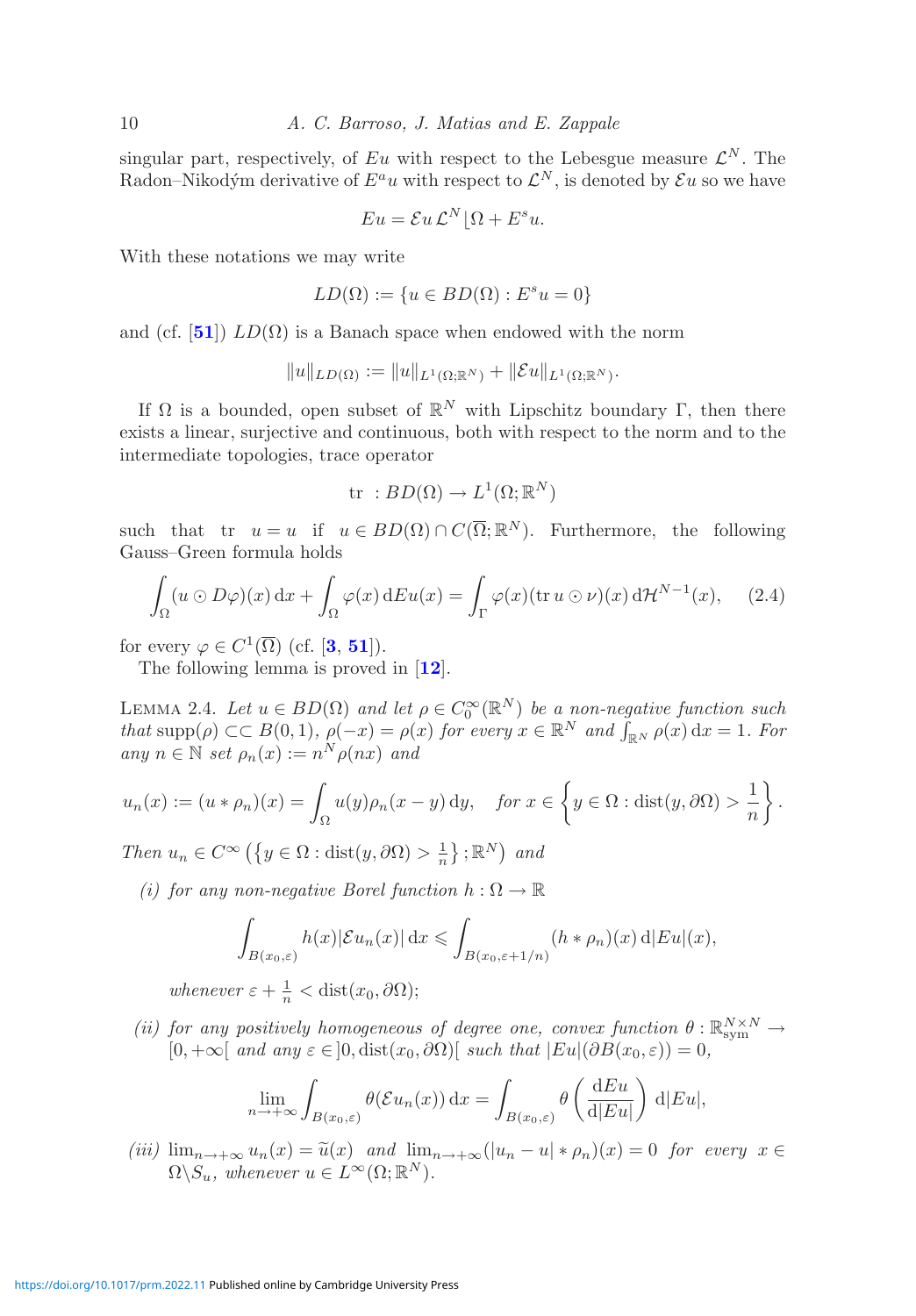The following result, proved in [**[51](#page-42-16)**], see also [**[12](#page-41-5)**, theorem 2.6], shows that it is possible to approximate any  $BD(\Omega)$  function u by a sequence of smooth functions which preserve the trace of  $u$ .

<span id="page-10-2"></span>Theorem 2.5. *Let* Ω *be a bounded, connected, open set with Lipschitz boundary. For every*  $u \in BD(\Omega)$ *, there exists a sequence of smooth functions*  $\{u_n\} \subset C^{\infty}(\Omega; \mathbb{R}^N)$  $W^{1,1}(\Omega;\mathbb{R}^N)$  *such that*  $u_n \stackrel{i}{\rightarrow} u$  *and tr*  $u_n = tr \, u$ *. If, in addition,*  $u \in LD(\Omega)$ *, then*  $\mathcal{E} u_n \to \mathcal{E} u \text{ in } L^1(\Omega;\mathbb{R}_s^{N\times N}).$ 

It is also shown in [[51](#page-42-16)] that if  $\Omega$  is an open, bounded subset of  $\mathbb{R}^N$ , with Lipschitz boundary, then  $BD(\Omega)$  is compactly embedded in  $L^q(\Omega;\mathbb{R}^N)$ , for every  $1 \leq q <$  $N/(N-1)$ . In particular, the following result holds.

<span id="page-10-3"></span>THEOREM 2.6. Let  $\Omega$  be an open, bounded subset of  $\mathbb{R}^N$ , with Lipschitz boundary *and let*  $1 \leq q \leq N/(N-1)$ *. If*  $\{u_n\}$  *is bounded in*  $BD(\Omega)$ *, then there exist*  $u \in$  $BD(\Omega)$  and a subsequence  $\{u_{n_k}\}\$  of  $\{u_n\}$  such that  $u_{n_k} \to u$  in  $L^q(\Omega;\mathbb{R}^N)$ .

If  $u \in BD(\Omega)$  then  $J_u$  is countably  $(N-1)$ -rectifiable, see [[3](#page-41-19)], and the following decomposition holds

$$
Eu = \mathcal{E}u\mathcal{L}^N\left[\Omega + [u] \odot \nu_u \mathcal{H}^{N-1}\right]J_u + E^c u,
$$

where  $[u] = u^+ - u^-$ ,  $u^{\pm}$  are the traces of u on the sides of  $J_u$  determined by the unit normal  $\nu_u$  to  $J_u$  and  $E^c u$  is the Cantor part of the measure Eu which vanishes on Borel sets B with  $\mathcal{H}^{N-1}(B) < +\infty$ .

We end this subsection by pointing out that the equivalent of  $(2.1)$ , with  $\mathcal{E}u(x)$ replacing  $\nabla u(x)$ , is false (see [[3](#page-41-19)]). However the following result holds (cf. [3, theorem 4.3] and [**[28](#page-42-7)**, theorem 2.5]).

THEOREM 2.7 (Approximate symmetric differentiability). *If*  $u \in BD(\Omega)$ , *then, for*  $\mathcal{L}^N$ -a.e.  $x \in \Omega$ , there exists an  $N \times N$  matrix  $\nabla u(x)$  such that

<span id="page-10-1"></span><span id="page-10-0"></span>
$$
\lim_{\varepsilon \to 0^+} \frac{1}{\varepsilon^{N+1}} \int_{B_{\varepsilon}(x)} |u(y) - u(x) - \nabla u(x)(y - x)| \, \mathrm{d}y = 0,\tag{2.5}
$$

$$
\lim_{\varepsilon \to 0^+} \frac{1}{\varepsilon^N} \int_{B_\varepsilon(x)} \frac{|\langle u(y) - u(x) - \mathcal{E}u(x)(y - x), y - x \rangle|}{|y - x|^2} \, \mathrm{d}y = 0,\tag{2.6}
$$

*for*  $\mathcal{L}^N$ *-a.e.*  $x \in \Omega$ *. Furthermore* 

$$
\mathcal{L}^N(\lbrace x \in \Omega : |\nabla u(x)| > t \rbrace) \leqslant \frac{C(N, \Omega)}{t} ||u||_{BD(\Omega)}, \quad \forall \ t > 0,
$$

*with*  $C(N, \Omega) > 0$  *depending only on* N *and*  $\Omega$ *.* 

From [\(2.5\)](#page-10-0) and [\(2.6\)](#page-10-1) it follows that  $\mathcal{E}u = (\nabla u + \nabla u^T)/2$ .

We denote by  $R$  the kernel of the linear operator  $E$  consisting of the class of rigid motions in  $\mathbb{R}^N$ , i.e. affine maps of the form  $Mx + b$  where M is a skewsymmetric  $N \times N$  matrix and  $b \in \mathbb{R}^N$ . R is therefore closed and finite-dimensional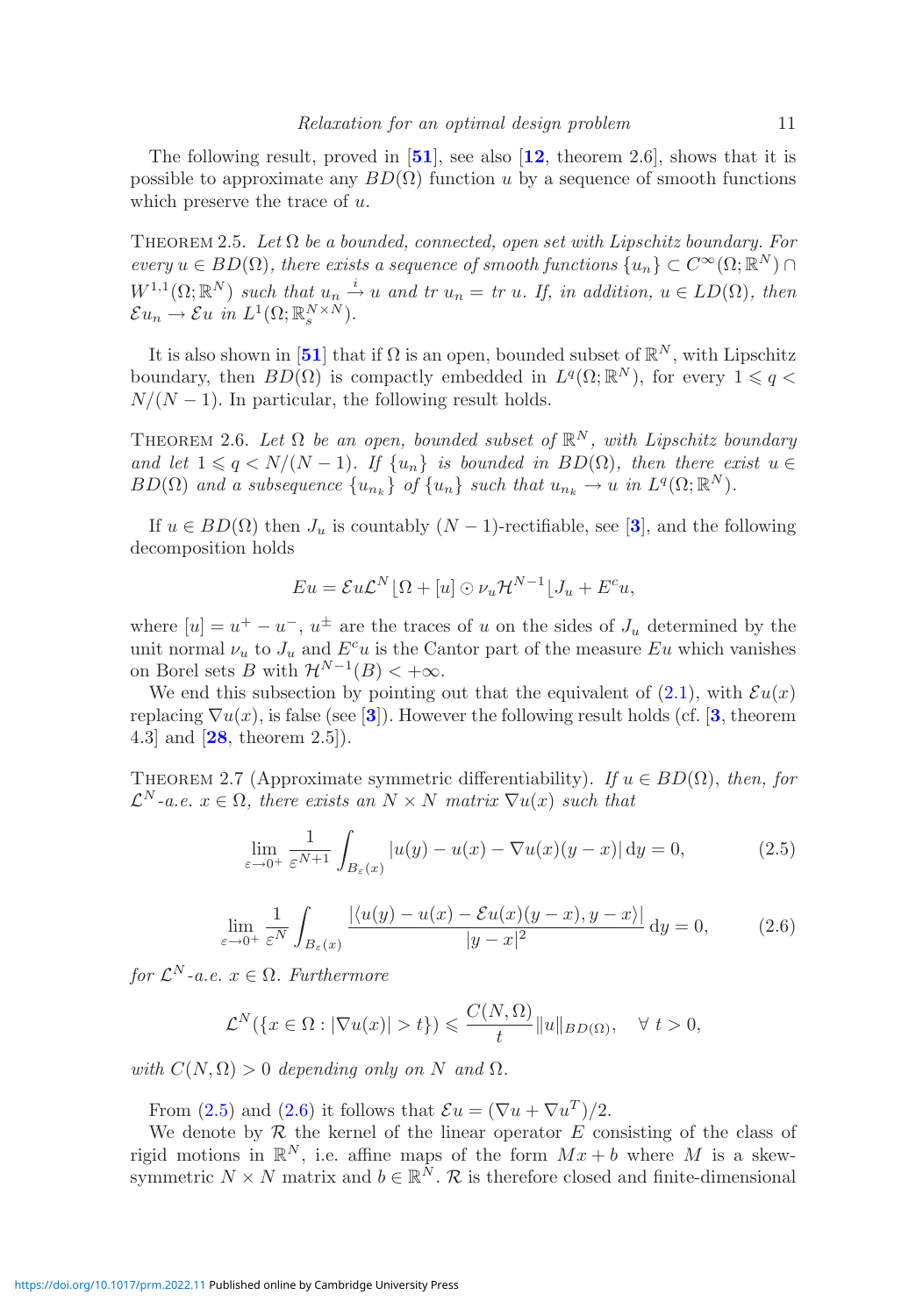so it is possible to define the orthogonal projection  $P : BD(\Omega) \to \mathcal{R}$ . This operator belongs to the class considered in the following Poincaré–Friedrichs type inequality for BD functions (see [**[3](#page-41-19)**, **[38](#page-42-19)**, **[51](#page-42-16)**]).

<span id="page-11-4"></span>THEOREM 2.8. Let  $\Omega$  be a bounded, connected, open subset of  $\mathbb{R}^N$ , with Lipschitz *boundary, and let*  $R: BD(\Omega) \to \mathcal{R}$  *be a continuous linear map which leaves the*  $elements of R$  *fixed. Then there exists a constant*  $C(\Omega, R)$  *such that* 

$$
\int_{\Omega} |u(x) - R(u)(x)| dx \leqslant C(\Omega, R) |Eu|(\Omega), \text{ for every } u \in BD(\Omega).
$$

## <span id="page-11-0"></span>**2.3. Notions of quasiconvexity**

DEFINITION 2.9 ([[12](#page-41-5)], definition 3.1). A Borel measurable function  $f : \mathbb{R}^{N \times N}_{s} \to \mathbb{R}$ is said to be *symmetric quasiconvex* if

<span id="page-11-2"></span><span id="page-11-1"></span>
$$
f(\xi) \leqslant \int_{Q} f(\xi + \mathcal{E}\varphi(x)) \, \mathrm{d}x,\tag{2.7}
$$

for every  $\xi \in \mathbb{R}_s^{N \times N}$  and for every  $\varphi \in C_{\text{per}}^{\infty}(Q; \mathbb{R}^N)$ .

<span id="page-11-5"></span>REMARK 2.10. The above property  $(2.7)$  is independent of the size, orientation and centre of the cube over which the integration is performed. Also, if  $f$  is upper semicontinuous and locally bounded from above, using Fatou's lemma and the density of smooth functions in  $LD(Q)$ , it follows that in  $(2.7)$   $C_{per}^{\infty}(Q;\mathbb{R}^{N})$  may be replaced by  $LD_{\text{per}}(Q)$ .

Given  $f : \mathbb{R}_s^{N \times N} \to \mathbb{R}$ , the symmetric quasiconvex envelope of f,  $SQf$ , is defined by

<span id="page-11-3"></span>
$$
SQf(\xi) := \inf \left\{ \int_Q f(\xi + \mathcal{E}\varphi(x)) \, \mathrm{d}x : \varphi \in C_{\text{per}}^{\infty}(Q; \mathbb{R}^N) \right\}.
$$
 (2.8)

It is possible to show that  $SQf$  is the greatest symmetric quasiconvex function that is less than or equal to f. Moreover, definition  $(2.8)$  is independent of the domain, i.e.

$$
SQf(\xi) := \inf \left\{ \frac{1}{\mathcal{L}^N(D)} \int_D f(\xi + \mathcal{E}\varphi(x)) \, dx : \varphi \in C_0^{\infty}(D; \mathbb{R}^N) \right\} \tag{2.9}
$$

whenever  $D \subset \mathbb{R}^N$  is an open, bounded set with  $\mathcal{L}^N(\partial D) = 0$ .

In [[27](#page-42-6)], a Borel measurable function  $f : \mathbb{R}^{N \times N}_{s} \to \mathbb{R}$  is said to be symmetric quasiconvex if and only if

$$
f(\xi) \leq \frac{1}{\mathcal{L}^N(D)} \int_D f(\xi + \mathcal{E}\varphi(x)) \, \mathrm{d}x \text{ for all } \varphi \in W_0^{1,\infty}(D; \mathbb{R}^N),\tag{2.10}
$$

and it is stated that f is symmetric quasiconvex if and only if  $f \circ \pi$  is quasiconvex in the sense of Morrey, where  $\pi$  is the projection of  $\mathbb{R}^{N\times N}$  onto  $\mathbb{R}^{N\times N}_{s}$ .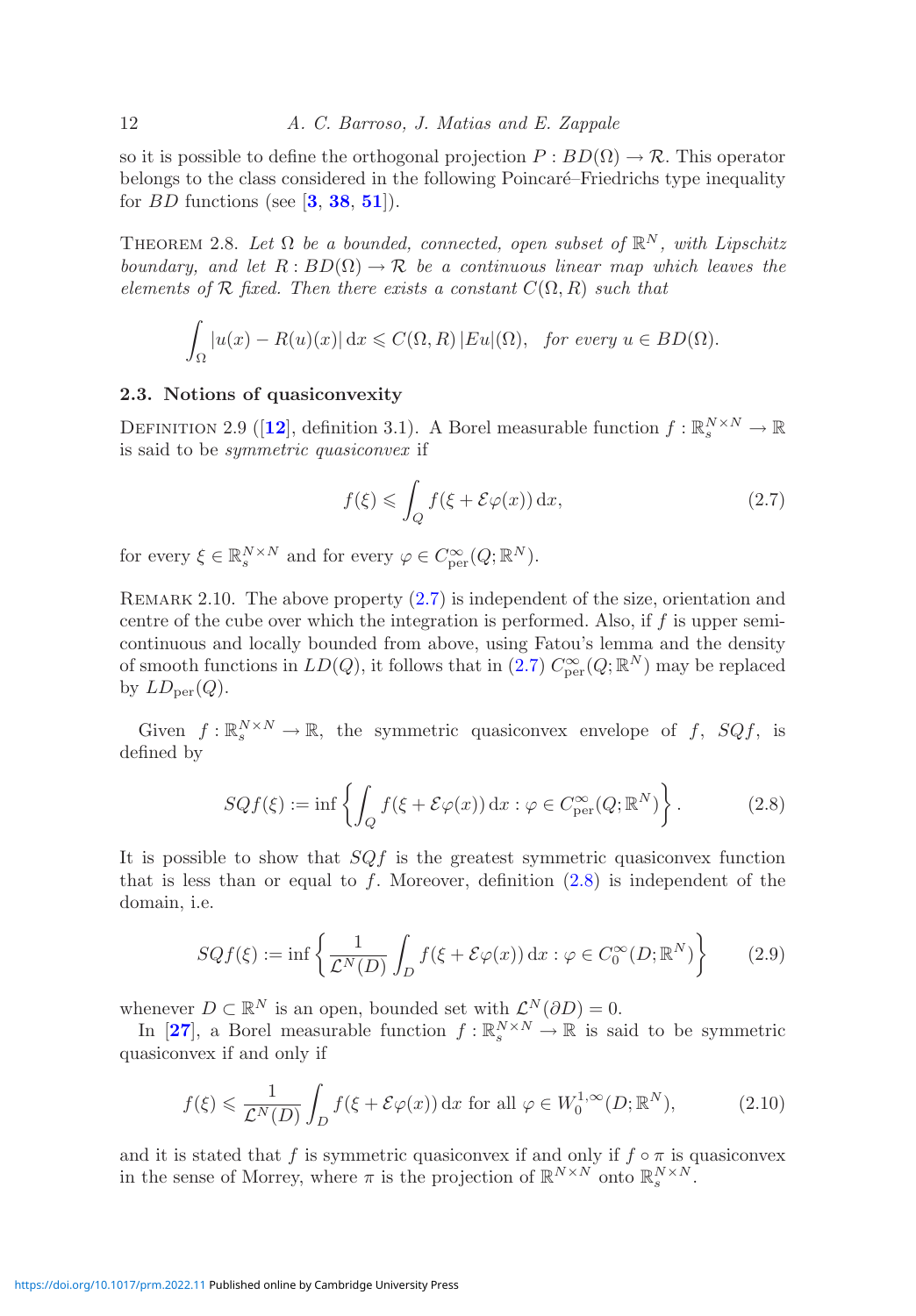Let us show that these two notions coincide. Observe first that, for any  $\varphi \in C_0^{\infty}(D; \mathbb{R}^N),$ 

$$
SQf(\xi) \leq \frac{1}{\mathcal{L}^N(D)} \int_D SQf(\xi + \mathcal{E}\varphi(x)) dx = \frac{1}{\mathcal{L}^N(D)} \int_D (SQf \circ \pi)(\xi + \nabla\varphi(x)) dx.
$$
\n(2.11)

If f is upper semicontinuous and satisfies a growth condition from above as in  $(1.5)$ , then  $SQf$  in [\(2.9\)](#page-11-3) is symmetric quasiconvex also in the sense of  $[27]$  $[27]$  $[27]$ . Indeed,  $SQf$ satisfies the same growth condition [\(1.5\)](#page-2-2) and a density argument as in [**[10](#page-41-20)**] shows that  $SQf \circ \pi$  is  $W^{1,1}$ -quasiconvex, hence  $W^{1,\infty}$ -quasiconvex, i.e.  $\varphi$  can be chosen in  $W_0^{1,\infty}(D;\mathbb{R}^N)$ . Thus,

$$
SQf(\xi) \leq \frac{1}{\mathcal{L}^N(D)} \int_D SQf(\xi + \mathcal{E}\varphi(x)) \,dx \leq \frac{1}{\mathcal{L}^N(D)} \int_D f(\xi + \mathcal{E}\varphi(x)) \,dx,\tag{2.12}
$$

for every  $\varphi \in W_0^{1,\infty}(D;\mathbb{R}^N)$ . Therefore, denoting by  $SQf_E$  the symmetric quasiconvexification

<span id="page-12-1"></span>
$$
SQf_E(\xi) := \inf \left\{ \frac{1}{\mathcal{L}^N(D)} \int_D f(\xi + \mathcal{E}\varphi(x)) \, dx : \varphi \in W_0^{1,\infty}(D; \mathbb{R}^N) \right\},\qquad(2.13)
$$

and by  $SQf$  the symmetric quasiconvexification defined through  $(2.9)$ , trivially  $SQf_E \leq SQf$  and by [\(2.12\)](#page-12-1) we have equality.

Actually, under linear growth conditions and upper semicontinuity of f, we may also conclude that

<span id="page-12-3"></span>
$$
SQf_E(\xi) := \inf \left\{ \frac{1}{\mathcal{L}^N(D)} \int_D f(\xi + \mathcal{E}\varphi(x)) \, dx : \varphi \in W_0^{1,1}(D; \mathbb{R}^N) \right\}.
$$

#### <span id="page-12-0"></span>**3. Auxiliary results**

We recall that for  $u \in BD(\Omega)$  and  $\chi \in BV(\Omega; \{0,1\})$  the energy under consideration is

$$
F(\chi, u; \Omega) := \int_{\Omega} \chi(x) W_1(\mathcal{E}u(x)) + (1 - \chi(x)) W_0(\mathcal{E}u(x)) dx + |D\chi|(\Omega), \quad (3.1)
$$

and our aim is to obtain an integral representation for the localized relaxed functionals, defined for  $A \in \mathcal{O}(\Omega)$ , by

<span id="page-12-2"></span>
$$
\mathcal{F}(\chi, u; A) := \inf \left\{ \liminf_{n \to +\infty} F(\chi_n, u_n; A) : u_n \in W^{1,1}(A; \mathbb{R}^N), \chi_n \in BV(A; \{0, 1\}),
$$
  

$$
u_n \to u \text{ in } L^1(A; \mathbb{R}^N), \chi_n \to \chi \text{ in } L^1(A; \{0, 1\}) \right\},
$$
 (3.2)

$$
\mathcal{F}_{LD}(\chi, u; A) := \inf \left\{ \liminf_{n \to +\infty} F(\chi_n, u_n; A) : u_n \in LD(A), \chi_n \in BV(A; \{0, 1\}),
$$
  

$$
u_n \to u \text{ in } L^1(A; \mathbb{R}^N), \chi_n \to \chi \text{ in } L^1(A; \{0, 1\}) \right\},
$$
(3.3)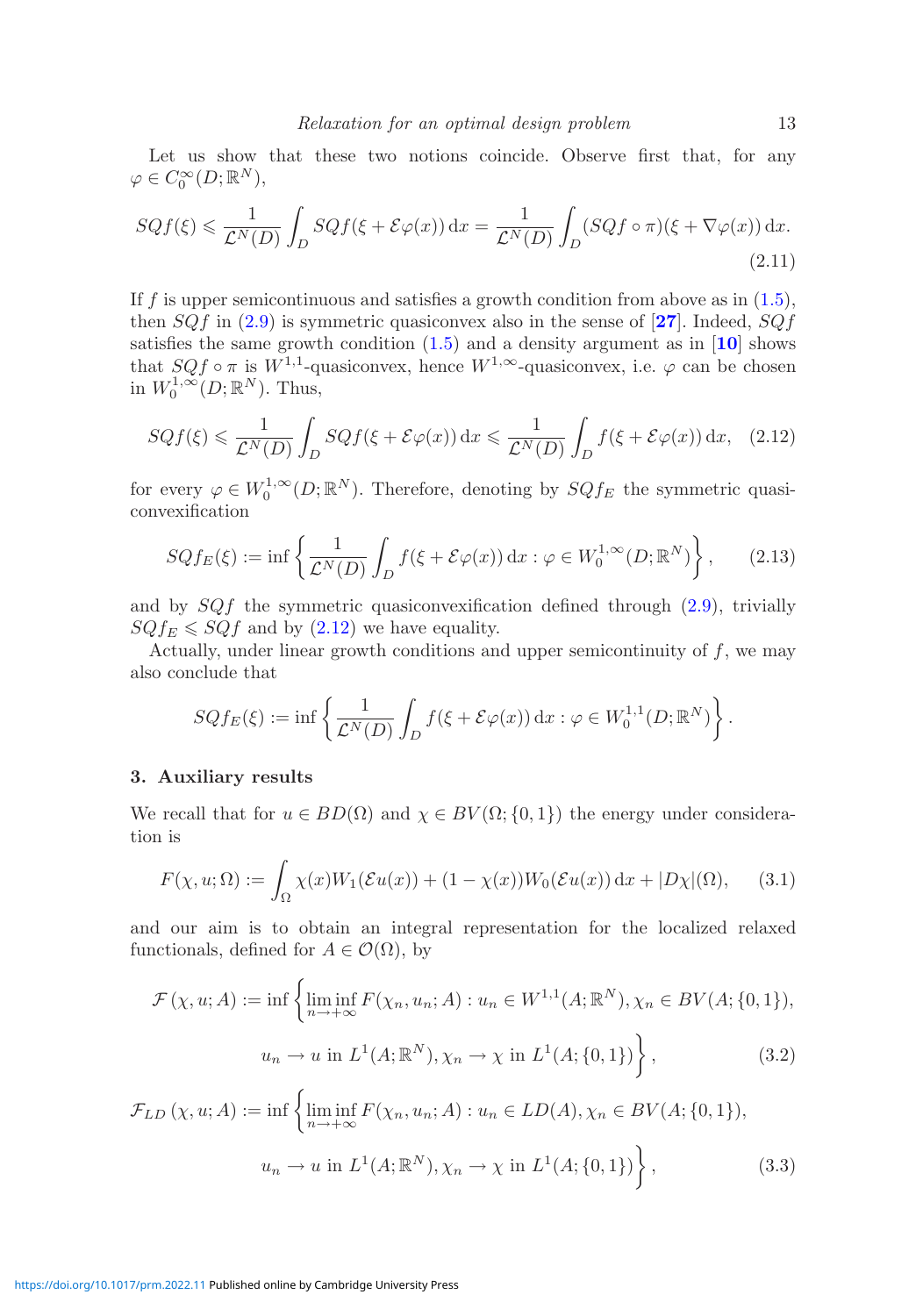14 *A. C. Barroso, J. Matias and E. Zappale*

where the densities  $W_i$ ,  $i = 0, 1$ , are continuous functions such that

$$
\exists \alpha, \beta > 0 \text{ such that } \alpha|\xi| \leqslant W_i(\xi) \leqslant \beta(1 + |\xi|), \quad \forall \xi \in \mathbb{R}_s^{N \times N}, \tag{3.4}
$$

and where, for purposes of notation, we let  $f: \{0,1\} \times \mathbb{R}^{N \times N}_s \to [0,+\infty)$  be defined as

$$
f(q,\xi) := qW_1(\xi) + (1-q)W_0(\xi). \tag{3.5}
$$

It follows from the definition of the recession function [\(1.7\)](#page-3-3) and from the growth conditions [\(3.4\)](#page-13-1) that for every  $q \in \{0,1\}$  and every  $\xi \in \mathbb{R}^{N \times N}_{s}$ 

<span id="page-13-6"></span><span id="page-13-5"></span><span id="page-13-3"></span><span id="page-13-2"></span><span id="page-13-1"></span><span id="page-13-0"></span>
$$
\alpha|\xi| \leqslant f^{\infty}(q,\xi) \leqslant \beta|\xi|.\tag{3.6}
$$

It is an immediate consequence of [\(3.4\)](#page-13-1) that

$$
|f(q_1,\xi) - f(q_2,\xi)| \le \beta |q_1 - q_2|(1 + |\xi|), \quad \forall q_1, q_2 \in \{0, 1\}, \ \forall \xi \in \mathbb{R}_s^{N \times N}, \quad (3.7)
$$

from which it follows that

$$
|f^{\infty}(q_1,\xi) - f^{\infty}(q_2,\xi)| \leq \beta |q_1 - q_2| \, |\xi|, \quad \forall q_1, q_2 \in \{0,1\}, \ \forall \xi \in \mathbb{R}_s^{N \times N}.
$$
 (3.8)

The following additional hypothesis will be used to write the density of the jump term in the form given in [\(1.11\)](#page-4-0)

$$
\exists 0 < \gamma \leqslant 1, \exists C, L > 0 : t \left| \xi \right| > L \Rightarrow \left| f^{\infty}(q, \xi) - \frac{f(q, t\xi)}{t} \right| \leqslant C \frac{\left| \xi \right|^{1 - \gamma}}{t^{\gamma}},\tag{3.9}
$$

for every  $q \in \{0,1\}$  and every  $\xi \in \mathbb{R}^{N \times N}_{s}$ . As pointed out in [[32](#page-42-20)], this can be stated equivalently as

$$
\exists 0 < \gamma \leqslant 1, \exists C > 0 \text{ such that } |f^{\infty}(q, \xi) - f(q, \xi)| \leqslant C \left(1 + |\xi|^{1 - \gamma}\right), \qquad (3.10)
$$

for every  $q \in \{0,1\}$  and every  $\xi \in \mathbb{R}_s^{N \times N}$ .

Under our assumed growth conditions  $(3.4)$ , we observe that if f satisfies  $(3.9)$ , or equivalently [\(3.10\)](#page-13-2), then the same holds for its symmetric quasiconvex envelope  $SQf$ . To this end, we recall that, under the hypothesis  $(3.4)$ , the recession function of a symmetric quasiconvex function is still symmetric quasiconvex (see [**[46](#page-42-21)**, remarks 8 and 9]) and we begin by stating the following results (cf. [**[21](#page-41-11)**, (iv) and (v) in remark 3.2] and [**[45](#page-42-22)**, propositions 2.6 and 2.7] for the quasiconvex counterpart).

PROPOSITION 3.1. Let  $f : \{0,1\} \times \mathbb{R}^{N \times N}_{s} \to [0,+\infty)$  *be a continuous function as in* [\(3.5\)](#page-13-3) and satisfying [\(3.4\)](#page-13-1) and [\(3.9\)](#page-13-0). Let  $f^{\infty}$  and SQf be its recession function and *its symmetric quasiconvex envelope, defined by* [\(1.7\)](#page-3-3) *and* [\(2.8\)](#page-11-2)*, respectively. Then*

$$
SQ(f^{\infty})(q,\xi) = (SQf)^{\infty}(q,\xi) \quad \text{for every } (q,\xi) \in \{0,1\} \times \mathbb{R}_s^{N \times N}.
$$
 (3.11)

<span id="page-13-4"></span>PROPOSITION 3.2. Let  $f : \{0,1\} \times \mathbb{R}^{N \times N}_{\varsigma} \to [0,+\infty)$  *be a continuous function as in* [\(3.5\)](#page-13-3)*, satisfying* [\(3.4\)](#page-13-1) *and* [\(3.9\)](#page-13-0)*. Then, there exist*  $\gamma \in [0,1)$  *and*  $C > 0$  *such that* 

$$
|(SQf)^\infty(q,\xi) - SQf(q,\xi)| \leq C\left(1+|\xi|^{1-\gamma}\right), \quad \forall (q,\xi) \in \{0,1\} \times \mathbb{R}_s^{N \times N}.
$$

<https://doi.org/10.1017/prm.2022.11> Published online by Cambridge University Press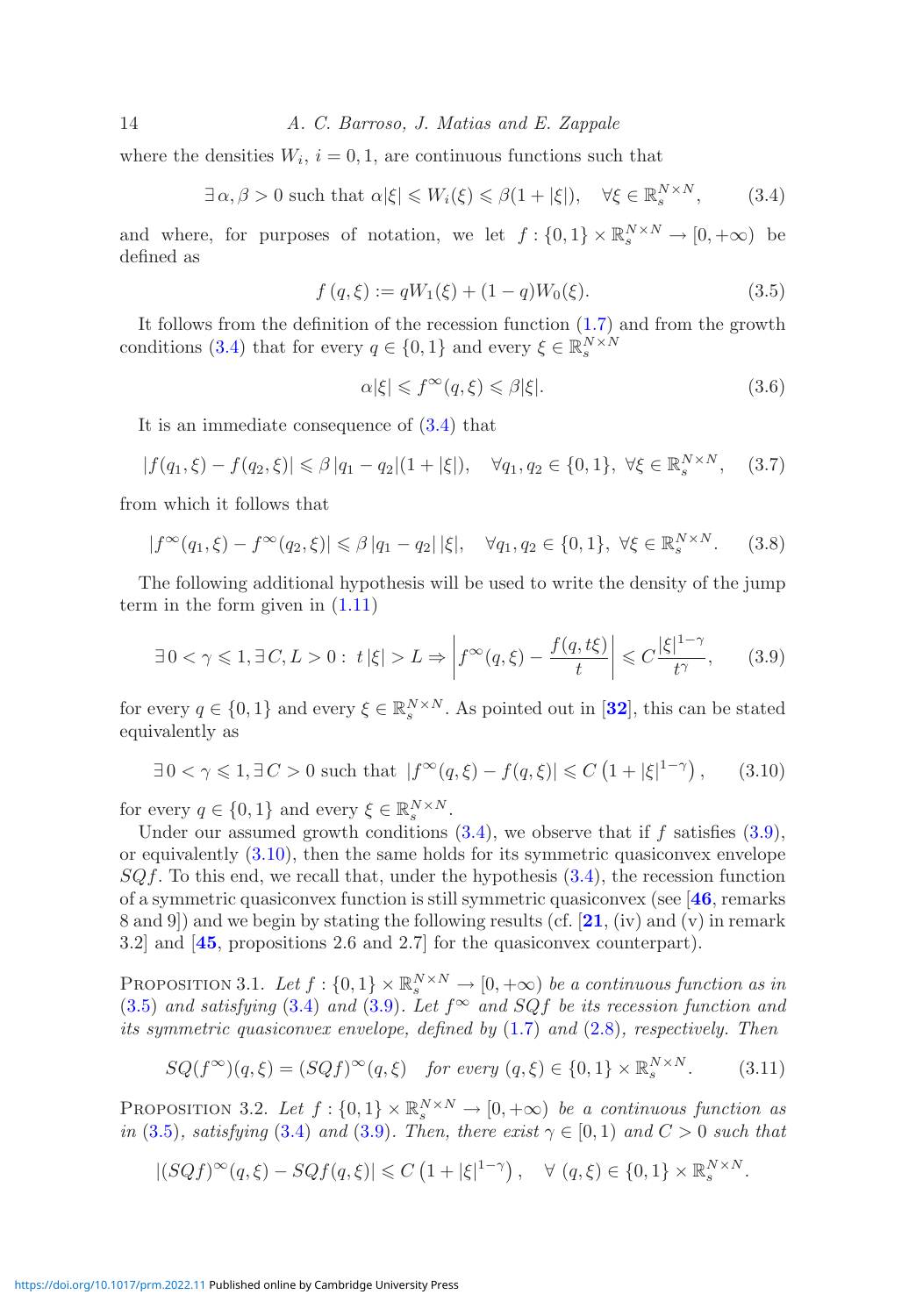<span id="page-14-1"></span>The growth conditions [\(3.4\)](#page-13-1), as well as standard diagonalization arguments, allow us to prove the following properties of the functional  $\mathcal{F}(\chi, u; A)$  defined in [\(3.2\)](#page-12-2).

PROPOSITION 3.3. Let  $A \in \mathcal{O}(\Omega)$ ,  $u \in BD(A)$ ,  $\chi \in BV(A; \{0,1\})$  and  $F(\chi, u; A)$ *be given by* [\(3.1\)](#page-12-3)*.* If  $W_i$ ,  $i = 0, 1$ *, satisfy* [\(3.4\)](#page-13-1)*, then* 

*(i)* there exists  $C > 0$  *such that* 

$$
C\left(|Eu|(A)+|D\chi|(A)\right)\leqslant \mathcal{F}(\chi,u;A)\leqslant C\left(\mathcal{L}^N(A)+|Eu|(A)+|D\chi|(A)\right);
$$

*(ii)*  $\mathcal{F}(\chi, u; A)$  *is always attained, that is, there exist sequences*  $\{u_n\} \subset$  $W^{1,1}(A; \mathbb{R}^N)$  *and*  $\{\chi_n\} \subset BV(A; \{0,1\})$  *such that*  $u_n \to u$  *in*  $L^1(A; \mathbb{R}^N)$ *,*  $\chi_n \to \chi$  *in*  $L^1(A; \{0, 1\})$  *and* 

$$
\mathcal{F}(\chi, u; A) = \lim_{n \to \infty} F(\chi_n, u_n; A);
$$

*(iii) if*  $\{u_n\} \subset W^{1,1}(A; \mathbb{R}^N)$  *and*  $\{\chi_n\} \subset BV(A; \{0,1\})$  *are such that*  $u_n \to u$  *in*  $L^1(A;\mathbb{R}^N)$  and  $\chi_n \to \chi$  in  $L^1(A;\{0,1\})$ *, then* 

$$
\mathcal{F}(\chi, u; A) \leq \liminf_{n \to +\infty} \mathcal{F}(\chi_n, u_n; A).
$$

*Proof.* (i) The upper bound follows from the growth condition from above of  $W_i$ ,  $i = 0, 1$  and by fixing  $\chi_n = \chi$  as a test sequence for  $\mathcal{F}(\chi, u; A)$ , whereas the lower bound is a consequence of the inequality from below in  $(3.4)$  and  $(2.3)$  and the lower semicontinuity of the total variation of Radon measures.

The conclusions in  $(ii)$  and  $(iii)$  follow by standard diagonalization arguments.  $\Box$ 

REMARK 3.4. Analogous conclusions also hold for the functional  $\mathcal{F}_{LD}(\chi, u; A)$ .

<span id="page-14-0"></span>REMARK 3.5. Assuming that the continuous functions  $W_0$  and  $W_1$  satisfy the growth hypothesis [\(3.4\)](#page-13-1), it follows from the density of smooth functions in  $LD(\Omega)$ and a diagonalization argument that

$$
\mathcal{F}(\chi, u; A) = \mathcal{F}_{LD}(\chi, u; A), \text{ for every } \chi \in BV(A; \{0, 1\}), u \in BD(\Omega), A \in \mathcal{O}(\Omega).
$$

*Proof.* As  $W^{1,1}(A;\mathbb{R}^N) \subset LD(A)$ , one inequality is trivial. In order to show the reverse one, let  $\{u_n\} \subset LD(A), \{x_n\} \subset BV(A, \{0, 1\})$  be such that  $u_n \to u$  in  $L^1(A;\mathbb{R}^N), \chi_n \to \chi$  in  $L^1(A;\{0,1\})$  and

$$
\mathcal{F}_{LD}(\chi, u; A)
$$
  
= 
$$
\lim_{n} \left[ \int_{A} \chi_n(x) W_1(\mathcal{E}u_n(x)) + (1 - \chi_n(x)) W_0(\mathcal{E}u_n(x)) dx + |D\chi_n|(A) \right].
$$

By theorem [2.5,](#page-10-2) for each  $n \in \mathbb{N}$ , let  $v_{n,k} \in W^{1,1}(A;\mathbb{R}^N)$  be such that  $v_{n,k} \to u_n$  in  $L^1(A;\mathbb{R}^N)$ , as  $k \to +\infty$ , and  $\mathcal{E}v_{n,k} \to \mathcal{E}u_n$  in  $L^1(A;\mathbb{R}^{N\times N}_s)$ , as  $k \to +\infty$ . By passing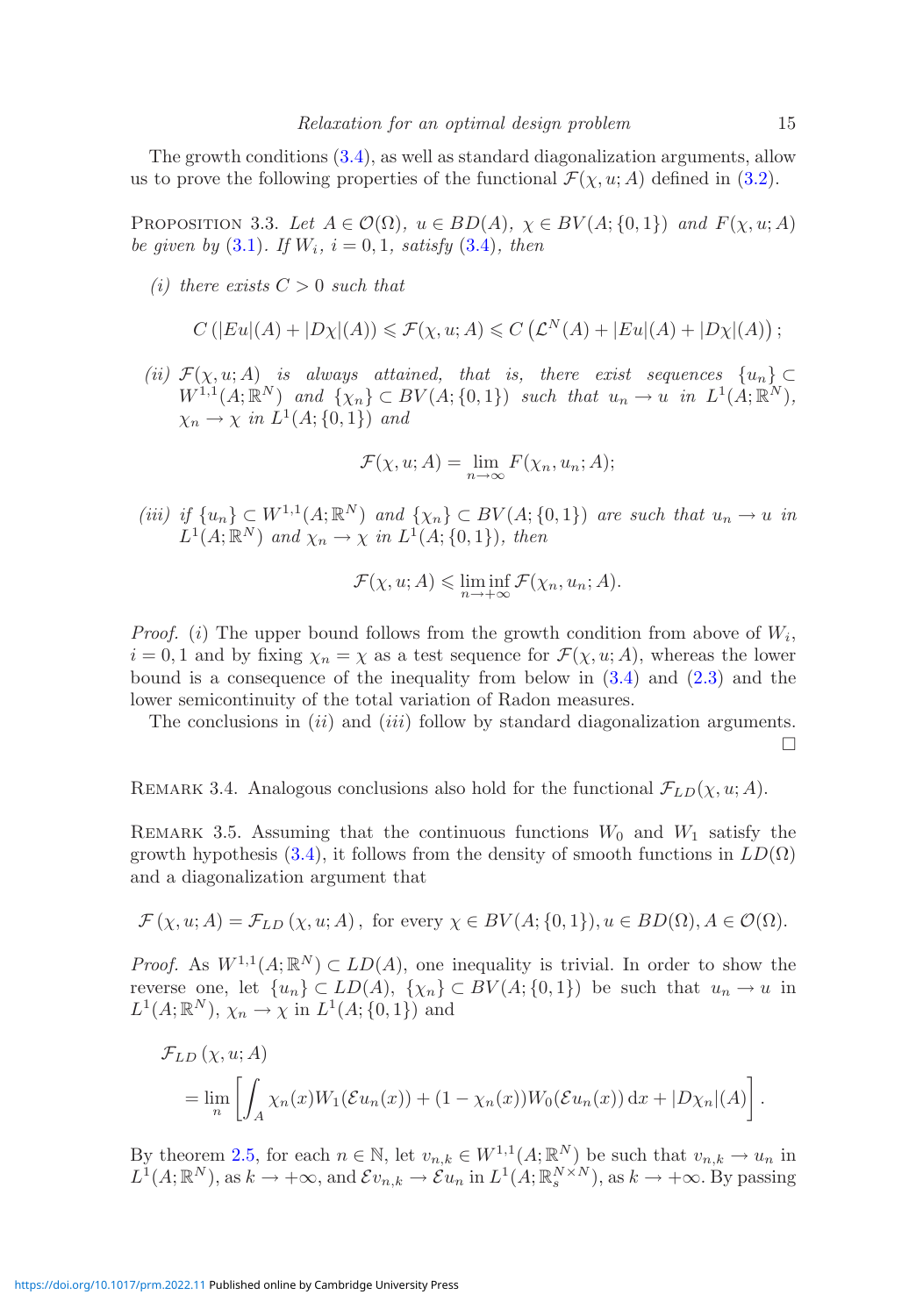to a subsequence, if necessary, assume also that  $\lim_{k\to+\infty} \mathcal{E}v_{n,k}(x) = \mathcal{E}u_n(x)$ , for a.e.  $x \in A$ . By [\(3.4\)](#page-13-1) and Fatou's lemma we obtain

$$
\int_A \chi_n(x) \left[ C(1 + |\mathcal{E}u_n(x)|) - W_1(\mathcal{E}u_n(x)) \right] dx
$$
  

$$
\leq \liminf_{k \to +\infty} \int_A \chi_n(x) \left[ C(1 + |\mathcal{E}v_{n,k}(x)|) - W_1(\mathcal{E}v_{n,k}(x)) \right] dx
$$

so that

$$
\int_A \chi_n(x) W_1(\mathcal{E} u_n(x)) dx \ge \limsup_{k \to +\infty} \int_A \chi_n(x) W_1(\mathcal{E} v_{n,k}(x)) dx,
$$

and likewise for the term involving  $(1 - \chi_n)W_0$ . From the previous inequalities we conclude that

$$
F(\chi_n, u_n; A) \geq \limsup_{k \to +\infty} F(\chi_n, v_{n,k}; A).
$$

Since  $v_{n,k} \to u_n$  in  $L^1(A;\mathbb{R}^N)$ , as  $k \to +\infty$ , and  $u_n \to u$  in  $L^1(A;\mathbb{R}^N)$ , by a diagonalization argument there exists a sequence  $k_n \to +\infty$  such that  $v_{n,k_n} \to u$  in  $L^1(A;\mathbb{R}^N)$  and

$$
F(\chi_n, v_{n,k_n}; A) \leqslant F(\chi_n, u_n; A) + \frac{1}{k_n}.
$$

As  $\{\chi_n\}$ ,  $\{v_{n,k_n}\}$  are admissible for  $\mathcal{F}(\chi, u; A)$  it follows that

$$
\mathcal{F}(\chi, u; A) \leq \liminf_{n \to +\infty} F(\chi_n, v_{n,k_n}; A)
$$
  

$$
\leq \limsup_{n \to +\infty} \left( F(\chi_n, u_n; A) + \frac{1}{k_n} \right) = \mathcal{F}_{LD}(\chi, u; A).
$$

A straightforward adaptation of the proof of [**[12](#page-41-5)**, proposition 3.7] yields the following result which enables us to prove the nested subadditivity property of the functional  $\mathcal{F}(\chi, u; \cdot)$ .

<span id="page-15-0"></span>PROPOSITION 3.6. Let  $A \in \mathcal{O}(\Omega)$  and assume that  $W_0, W_1$  satisfy the growth con*dition* [\(3.4\)](#page-13-1)*.* Let  $\{\chi_n\} \subset BV(A; \{0,1\})$  and  $\{u_n\}, \{v_n\} \subset BD(A; \mathbb{R}^N)$  be sequences *satisfying*  $u_n - v_n \to 0$  *in*  $L^1(A; \mathbb{R}^N)$ ,  $\sup_n |Eu_n|(A) < +\infty$ ,  $|Ev_n| \stackrel{*}{\rightharpoonup} \mu$  and  $|Ev_n| \to \mu(A)$ *. Then there exist subsequences*  $\{v_{n_k}\}\$  *of*  $\{v_n\}$ *,*  $\{\chi_{n_k}\}\$  *of*  $\{\chi_n\}\$  *and there exists a sequence*  $\{w_k\} \subset BD(A)$  *such that*  $w_k = v_{n_k}$  *near* ∂A,  $w_k - v_{n_k} \to 0$  $in L^1(A;\mathbb{R}^N)$  *and* 

$$
\limsup_{k \to +\infty} F(\chi_{n_k}, w_k; A) \leq \liminf_{n \to +\infty} F(\chi_n, u_n; A).
$$

<span id="page-15-1"></span>It is clear from the proof that if the original sequences  $\{u_n\}, \{v_n\}$  belong to  $W^{1,1}(A;\mathbb{R}^N)$  then the sequence  $\{w_k\}$  will also be in this space.

<https://doi.org/10.1017/prm.2022.11> Published online by Cambridge University Press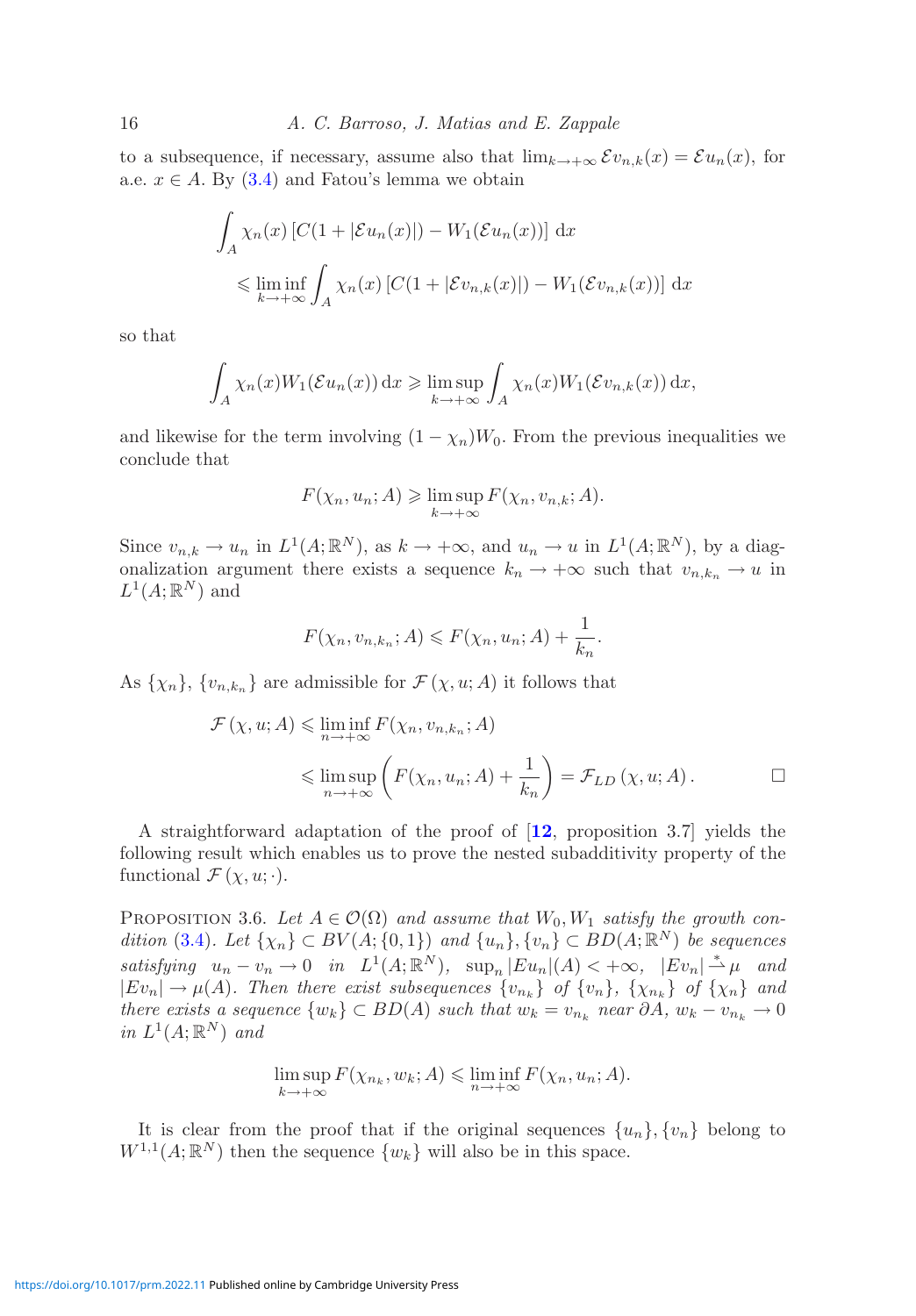PROPOSITION 3.7. Assume that  $W_0$  and  $W_1$  are continuous functions satisfying [\(3.4\)](#page-13-1)*.* Let  $u \in BD(\Omega)$ ,  $\chi \in BV(\Omega; \{0,1\})$  and  $S, U, V \in \mathcal{O}(\Omega)$  be such that  $S \subset\subset$  $V \subset U$ . *Then* 

$$
\mathcal{F}(\chi, u; U) \leqslant \mathcal{F}(\chi, u; V) + \mathcal{F}(\chi, u; U \setminus \overline{S}) .
$$

*Proof.* By proposition [3.3,](#page-14-1) (ii), let  $\{v_n\} \subset W^{1,1}(V;\mathbb{R}^N)$ ,  $\{w_n\} \subset W^{1,1}(U\backslash \overline{S};\mathbb{R}^N)$ ,  $\{\chi_n\} \subset BV(V; \{0,1\})$  and  $\{\theta_n\} \subset BV(U\backslash \overline{S}; \{0,1\})$  be such that  $v_n \to u$  in  $L^1(V; \mathbb{R}^N)$ ,  $w_n \to u$  in  $L^1(U\backslash \overline{S}; \mathbb{R}^N)$ ,  $\chi_n \to \chi$  in  $L^1(V; \{0, 1\})$   $\theta_n \to \chi$  in  $L^1(U\backslash \overline{S}; \{0,1\})$  and

<span id="page-16-4"></span><span id="page-16-3"></span>
$$
\mathcal{F}(\chi, u; V) = \lim_{n \to +\infty} F(\chi_n, v_n; V)
$$
\n(3.12)

$$
\mathcal{F}\left(\chi, u; U\backslash\overline{S}\right) = \lim_{n \to +\infty} F(\theta_n, w_n; U\backslash\overline{S}).
$$
\n(3.13)

Let  $V_0 \in \mathcal{O}_{\infty}(\Omega)$  satisfy  $S \subset\subset V_0 \subset\subset V$  and  $|Eu|(\partial V_0) = 0$ ,  $|D\chi|(\partial V_0) = 0$ . Apply-ing proposition [3.6](#page-15-0) to  $\{v_n\}$  and u in  $V_0$ , we obtain a subsequence  $\{\overline{\chi}_n\}$  of  $\{\chi_n\}$  and a sequence  $\{\overline{v}_n\} \subset W^{1,1}(V_0;\mathbb{R}^N)$  such that  $\overline{v}_n = u$  near  $\partial V_0$ ,  $\overline{v}_n \to u$  in  $L^1(V_0;\mathbb{R}^N)$ and

$$
\limsup_{n \to +\infty} F(\overline{\chi}_n, \overline{v}_n; V_0) \le \liminf_{n \to +\infty} F(\chi_n, v_n; V_0).
$$
\n(3.14)

A further application of proposition [3.6,](#page-15-0) this time to  $\{w_n\}$  and u in  $U\backslash \overline{V}_0$ , yields a subsequence  $\{\overline{\theta}_n\}$  of  $\{\theta_n\}$  and a sequence  $\{\overline{w}_n\} \subset W^{1,1}(U\backslash \overline{V}_0; \mathbb{R}^N)$  such that  $\overline{w}_n = u$  near  $\partial V_0$ ,  $\overline{w}_n \to u$  in  $L^1(U\backslash \overline{V}_0; \mathbb{R}^N)$  and

$$
\limsup_{n \to +\infty} F(\overline{\theta}_n, \overline{w}_n; U \setminus \overline{V}_0) \le \liminf_{n \to +\infty} F(\theta_n, w_n; U \setminus \overline{V}_0). \tag{3.15}
$$

Define

<span id="page-16-1"></span><span id="page-16-0"></span>
$$
z_n := \begin{cases} \overline{v}_n, & \text{in } V_0 \\ \overline{w}_n, & \text{in } U \backslash V_0, \end{cases}
$$

note that, by the properties of  $\{\overline{v}_n\}$  and  $\{\overline{w}_n\}$ ,  $\{z_n\} \subset W^{1,1}(U;\mathbb{R}^N)$  and  $z_n \to u$  in  $L^1(U; \mathbb{R}^N)$ .

We must now build a transition sequence  $\{\eta_n\}$  between  $\{\overline{\chi}_n\}$  and  $\{\overline{\theta}_n\}$ , in such a way that an upper bound for the total variation of  $\eta_n$  is obtained. In order to connect these functions without adding more interfaces, we argue as in [**[13](#page-41-21)**] (see also [**[14](#page-41-12)**]). For  $\delta > 0$  consider

$$
V_{\delta} := \{ x \in V : \text{dist}(x, V_0) < \delta \},
$$

where  $\delta$  is small enough so that  $\overline{w}_n = u$  in  $V_{\delta} \backslash \overline{V}_0$  and

<span id="page-16-2"></span>
$$
\int_{V_{\delta}\backslash \overline{V}_0} C(1+|u(x)|) dx = O(\delta).
$$
\n(3.16)

Given  $x \in V$ , let  $d(x) := dist(x; V_0)$ . Since the distance function to a fixed set is Lipschitz continuous, applying the change of variables formula (see theorem 2, § 3.4.3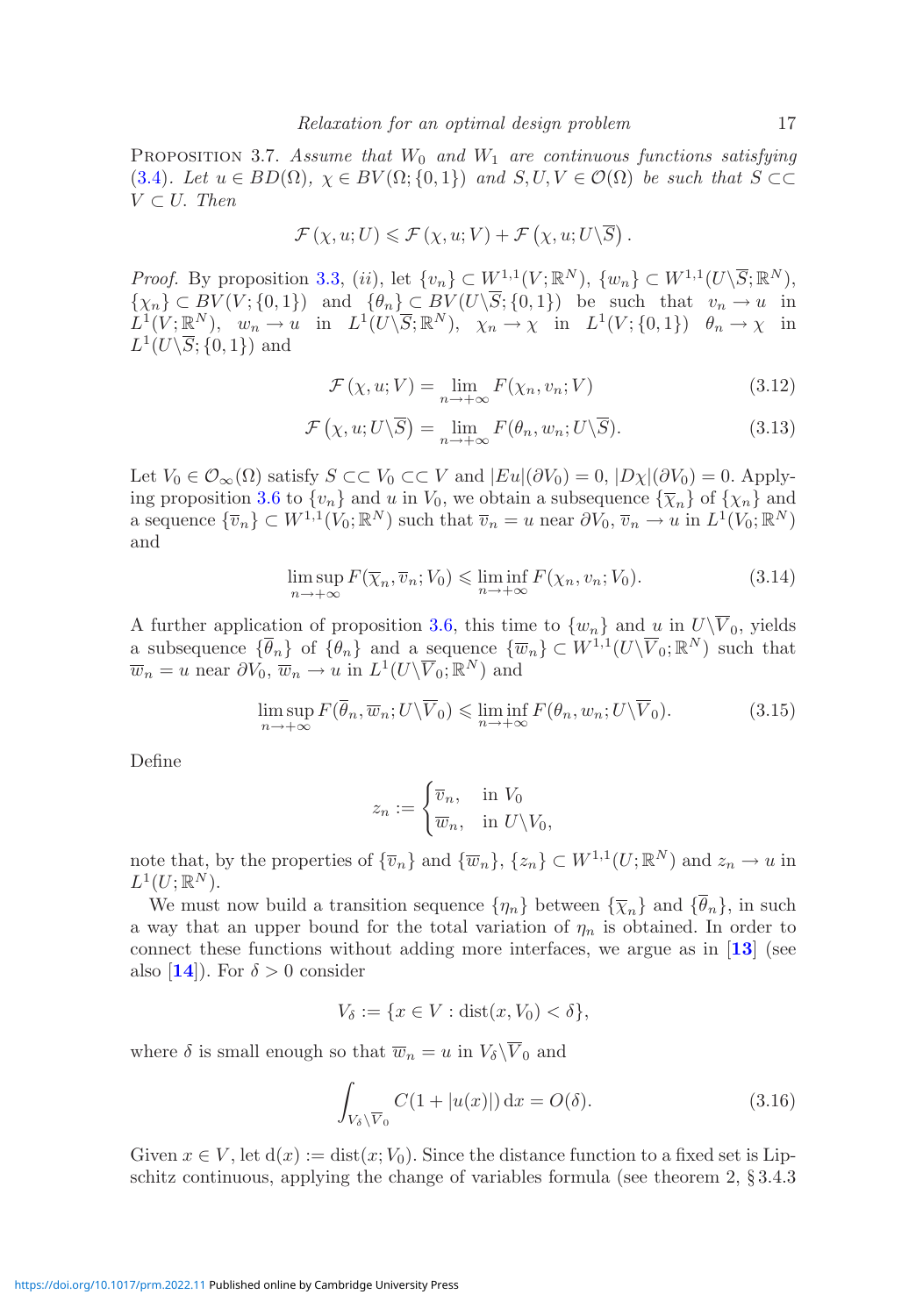in [**[30](#page-42-23)**]) yields

$$
\int_{V_{\delta}\backslash\overline{V_0}}|\overline{\chi}_n(x)-\overline{\theta}_n(x)||\det\nabla\,d(x)|\,dx=\int_0^{\delta}\left[\int_{d^{-1}(y)}|\overline{\chi}_n(x)-\overline{\theta}_n(x)|\,d\mathcal{H}^{N-1}(x)\right]dy
$$

and, as  $|\det \nabla d(x)|$  is bounded and  $\overline{\chi}_n - \overline{\theta}_n \to 0$  in  $L^1(V \cap (U \setminus \overline{S}); \{0, 1\})$ , it follows that, for almost every  $\rho \in [0; \delta]$ , we have

$$
\lim_{n \to +\infty} \int_{d^{-1}(\rho)} |\overline{\chi}_n(x) - \overline{\theta}_n(x)| d\mathcal{H}^{N-1}(x)
$$
  
= 
$$
\lim_{n \to +\infty} \int_{\partial V_\rho} |\overline{\chi}_n(x) - \overline{\theta}_n(x)| d\mathcal{H}^{N-1}(x) = 0.
$$
 (3.17)

Fix  $\rho_0 \in [0; \delta]$  such that  $|D\chi|(\partial V_{\rho_0}) = 0$  and  $(3.17)$  holds. We observe that  $V_{\rho_0}$  is a set with locally Lipschitz boundary since it is a level set of a Lipschitz function (see, e.g. [[30](#page-42-23)]). Hence, for every n, we can consider  $\overline{\chi}_n, \overline{\theta}_n$  on  $\partial V_{\rho_0}$  in the sense of traces and define

<span id="page-17-0"></span>
$$
\eta_n := \begin{cases} \overline{\chi}_n, & \text{in } V_{\rho_0} \\ \overline{\theta}_n, & \text{in } U \backslash V_{\rho_0}. \end{cases}
$$

Then  $\{\eta_n\} \subset BV(U; \{0,1\}), \eta_n \to \chi$  in  $L^1(U; \{0,1\})$  and so  $\{\eta_n\}$  and  $\{z_n\}$  are admissible for  $\mathcal{F}(\chi, u; U)$ . Therefore, by  $(3.17), (3.4), (3.14), (3.15), (3.16), (3.12)$  $(3.17), (3.4), (3.14), (3.15), (3.16), (3.12)$  $(3.17), (3.4), (3.14), (3.15), (3.16), (3.12)$  $(3.17), (3.4), (3.14), (3.15), (3.16), (3.12)$  $(3.17), (3.4), (3.14), (3.15), (3.16), (3.12)$  $(3.17), (3.4), (3.14), (3.15), (3.16), (3.12)$  $(3.17), (3.4), (3.14), (3.15), (3.16), (3.12)$  $(3.17), (3.4), (3.14), (3.15), (3.16), (3.12)$  $(3.17), (3.4), (3.14), (3.15), (3.16), (3.12)$  $(3.17), (3.4), (3.14), (3.15), (3.16), (3.12)$  $(3.17), (3.4), (3.14), (3.15), (3.16), (3.12)$ and [\(3.13\)](#page-16-4),

$$
\mathcal{F}(\chi, u; U) \leq \liminf_{n \to +\infty} F(\eta_n, z_n; U)
$$
\n
$$
= \liminf_{n \to +\infty} \left[ F(\overline{\chi}_n, \overline{v}_n; V_0) + \int_{V_{\rho_0} \setminus \overline{V}_0} \overline{\chi}_n(x) W_1(\mathcal{E}u(x)) \right. \\
\left. + (1 - \overline{\chi}_n(x)) W_0(\mathcal{E}u(x)) dx + |D\overline{\chi}_n|(V_{\rho_0} \setminus V_0) + F(\overline{\theta}_n, \overline{w}_n; U \setminus V_{\rho_0}) \right. \\
\left. + \int_{\partial V_{\rho_0}} |\overline{\chi}_n(x) - \overline{\theta}_n(x)| d\mathcal{H}^{N-1}(x) \right] \\
\leq \limsup_{n \to +\infty} F(\overline{\chi}_n, \overline{v}_n; V_0) + \limsup_{n \to +\infty} F(\overline{\theta}_n, \overline{w}_n; U \setminus \overline{V}_0) \\
\left. + \int_{V_{\rho_0} \setminus \overline{V}_0} C (1 + |\mathcal{E}u(x)|) dx + \limsup_{n \to +\infty} |D\chi_n|(V_{\rho_0} \setminus V_0) \right. \\
\leq \liminf_{n \to +\infty} F(\chi_n, v_n; V_0) + \liminf_{n \to +\infty} F(\theta_n, w_n; U \setminus \overline{V}_0) \\
+ O(\delta) + \limsup_{n \to +\infty} |D\chi_n|(V_{\rho_0} \setminus V_0) \\
\leq \limsup_{n \to +\infty} F(\chi_n, v_n; V) + \limsup_{n \to +\infty} F(\theta_n, w_n; U \setminus \overline{S}) + O(\delta) \\
= \mathcal{F}(\chi, u; V) + \mathcal{F}(\chi, u; U \setminus \overline{S}) + O(\delta)
$$

so the result follows by letting  $\delta \to 0^+$ .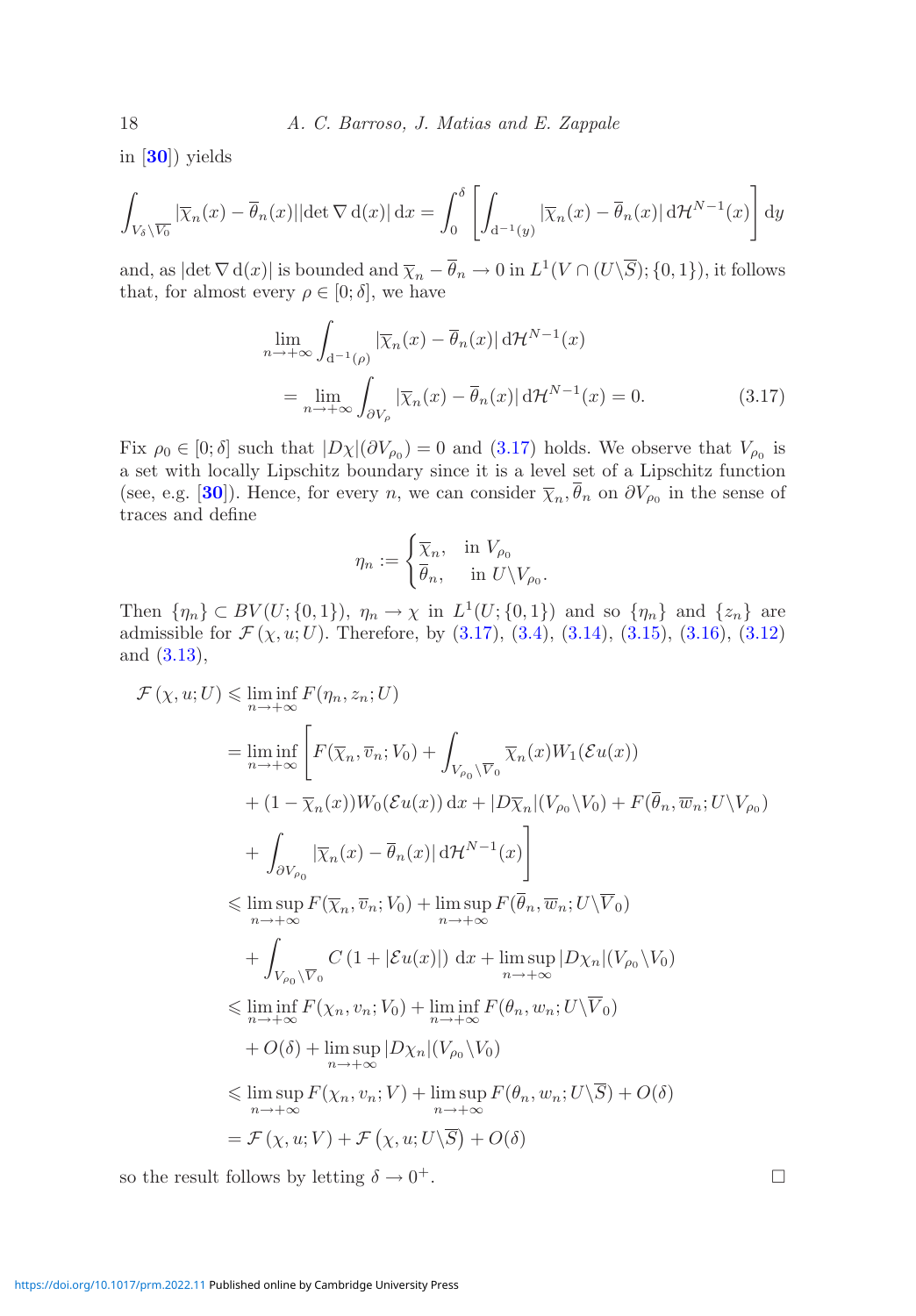<span id="page-18-0"></span>PROPOSITION 3.8. Let  $W_0$  and  $W_1$  be continuous functions satisfying [\(3.4\)](#page-13-1). For *every*  $u \in BD(\Omega)$ ,  $\chi \in BV(\Omega;\{0,1\})$ ,  $\mathcal{F}(\chi,u;\cdot)$  *is the restriction to*  $\mathcal{O}(\Omega)$  *of a Radon measure.*

*Proof.* By proposition [3.3](#page-14-1) (ii), let  $\{u_n\} \subset W^{1,1}(\Omega;\mathbb{R}^N)$ ,  $\{\chi_n\} \subset BV(\Omega;\{0,1\})$ , be such that  $u_n \to u$  in  $L^1(\Omega; \mathbb{R}^N)$ ,  $\chi_n \to \chi$  in  $L^1(\Omega; \{0, 1\})$  and

$$
\mathcal{F}(\chi, u; \Omega) = \lim_{n \to +\infty} F(\chi_n, u_n; \Omega).
$$

Let  $\mu_n = f(\chi_n(\cdot), \mathcal{E}u_n(\cdot))\mathcal{L}^N[\Omega + |D\chi_n|]$  and extend this sequence of measures outside of Ω by setting, for any Borel set  $E \subset \mathbb{R}^N$ ,

$$
\lambda_n(E) = \mu_n(E \cap \Omega).
$$

Passing, if necessary, to a subsequence, we can assume that there exists a nonnegative Radon measure  $\mu$  (depending on  $\chi$  and  $u$ ) on  $\overline{\Omega}$  such that  $\lambda_n \stackrel{*}{\rightharpoonup} \mu$  in the sense of measures in  $\overline{\Omega}$ . Let  $\varphi_k \in C_0(\overline{\Omega})$  be an increasing sequence of functions such that  $0 \le \varphi_k \le 1$  and  $\varphi_k(x) \to 1$  a.e. in  $\overline{\Omega}$ . Then, by Fatou's lemma and by the choice of  $\{u_n\}$ ,  $\{\chi_n\}$ , we have

$$
\mu(\overline{\Omega}) = \int_{\overline{\Omega}} \liminf_{k \to +\infty} \varphi_k(x) d\mu \le \liminf_{k \to +\infty} \int_{\overline{\Omega}} \varphi_k(x) d\mu
$$
  
\n
$$
= \liminf_{k \to +\infty} \lim_{n \to +\infty} \left( \int_{\Omega} \varphi_k(x) f(\chi_n(x), \mathcal{E}u_n(x)) dx + \int_{\Omega} \varphi_k(x) d|D\chi_n| \right)
$$
  
\n
$$
\le \lim_{n \to +\infty} \left( \int_{\Omega} f(\chi_n(x), \mathcal{E}u_n(x)) dx + |D\chi_n|(\Omega) \right) = \mathcal{F}(\chi, u; \Omega),
$$

so that

<span id="page-18-3"></span><span id="page-18-2"></span>
$$
\mu(\overline{\Omega}) \leqslant \mathcal{F}(\chi, u; \Omega). \tag{3.18}
$$

On the other hand, by the upper semicontinuity of weak ∗ convergence of measures on compact sets, for every open set  $V \subset \Omega$ , it follows that

$$
\mathcal{F}(\chi, u; V) \leq \liminf_{n \to +\infty} F(\chi_n, u_n; V) = \liminf_{n \to +\infty} \mu_n(V) \leq \limsup_{n \to +\infty} \mu_n(\overline{V}) \leq \mu(\overline{V}).
$$
 (3.19)

Now let  $V \in \mathcal{O}(\Omega)$  and  $\varepsilon > 0$  be fixed and consider an open set  $S \subset\subset V$  such that  $\mu(V \backslash S) < \varepsilon$ . Then

$$
\mu(V) \le \mu(S) + \varepsilon = \mu(\overline{\Omega}) - \mu(\overline{\Omega} \backslash S) + \varepsilon,
$$
\n(3.20)

and so, by  $(3.20), (3.18), (3.19)$  $(3.20), (3.18), (3.19)$  $(3.20), (3.18), (3.19)$  $(3.20), (3.18), (3.19)$  $(3.20), (3.18), (3.19)$  and proposition [3.7](#page-15-1) we have

$$
\mu(V) \leq \mu(\overline{\Omega}) - \mu(\overline{\Omega}\backslash S) + \varepsilon \leqslant \mathcal{F}(\chi, u; \Omega) - \mathcal{F}(\chi, u; \Omega\backslash \overline{S}) + \varepsilon \leqslant \mathcal{F}(\chi, u; V) + \varepsilon.
$$

Letting  $\varepsilon \to 0^+$ , we obtain

<span id="page-18-1"></span>
$$
\mu(V) \leqslant \mathcal{F}(\chi, u; V),
$$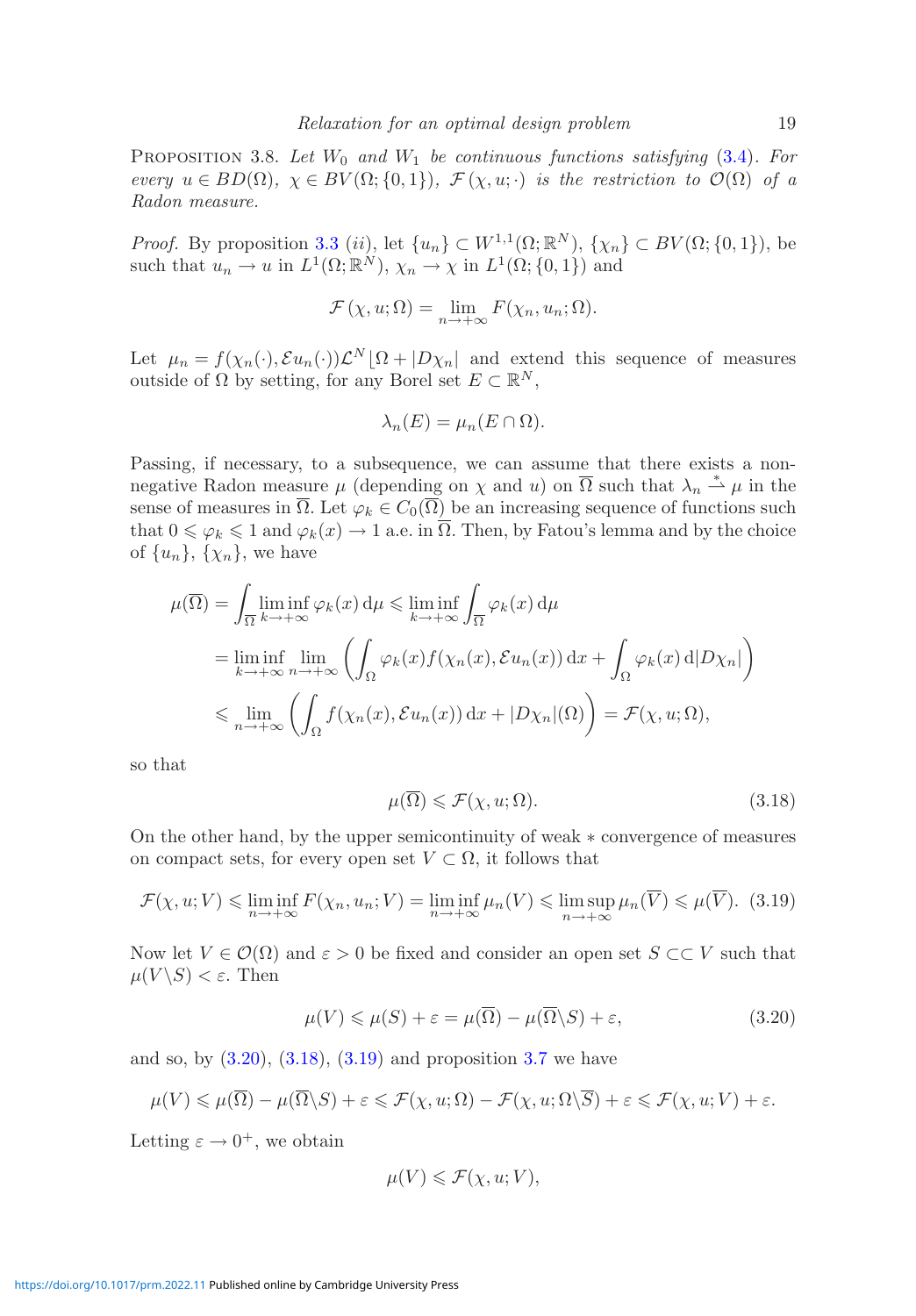whenever V is an open set such that  $V \subset \Omega$ . For a general open subset  $V \subset \Omega$  we have

$$
\mu(V) = \sup \{ \mu(O) : O \subset \subset V \} \leq \sup \{ \mathcal{F}(\chi, u; O) : O \subset \subset V \} \leq \mathcal{F}(\chi, u; V).
$$

It remains to show that  $\mathcal{F}(\chi, u; U) \leq \mu(U), \forall U \in \mathcal{O}(\Omega)$ . Fix  $\varepsilon > 0$  and choose  $V, S \in \mathcal{O}(\Omega)$  such that  $S \subset\subset V \subset\subset U$  and  $\mathcal{L}^N(U\backslash \overline{S}) + |Eu|(U\backslash \overline{S}) + |D_{\chi}|(U\backslash \overline{S}) <$  $\varepsilon$ . By proposition [3.3](#page-14-1) (i), [\(3.19\)](#page-18-3) and the nested subadditivity result, it follows that

$$
\mathcal{F}(\chi, u; U) \leq \mathcal{F}(\chi, u; V) + \mathcal{F}(\chi, u; U \setminus \overline{S})
$$
  
\$\leq \mu(\overline{V}) + C(\mathcal{L}^N(U \setminus \overline{S}) + |Eu|(U \setminus \overline{S}) + |D\chi|(U \setminus \overline{S})) \leq \mu(U) + C\epsilon\$,

so it suffices to let  $\varepsilon \to 0^+$  to conclude the proof.

<span id="page-19-1"></span>Combining the arguments given in the proofs of propositions [3.6](#page-15-0) and [3.7](#page-15-1) it is possible to obtain the following refined version of proposition [3.6.](#page-15-0)

PROPOSITION 3.9. Let  $A \in \mathcal{O}(\Omega)$  and assume that  $W_0, W_1$  satisfy the growth *condition* [\(3.4\)](#page-13-1)*.* Let  $\{u_n\}, \{v_n\} \subset BD(A; \mathbb{R}^N)$  and  $\{\chi_n\}, \{\theta_n\} \subset BV(A; \{0,1\})$  be *sequences satisfying*  $u_n - v_n \to 0$  *in*  $L^1(A; \mathbb{R}^N)$ *,*  $\chi_n - \theta_n \to 0$  *in*  $L^1(A; \{0, 1\})$ *,*  $\sup_n |E^s u_n|(A) < +\infty$ ,  $|E v_n| \stackrel{*}{\rightharpoonup} \mu$ ,  $|E v_n| \to \mu(A)$ ,  $\sup_n |D \chi_n|(A) < +\infty$  and  $\sup_n |D\theta_n|(A) < +\infty$ . Then there exist subsequences  $\{v_{n_k}\}\$  of  $\{v_n\}$ ,  $\{\theta_{n_k}\}\$  of  $\{\theta_n\}$ *and there exist sequences*  $\{w_k\} \subset BD(A)$ ,  $\{\eta_k\} \subset BV(A; \{0, 1\})$  *such that*  $w_k =$  $v_{n_k}$  *near*  $\partial A$ *,*  $\eta_k = \theta_{n_k}$  *near*  $\partial A$ *,*  $w_k - v_{n_k} \to 0$  *in*  $L^1(A; \mathbb{R}^N)$ *,*  $\eta_k - \theta_{n_k} \to 0$  *in*  $L^1(A; \{0,1\})$  *and* 

$$
\limsup_{k \to +\infty} F(\eta_k, w_k; A) \leq \liminf_{n \to +\infty} F(\chi_n, u_n; A).
$$

As in proposition [3.6,](#page-15-0) the new sequence  $\{w_k\}$  has the same regularity as the original sequences  $\{u_n\}, \{v_n\}$  as it is obtained through a convex combination of these ones using smooth cut-off functions.

The following proposition, whose proof is standard (cf. for instance [**[45](#page-42-22)**, lemma 3.1] or [**[22](#page-41-22)**, proposition 2.14]), allows us to assume without loss of generality that  $f$  is symmetric quasiconvex.

<span id="page-19-0"></span>PROPOSITION 3.10. Let  $W_0$  and  $W_1$  be continuous functions satisfying [\(3.4\)](#page-13-1) *and consider the functional*  $F : BV(\Omega; \{0,1\}) \times BD(\Omega) \times O(\Omega)$  *defined in* [\(3.1\)](#page-12-3)*. Consider furthermore the relaxed functionals given in* [\(3.2\)](#page-12-2) *and*

$$
\mathcal{F}_{SQf}(\chi, u; A) := \inf \left\{ \liminf_{n \to +\infty} \int_A SQf(\chi_n(x), \mathcal{E}u_n(x)) \, dx + |D\chi_n|(A) : \\ (\chi_n, u_n) \in BV(A; \{0, 1\}) \times LD(A), u_n \to u \text{ in } L^1(A; \mathbb{R}^N), \\ \chi_n \to \chi \text{ in } L^1(A; \{0, 1\}) \right\}.
$$
 (3.21)

*Then,*  $\mathcal{F}(\cdot, \cdot; \cdot)$  *coincides with*  $\mathcal{F}_{SOf}(\cdot, \cdot; \cdot)$  *in*  $BV(\Omega; \{0, 1\}) \times BD(\Omega) \times \mathcal{O}(\Omega)$ *.*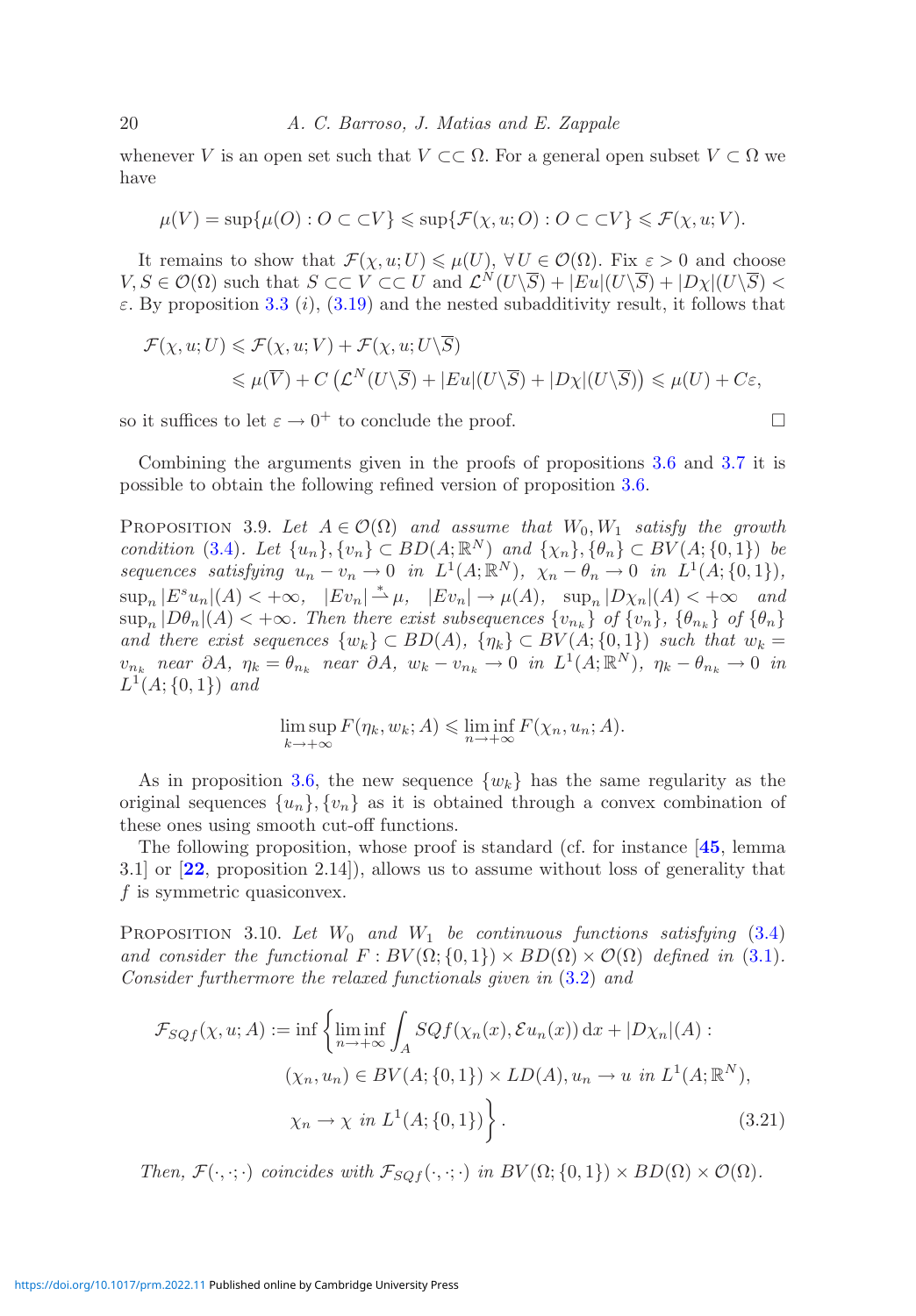In the sequel we rely on the result of proposition [3.10](#page-19-0) and assume that  $f$  is symmetric quasiconvex. Together with  $(3.4)$ , this entails the Lipschitz continuity of f with respect to the second variable (see [[26](#page-42-24)]). Under this quasiconvexity hypothesis, assuming in addition that [\(3.9\)](#page-13-0) holds and taking also into account proposition [3.2,](#page-13-4) we recall (cf.  $(1.11)$ ) that our relaxed surface energy density is given by

$$
K(a, b, c, d, \nu)
$$
  
 := inf  $\left\{ \int_{Q_{\nu}} f^{\infty}(\chi(x), \mathcal{E}u(x)) dx + |D\chi|(Q_{\nu}) : (\chi, u) \in \mathcal{A}(a, b, c, d, \nu) \right\}$ , (3.22)

where, for  $(a, b, c, d, \nu) \in \{0, 1\} \times \{0, 1\} \times \mathbb{R}^N \times \mathbb{R}^N \times S^{N-1}$ , the set of admissible functions is

$$
\mathcal{A}(a, b, c, d, \nu) := \left\{ (\chi, u) \in BV_{\text{loc}}(S_{\nu}; \{0, 1\}) \times W_{\text{loc}}^{1,1}(S_{\nu}; \mathbb{R}^{N}) : \right.\n(\chi(y), u(y)) = (a, c) \text{ if } y \cdot \nu = \frac{1}{2}, \ (\chi(y), u(y)) = (b, d) \text{ if } y \cdot \nu = -\frac{1}{2},\
$$
\n
$$
(\chi, u) \text{ are 1-periodic in the directions of } \nu_1, \dots, \nu_{N-1} \right\}, \tag{3.23}
$$

 $\{\nu_1, \nu_2, \ldots, \nu_{N-1}, \nu\}$  is an orthonormal basis of  $\mathbb{R}^N$  and  $S_{\nu}$  is the strip given by

<span id="page-20-2"></span>
$$
S_{\nu} = \left\{ x \in \mathbb{R}^N : |x \cdot \nu| < \frac{1}{2} \right\}.
$$

The following result provides an alternative characterization of  $K(a, b, c, d, \nu)$ which will be useful to obtain the surface term of the relaxed energy, under hypoth-esis [\(3.9\)](#page-13-0). To this end, given  $(a, b, c, d, \nu) \in \{0, 1\} \times \{0, 1\} \times \mathbb{R}^N \times \mathbb{R}^N \times S^{N-1}$ , we consider the functions

$$
\chi_{a,b,\nu}(y) := \begin{cases} a, & \text{if } y \cdot \nu > 0 \\ b, & \text{if } y \cdot \nu < 0 \end{cases} \quad \text{and} \quad u_{c,d,\nu}(y) := \begin{cases} c, & \text{if } y \cdot \nu > 0 \\ d, & \text{if } y \cdot \nu < 0. \end{cases} \tag{3.24}
$$

<span id="page-20-0"></span>PROPOSITION 3.11. *For every*  $(a, b, c, d, \nu) \in \{0, 1\} \times \{0, 1\} \times \mathbb{R}^N \times \mathbb{R}^N \times S^{N-1}$  *we have*

<span id="page-20-1"></span>
$$
K(a, b, c, d, \nu) = K(a, b, c, d, \nu)
$$

*where*

$$
\widetilde{K}(a, b, c, d, \nu)
$$
\n
$$
:= \inf \left\{ \liminf_{n \to +\infty} \left[ \int_{Q_{\nu}} f^{\infty}(\chi_n(x), \mathcal{E}u_n(x)) dx + |D\chi_n|(Q_{\nu}) \right] : \right. \times_n \in BV(Q_{\nu}; \{0, 1\}), u_n \in W^{1,1}(Q_{\nu}; \mathbb{R}^N), \chi_n \to \chi_{a, b, \nu} \text{ in } L^1(Q_{\nu}; \{0, 1\}),
$$
\n
$$
u_n \to u_{c, d, \nu} \text{ in } L^1(Q_{\nu}; \mathbb{R}^N) \right\}.
$$
\n(3.25)

*Proof.* The conclusion follows as in [**[11](#page-41-23)**, proposition 3.5], by proving a double inequality.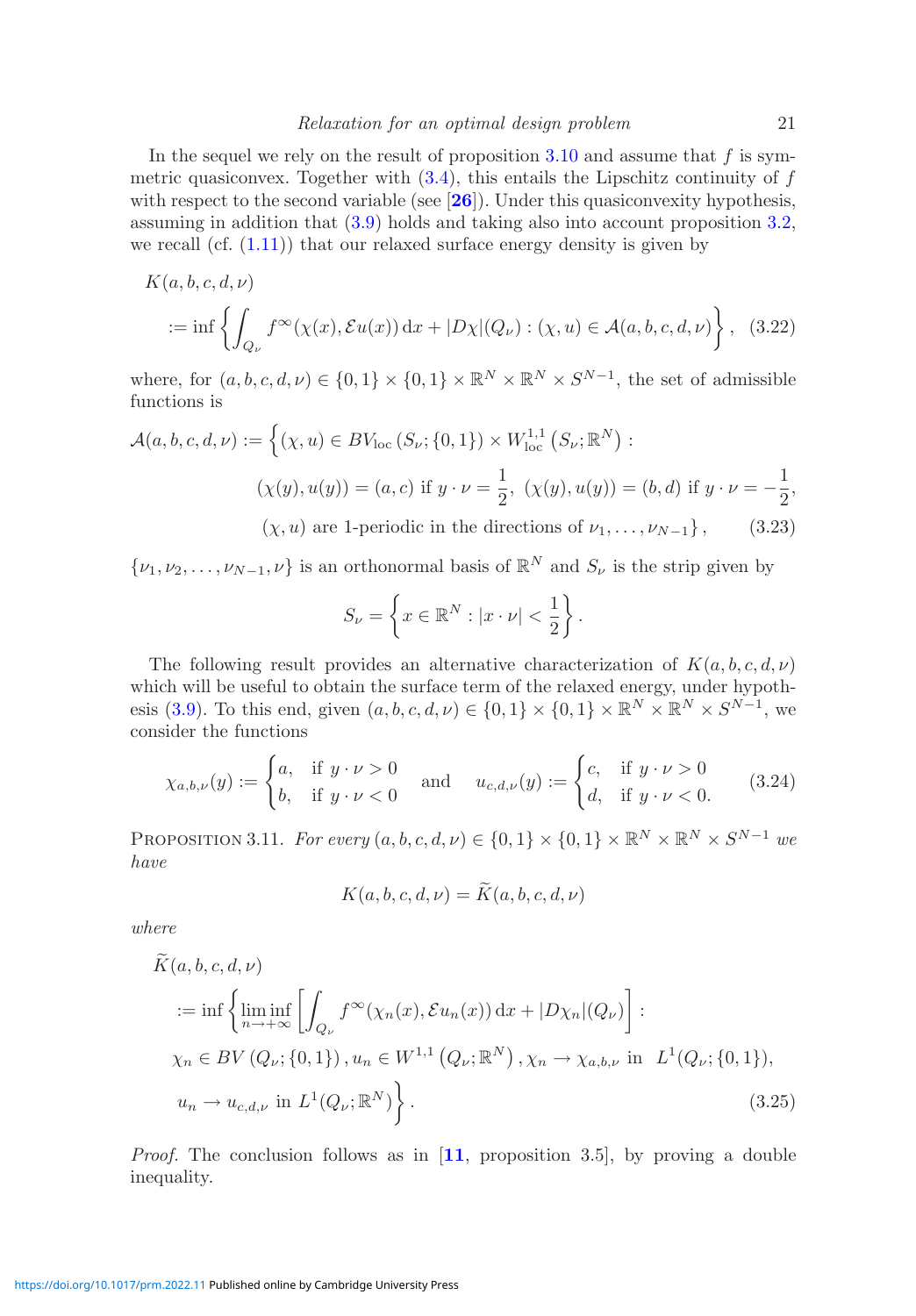To show that  $K(a, b, c, d, \nu) \leq K(a, b, c, d, \nu)$  we take sequences  $\{\chi_n\}$ ,  $\{u_n\}$  as in the definition of  $K(a, b, c, d, \nu)$  and use proposition [3.9,](#page-19-1) applied to  $\{\chi_n\}$ ,  $\{\chi_{a,b,\nu}\}$ ,  ${u_n}$  and  ${v_n}$ , where  $v_n$  is a regularization of  $u_{c,d,\nu}$  which preserves its boundary values (cf. theorem [2.5\)](#page-10-2).

The reverse inequality is based on the periodicity of the admissible functions for  $K(a, b, c, d, \nu)$ , together with the Riemann–Lebesgue lemma.

#### <span id="page-21-0"></span>**4. Proof of the main theorem**

Given  $\chi \in BV(\Omega; \{0, 1\})$  and  $u \in BD(\Omega)$ , by proposition [3.8](#page-18-0) we know that  $\mathcal{F}(\chi, u, ; \cdot)$  is the restriction to  $\mathcal{O}(\Omega)$  of a Radon measure  $\mu$ . By proposition [3.3](#page-14-1) (*i*) we may decompose  $\mu$  as

$$
\mu = \mu^a \mathcal{L}^N + \mu^j + \mu^c, \text{ with } \mu^j \ll |E^j u| + |D\chi|.
$$

Our aim in this section is to characterize the density  $\mu^a$  and the measures  $\mu^j$ and  $\mu^c$ .

We point out that the measure  $\mu^{j}$  is given by  $\sigma^{j}\mathcal{H}^{N-1}[(J_{\chi}\cup J_{u}),$  for a certain density  $\sigma^j$ . Indeed, due to the fact that, for BV functions,  $\mathcal{H}^N^{-1}(\mathcal{S}_u\setminus J_u) = 0$ , the measure  $|D\chi|$  is concentrated on  $J_{\chi}$  apart from an  $\mathcal{H}^{N-1}$ -negligible set, whereas, by  $[3,$  $[3,$  $[3,$  remark 4.2 and proposition 4.4],  $|E^j u|$  is concentrated on  $J_u$  and it is the only part of the measure Eu that is concentrated on  $(n-1)$ -dimensional sets.

#### <span id="page-21-5"></span><span id="page-21-1"></span>**4.1. The bulk term**

PROPOSITION 4.1. Let  $u \in BD(\Omega)$ ,  $\chi \in BV(\Omega; \{0,1\})$  and let  $W_0$  and  $W_1$  be con*tinuous functions satisfying* [\(3.4\)](#page-13-1)*. Assume that* f *given by* [\(3.5\)](#page-13-3) *is symmetric quasiconvex. Then, for*  $\mathcal{L}^N$  *a.e.*  $x_0 \in \Omega$ *,* 

$$
\mu^{a}(x_0) = \frac{\mathrm{d}\mathcal{F}(\chi, u; \cdot)}{\mathrm{d}\mathcal{L}^{N}}(x_0) \geqslant f(\chi(x_0), \mathcal{E}u(x_0)).
$$

*Proof.* Let  $x_0 \in \Omega$  be a point satisfying

$$
\mu^{a}(x_0) = \frac{\mathrm{d}\mu}{\mathrm{d}\mathcal{L}^N}(x_0) = \lim_{\varepsilon \to 0^+} \frac{\mu(Q(x_0, \varepsilon))}{\varepsilon^N} \quad \text{exists and is finite} \tag{4.1}
$$

and

<span id="page-21-4"></span><span id="page-21-2"></span>
$$
\frac{\mathrm{d}|E^s u|}{\mathrm{d}\mathcal{L}^N}(x_0) = 0, \quad \frac{\mathrm{d}|D\chi|}{\mathrm{d}\mathcal{L}^N}(x_0) = 0. \tag{4.2}
$$

Furthermore, we choose  $x_0$  to be a point of approximate continuity for u, for  $\mathcal{E}u$ and for  $\chi$ , namely we assume that

$$
\lim_{\varepsilon \to 0^+} \frac{1}{\varepsilon^N} \int_{Q(x_0,\varepsilon)} |u(x) - u(x_0)| \, \mathrm{d}x = 0,\tag{4.3}
$$

<span id="page-21-3"></span>
$$
\lim_{\varepsilon \to 0^+} \frac{1}{\varepsilon^N} \int_{Q(x_0,\varepsilon)} |\mathcal{E}u(x) - \mathcal{E}u(x_0)| \, \mathrm{d}x = 0 \tag{4.4}
$$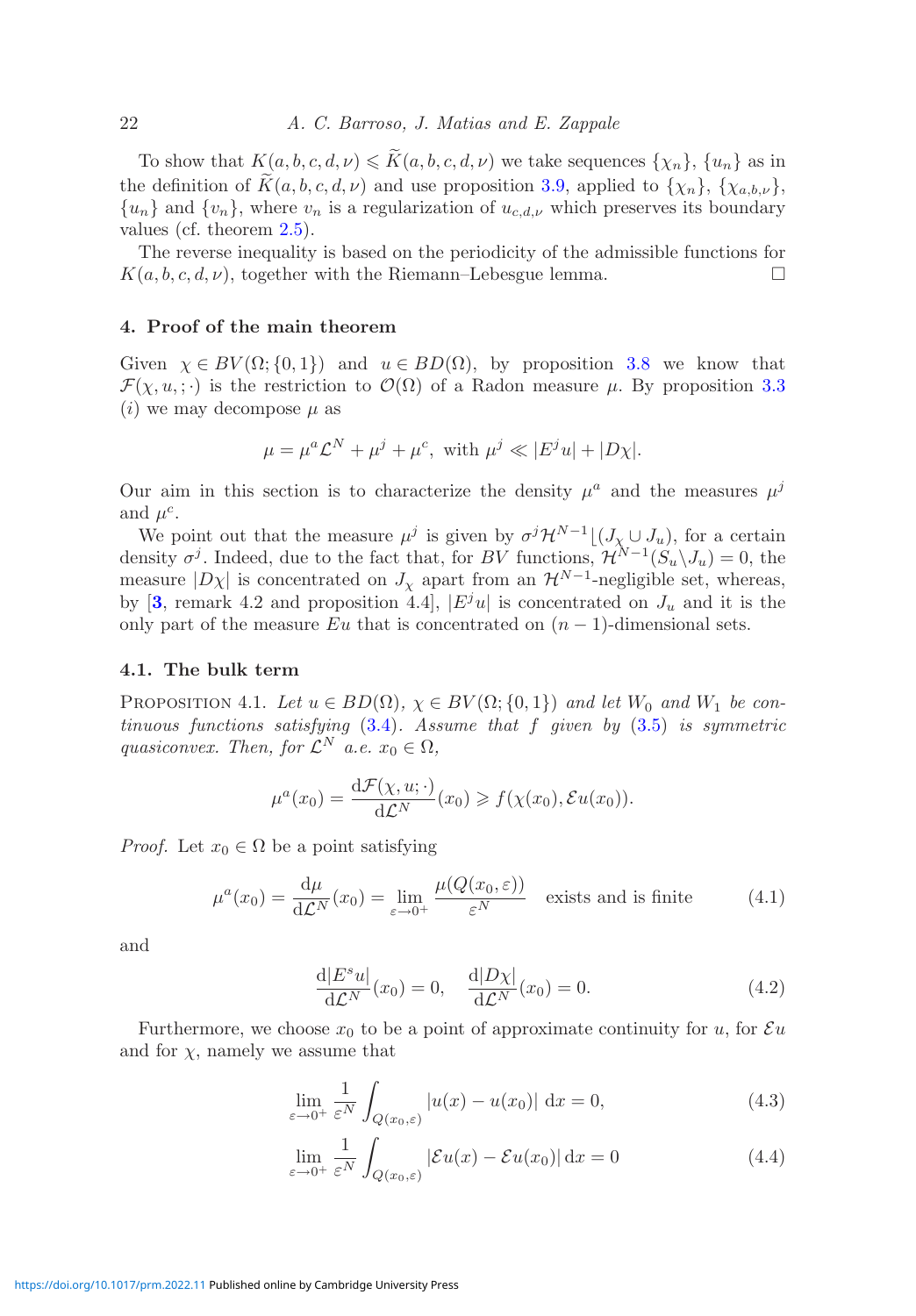and

<span id="page-22-0"></span>
$$
\lim_{\varepsilon \to 0^+} \frac{1}{\varepsilon^N} \int_{Q(x_0,\varepsilon)} |\chi(x) - \chi(x_0)| \, \mathrm{d}x = 0. \tag{4.5}
$$

We observe that the above properties hold for  $\mathcal{L}^N$  a.e.  $x_0 \in \Omega$  (applying, for instance,  $[3, \text{ equation } (2.5)]$  $[3, \text{ equation } (2.5)]$  $[3, \text{ equation } (2.5)]$  to u,  $\mathcal{E}u$  and  $\chi$ ).

Assuming that the sequence  $\varepsilon_k \to 0^+$  is chosen in such a way that  $\mu(\partial Q(x_0, \varepsilon_k)) =$ 0, we have

$$
\mu^{a}(x_{0}) = \lim_{\varepsilon_{k}\to 0^{+}} \frac{\mu(Q(x_{0}, \varepsilon_{k}))}{\varepsilon_{k}^{N}}
$$
  
= 
$$
\lim_{\varepsilon_{k}, n} \left[ \frac{1}{\varepsilon_{k}^{N}} \int_{Q(x_{0}, \varepsilon_{k})} f(\chi_{n}(x), \mathcal{E}u_{n}(x)) dx + |D\chi_{n}|(Q(x_{0}, \varepsilon_{k})) \right]
$$
  

$$
\geq \lim_{\varepsilon_{k}, n} \int_{Q} f(\chi_{n}(x_{0} + \varepsilon_{k}y), \mathcal{E}u_{n}(x_{0} + \varepsilon_{k}y)) dy,
$$

where  $\chi_n \in BV(Q(x_0, \varepsilon_k); \{0, 1\}), \quad \chi_n \to \chi \text{ in } L^1(Q(x_0, \varepsilon_k); \{0, 1\})$  and  $u_n \in$  $W^{1,1}(Q(x_0,\varepsilon_k); \mathbb{R}^N), u_n \to u \text{ in } L^1(Q(x_0,\varepsilon_k); \mathbb{R}^N).$ 

Defining

$$
\chi_{n,\varepsilon_k}(y) := \chi_n(x_0 + \varepsilon_k y) - \chi(x_0),
$$

it follows by [\(4.5\)](#page-22-0) that

$$
\lim_{\varepsilon_k, n} \|\chi_{n,\varepsilon_k}\|_{L^1(Q)} = \lim_{\varepsilon_k, n} \int_Q |\chi_n(x_0 + \varepsilon_k y) - \chi(x_0)| \, dy
$$
\n
$$
= \lim_{\varepsilon_k, n} \frac{1}{\varepsilon_k^N} \int_{Q(x_0, \varepsilon_k)} |\chi_n(x) - \chi(x_0)| \, dx
$$
\n
$$
= \lim_{\varepsilon_k \to 0^+} \frac{1}{\varepsilon_k^N} \int_{Q(x_0, \varepsilon_k)} |\chi(x) - \chi(x_0)| \, dx = 0. \tag{4.6}
$$

Analogously, letting

<span id="page-22-1"></span>
$$
u_{n,\varepsilon_k}(y) := \frac{u_n(x_0 + \varepsilon_k y) - u(x_0)}{\varepsilon_k},
$$

then  $\mathcal{E} u_{n,\varepsilon_k}(y) = \mathcal{E} u_n(x_0 + \varepsilon_k y)$  and, since  $u_{n,\varepsilon_k} \in W^{1,1}(\Omega;\mathbb{R}^N)$ ,  $Eu_{n,\varepsilon_k} =$  $\mathcal{E} u_{n,\varepsilon_k} \mathcal{L}^N$ .

Moreover, arguing as in the proof of [**[12](#page-41-5)**, proposition 4.1], exploiting the coercivity of f in the second variable and theorems [2.8](#page-11-4) and [2.6,](#page-10-3) we conclude that there exists a function  $v \in BD(\Omega)$ , such that

$$
\lim_{\varepsilon_k,n} \|u_{n,\varepsilon_k} - P(u_{n,\varepsilon_k}) - v\|_{L^1(Q;\mathbb{R}^N)} = 0,
$$

where P is the projection of  $BD(\Omega)$  onto the kernel of the operator E. Furthermore, given that the point  $x_0$  was chosen to satisfy  $(4.2)$  and  $(4.4)$ , it was shown in [[12](#page-41-5),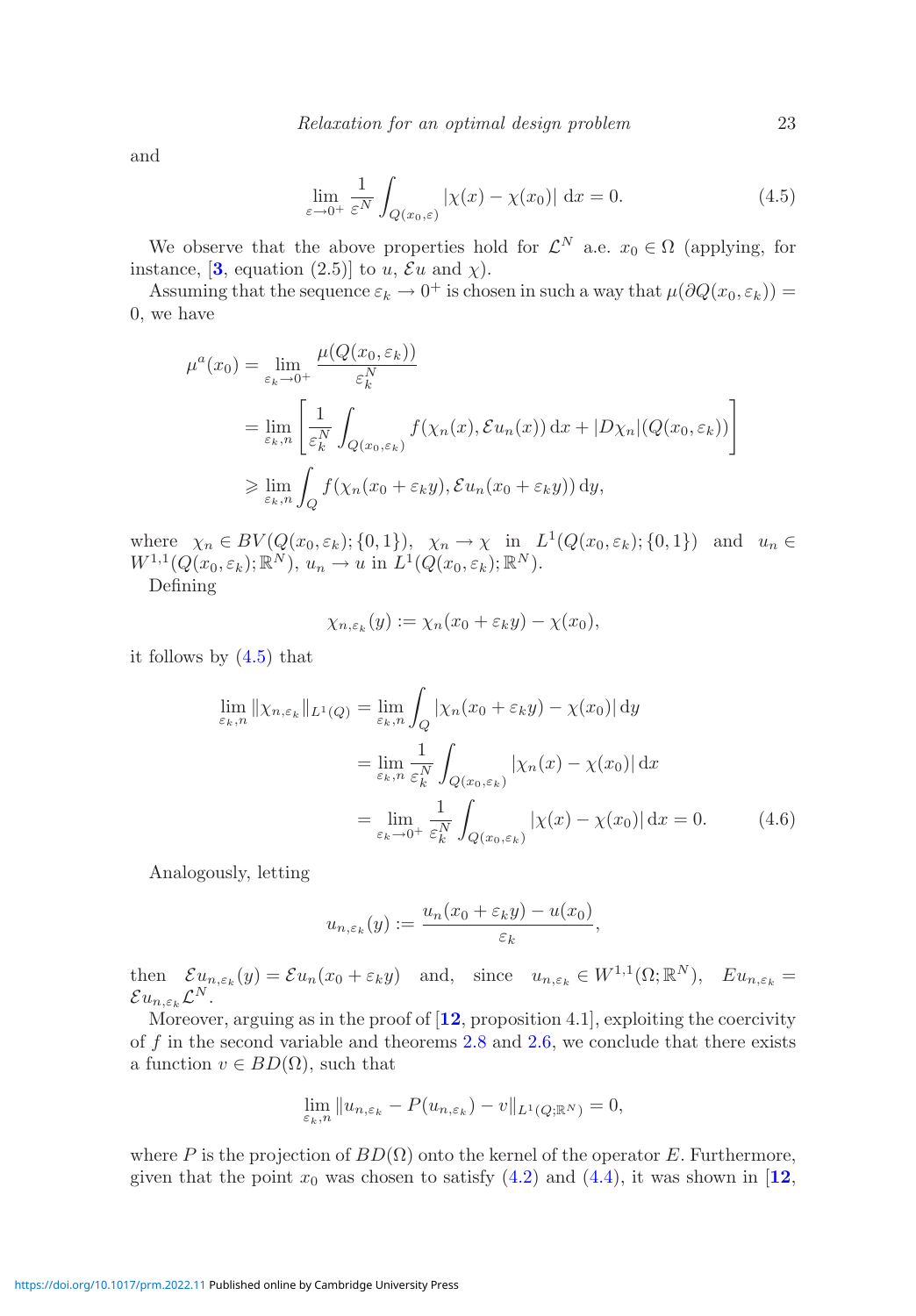proposition 4.1, (4.8)] that

<span id="page-23-3"></span><span id="page-23-0"></span>
$$
Ev = \mathcal{E}u(x_0)\mathcal{L}^N.
$$
\n(4.7)

Therefore, a diagonalization argument allows us to extract subsequences  $u_k :=$  $u_{n_k,\varepsilon_k} - P(u_{n_k,\varepsilon_k})$  and  $\chi_k := \chi_{n_k,\varepsilon_k}$ , such that

$$
\lim_{k \to +\infty} \|\chi_k\|_{L^1(Q)} = 0,
$$
\n
$$
\lim_{k \to +\infty} \|u_k - v\|_{L^1(Q; \mathbb{R}^N)} = 0
$$
\n(4.8)

and

$$
\mu^{a}(x_0) = \frac{\mathrm{d}\mu}{\mathrm{d}\mathcal{L}^N}(x_0) \ge \lim_{k \to +\infty} \int_{Q} f(\chi(x_0) + \chi_k(y), \mathcal{E}u_k(y)) \, \mathrm{d}y. \tag{4.9}
$$

Our next step is to fix  $\chi(x_0)$  in the first argument of f in the previous integral. To this end we make use of Chacon's biting lemma (see [**[4](#page-41-17)**, lemma 5.32]). Indeed, by the coercivity hypothesis [\(3.4\)](#page-13-1) and [\(4.9\)](#page-23-0), the sequence  $\{\mathcal{E}u_k\}$  is bounded in  $L^1(Q;\mathbb{R}^{N\times N}_{\infty})$  so the biting lemma guarantees the existence of a (not relabelled) subsequence of  $\{u_k\}$  and of a decreasing sequence of Borel sets  $D_r$ , such that  $\lim_{r\to+\infty}$   $\mathcal{L}^N(D_r) = 0$  and the sequence  $\{\mathcal{E}u_k\}$  is equiintegrable in  $Q\backslash D_r$ , for any  $r \in \mathbb{N}$ .

Since  $f \geqslant 0$ , by  $(3.7)$  and  $(4.9)$ , we have

$$
\mu^{a}(x_{0}) \geq \lim_{k \to +\infty} \int_{Q \setminus D_{r}} f(\chi(x_{0}) + \chi_{k}(y), \mathcal{E}u_{k}(y)) dy
$$
  
\n
$$
\geq \lim_{k \to +\infty} \left\{ \int_{Q \setminus D_{r}} f(\chi(x_{0}), \mathcal{E}u_{k}(y)) dy - \int_{Q \setminus D_{r}} C|\chi_{k}(y)| \cdot (1 + |\mathcal{E}u_{k}(y)|) dy \right\}
$$
  
\n
$$
\geq \lim_{k \to +\infty} \int_{Q \setminus D_{r}} f(\chi(x_{0}), \mathcal{E}u_{k}(y)) dy - \limsup_{k \to +\infty} \int_{Q \setminus D_{r}} C|\chi_{k}(y)| \cdot |\mathcal{E}u_{k}(y)| dy,
$$
\n(4.10)

where we used  $(4.6)$ .

We claim that for each  $j \in \mathbb{N}$ , there exist  $k = k(j)$  and  $r_j \in \mathbb{N}$ , such that

$$
\int_{Q \setminus D_{r_j}} f(\chi(x_0), \mathcal{E}u_{k(j)}(y)) dy \ge \int_Q f(\chi(x_0), \mathcal{E}u_{k(j)}(y)) dy - \frac{C}{j}.
$$
 (4.11)

In light of [\(3.4\)](#page-13-1), in order to guarantee that [\(4.11\)](#page-23-1) holds, it suffices to show that for each  $j \in \mathbb{N}$ , there exist  $k = k(j)$  and  $r_j \in \mathbb{N}$ , such that

<span id="page-23-2"></span><span id="page-23-1"></span>
$$
\int_{D_{r_j}} 1 + |\mathcal{E}u_{k(j)}(y)| \, dy \leq \frac{1}{j}.\tag{4.12}
$$

Suppose not. Then, there exists  $j_0 \in \mathbb{N}$  such that, for all  $r, k \in \mathbb{N}$ ,

<span id="page-23-4"></span>
$$
\int_{D_r} 1 + |\mathcal{E}u_k(y)| \, \mathrm{d}y > \frac{1}{j_0} \tag{4.13}
$$

which contradicts the equiintegrability of the constant sequence  $\{1 + |\mathcal{E}u_k|\}$ , for k fixed, and the fact that  $\lim_{r \to +\infty} \mathcal{L}^{N}(D_r) = 0.$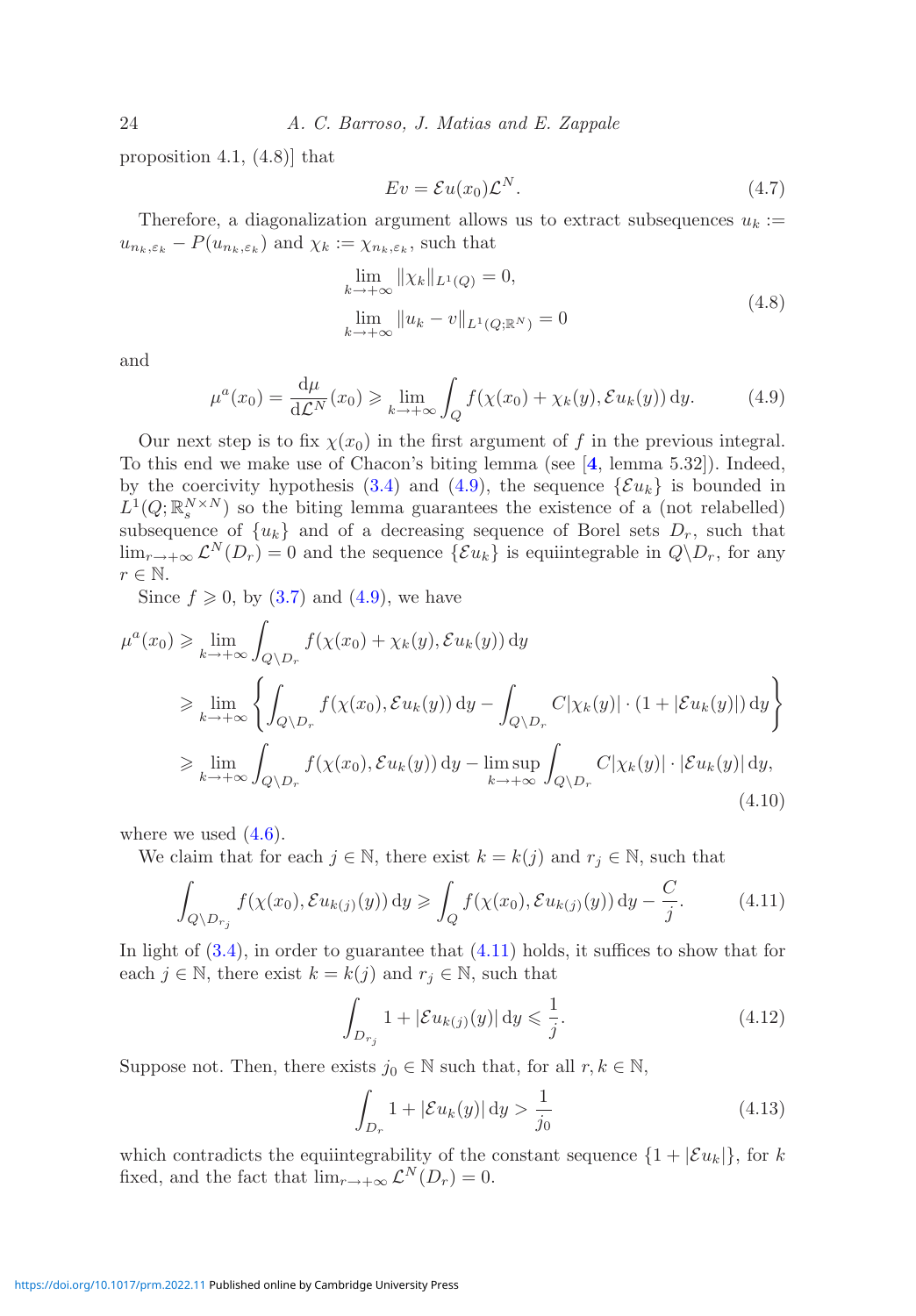For this choice of  $k(j)$  and  $r_j$ , we now estimate the last term in [\(4.10\)](#page-23-2). Since  $|\chi_{k(j)}| \to 0$ , as  $j \to +\infty$ , in  $L^1(Q)$ , this sequence also converges to zero in measure. Thus, denoting by

$$
A_{k(j)} := \{ x \in Q \backslash D_{r_j} : |\chi_{k(j)}(x)| = 1 \},\
$$

it follows that for every  $\delta > 0$ , there exists  $j_0 \in \mathbb{N}$  such that  $\mathcal{L}^N(A_{k(j)}) < \delta$ , for all  $j>i_0$ .

On the other hand, because the sequence  $\{\mathcal{E}u_{k(j)}\}$  is equiintegrable in  $Q\backslash D_{r_j}$ , we know that for every  $\varepsilon > 0$ , there exists  $\delta = \delta(\varepsilon) > 0$  such that for any measurable set  $A \subset Q \backslash D_{r_j}$  with  $\mathcal{L}^N(A) < \delta(\varepsilon)$  we have  $\int_A |\mathcal{E} u_{k(j)}(y)| dy < \varepsilon$ . Choosing j large enough so that  $\mathcal{L}^N(A_{k(j)}) < \delta(\varepsilon)$  we obtain  $\int_{A_{k(j)}}^A |\mathcal{E}u_{k(j)}(y)| dy < \varepsilon$  and hence

<span id="page-24-0"></span>
$$
\int_{Q \setminus D_{r_j}} |\chi_{k(j)}(y) \cdot |\mathcal{E}u_{k(j)}(y)| \, dy < \varepsilon,\tag{4.14}
$$

for every sufficiently large  $i$ .

Therefore, up to the extraction of a further subsequence, and denoting in what follows  $\chi_j := \chi_{k(j)}, v_j := u_{k(j)}$  and  $D_j := D_{r_j}$ , [\(4.10\)](#page-23-2), [\(4.11\)](#page-23-1) and [\(4.14\)](#page-24-0) yield

$$
\mu^{a}(x_{0}) = \frac{d\mu}{d\mathcal{L}^{N}}(x_{0}) \ge \liminf_{j \to +\infty} \left( \int_{Q} f(\chi(x_{0}), \mathcal{E}v_{j}(y)) dy - \frac{C}{j} \right)
$$

$$
-\limsup_{j \to +\infty} \int_{Q \setminus D_{j}} C|\chi_{j}(y)| \cdot |\mathcal{E}v_{j}(y)| dy
$$

$$
\ge \liminf_{j \to +\infty} \int_{Q} f(\chi(x_{0}), \mathcal{E}v_{j}(y)) dy - \varepsilon.
$$

Since  $v_j \to v$  in  $L^1(Q;\mathbb{R}^N)$ , proposition [3.6](#page-15-0) allows us to assume, without loss of generality, that  $v_i = v$  on  $\partial Q$ . Hence, using the symmetric quasiconvexity of f in the second variable, which also holds for test functions in  $LD_{per}(Q)$  (cf. remark  $(4.7)$ , and  $(4.7)$ , we obtain

$$
\mu^{a}(x_{0}) \geq \liminf_{j \to +\infty} \int_{Q} f(\chi(x_{0}), \mathcal{E}v_{j}(y)) dy - \varepsilon
$$
  
\n
$$
\geq \liminf_{j \to +\infty} \int_{Q} f(\chi(x_{0}), \mathcal{E}u(x_{0}) + \mathcal{E}(v_{j} - v)(y)) dy - \varepsilon
$$
  
\n
$$
\geq f(\chi(x_{0}), \mathcal{E}u(x_{0})) - \varepsilon,
$$

<span id="page-24-1"></span>so to conclude it suffices to let  $\varepsilon \to 0^+$ .

PROPOSITION 4.2. Let  $u \in BD(\Omega)$ ,  $\chi \in BV(\Omega; \{0, 1\})$  and let  $W_0$  and  $W_1$  be con*tinuous functions satisfying* [\(3.4\)](#page-13-1)*. Let* f *be given by* [\(3.5\)](#page-13-3) *and assume that* f *is symmetric quasiconvex. Then, for*  $\mathcal{L}^N$  *a.e.*  $x_0 \in \Omega$ ,

$$
\mu^{a}(x_0) = \frac{\mathrm{d}\mathcal{F}(\chi, u; \cdot)}{\mathrm{d}\mathcal{L}^{N}}(x_0) \leqslant f(\chi(x_0), \mathcal{E}u(x_0)).
$$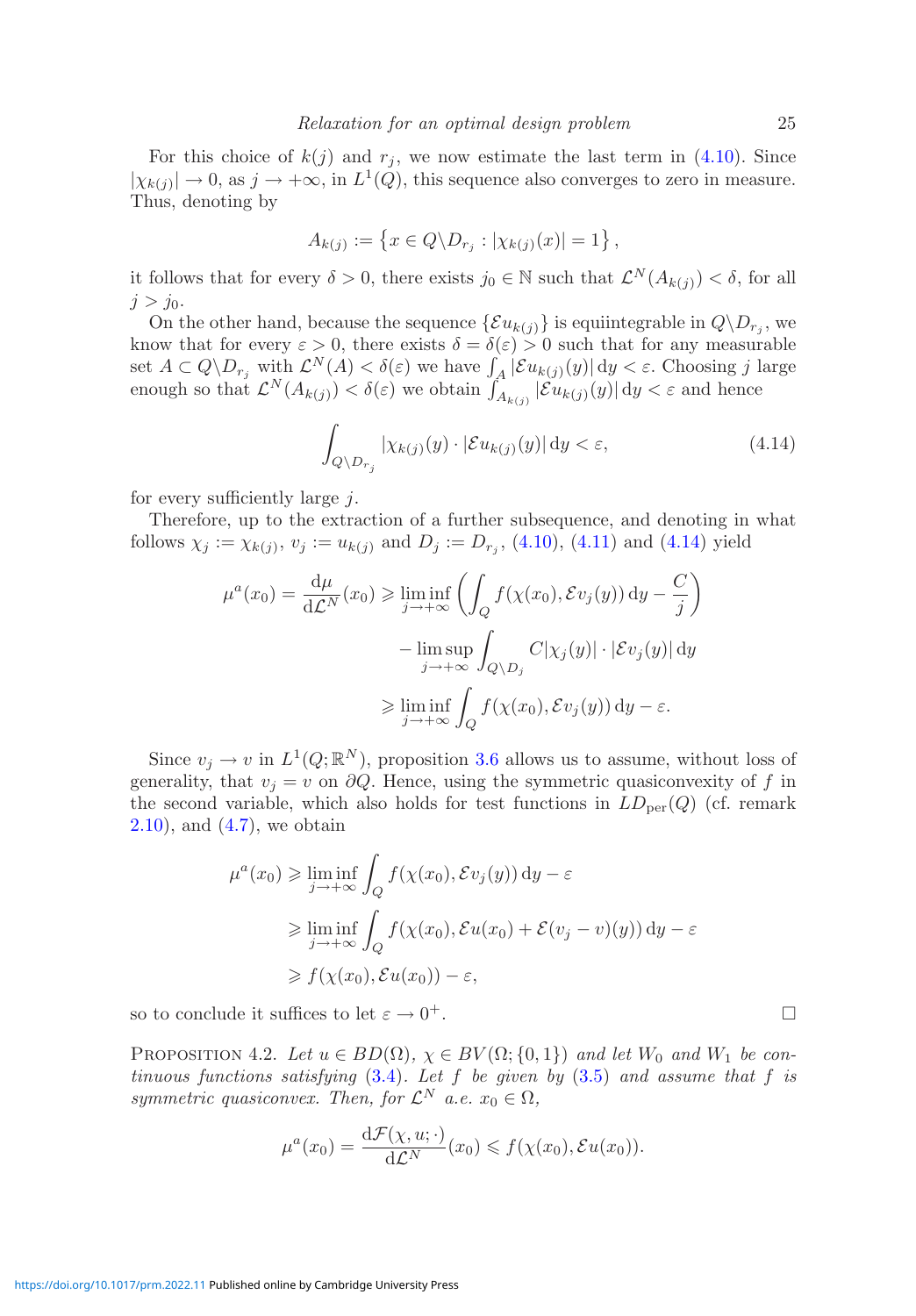26 *A. C. Barroso, J. Matias and E. Zappale*

*Proof.* Choose a point  $x_0 \in \Omega$  such that [\(4.3\)](#page-21-4), [\(4.4\)](#page-21-3) and [\(4.5\)](#page-22-0) hold,

<span id="page-25-3"></span>
$$
\lim_{\varepsilon \to 0^+} \frac{1}{\varepsilon^N} |E^s u| (Q(x_0, \varepsilon)) = 0,
$$
\n(4.15)

<span id="page-25-0"></span>
$$
\lim_{\varepsilon \to 0^+} \frac{1}{\varepsilon^N} |D\chi| (Q(x_0, \varepsilon)) = 0,
$$
\n(4.16)

and, furthermore, such that

$$
\mu^{a}(x_0) = \lim_{\varepsilon \to 0^{+}} \frac{\mathcal{F}(\chi, u; Q(x_0, \varepsilon))}{\varepsilon^{N}} \quad \text{exists and is finite,}
$$
 (4.17)

where the sequence of  $\varepsilon \to 0^+$  is chosen so that  $|Eu|(\partial Q(x_0, \varepsilon)) = 0$ . Notice that  $\mathcal{L}^N$  almost every point  $x_0 \in \Omega$  satisfies the above properties.

For the purposes of this proof we assume that  $\chi(x_0) = 1$ , the case  $\chi(x_0) = 0$  is treated in a similar fashion. Thus, it follows from  $(4.5)$  that

<span id="page-25-2"></span><span id="page-25-1"></span>
$$
\lim_{\varepsilon \to 0^+} \frac{1}{\varepsilon^N} \mathcal{L}^N \left( Q(x_0, \varepsilon) \cap \{\chi = 0\} \right) = 0. \tag{4.18}
$$

Using the symmetric quasiconvexity of f, fix  $\delta > 0$  and let  $\phi \in C^{\infty}_{per}(Q; \mathbb{R}^{N})$  be such that

$$
\int_{Q} f(\chi(x_0), \mathcal{E}u(x_0) + \mathcal{E}\phi(x)) dx \le f(\chi(x_0), \mathcal{E}u(x_0)) + \delta.
$$
 (4.19)

We extend  $\phi$  to  $\mathbb{R}^N$  by periodicity, define  $\phi_n(x) := \frac{1}{n} \phi(nx)$  and consider the sequence of functions in  $W^{1,1}(Q(x_0,\varepsilon);\mathbb{R}^N)$  given by

$$
u_{n,\varepsilon}(x) := (\rho_n * u)(x) + \varepsilon \phi_n\left(\frac{x - x_0}{\varepsilon}\right).
$$

The periodicity of  $\phi$  ensures that, as  $n \to +\infty$ ,  $u_{n,\varepsilon} \to u$  in  $L^1(Q(x_0,\varepsilon);\mathbb{R}^N)$  and so, letting  $\chi_n = \chi$ ,  $\forall n \in \mathbb{N}$ , the sequences  $\{u_{n,\varepsilon}\}_n$  and  $\{\chi_n\}_n$  are admissible for  $\mathcal{F}(\chi, u; Q(x_0, \varepsilon))$ . Hence, by [\(4.16\)](#page-25-0), we have

$$
\mu^{a}(x_{0}) = \lim_{\varepsilon \to 0^{+}} \frac{\mathcal{F}(\chi, u; Q(x_{0}, \varepsilon))}{\varepsilon^{N}}
$$
  
\$\leqslant \liminf\_{\varepsilon \to 0^{+}} \liminf\_{n \to +\infty} \frac{1}{\varepsilon^{N}} \left( \int\_{Q(x\_{0}, \varepsilon)} f(\chi(x), \mathcal{E}u\_{n, \varepsilon}(x)) dx + |D\chi|(Q(x\_{0}, \varepsilon)) \right)\$  
= 
$$
\liminf_{\varepsilon \to 0^{+}} \liminf_{n \to +\infty} \frac{1}{\varepsilon^{N}} \int_{Q(x_{0}, \varepsilon)} f(\chi(x), \mathcal{E}u_{n, \varepsilon}(x)) dx
$$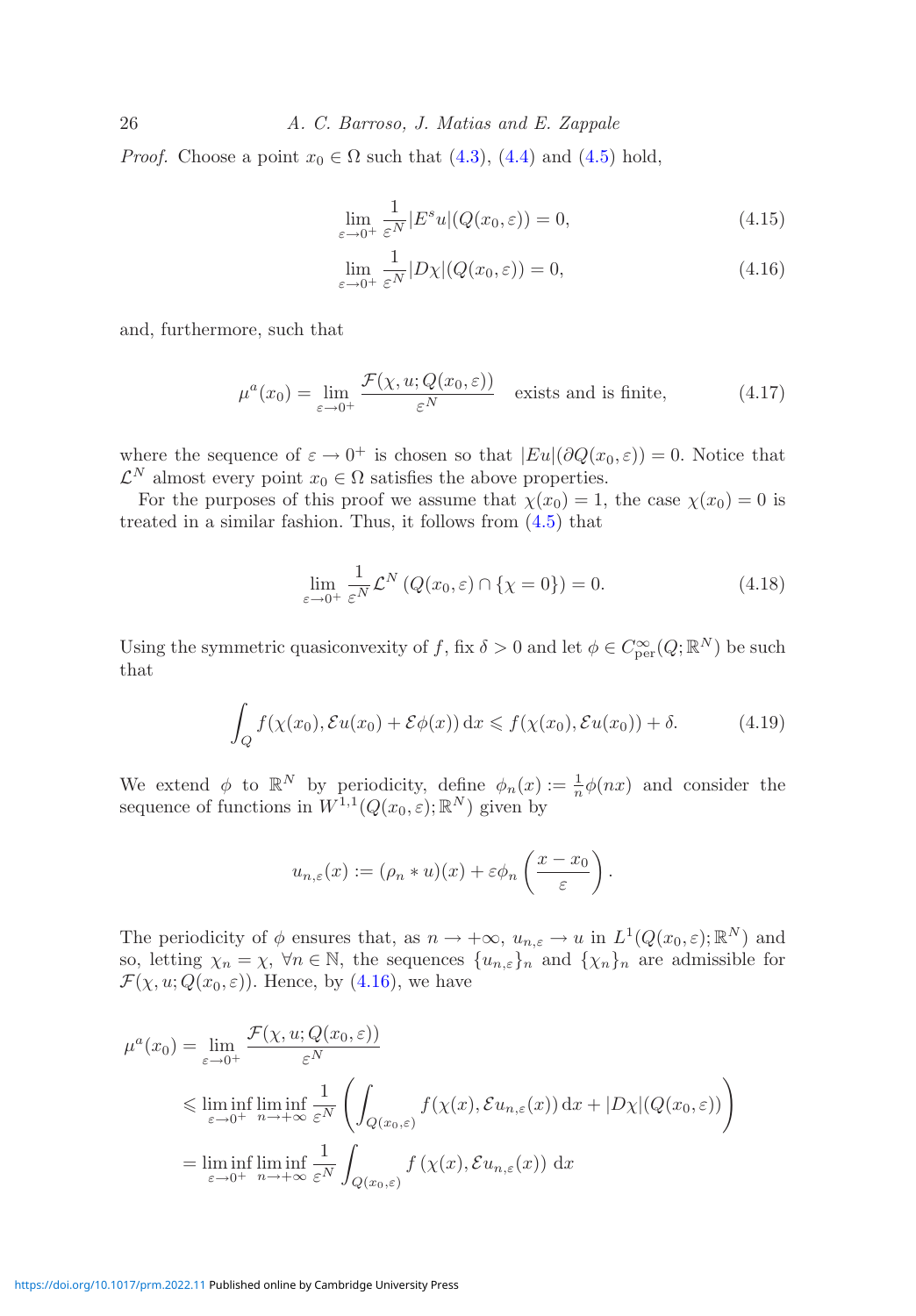*Relaxation for an optimal design problem* 27

$$
\leq \limsup_{\varepsilon \to 0^{+}} \limsup_{n \to +\infty} \frac{1}{\varepsilon^{N}} \int_{Q(x_{0},\varepsilon)} f\left(\chi(x_{0}), \mathcal{E}u(x_{0}) + \mathcal{E}\phi_{n}\left(\frac{x-x_{0}}{\varepsilon}\right)\right) dx
$$
  
+ 
$$
\limsup_{\varepsilon \to 0^{+}} \limsup_{n \to +\infty} \frac{1}{\varepsilon^{N}} \int_{Q(x_{0},\varepsilon)} f\left(\chi(x), \mathcal{E}u_{n,\varepsilon}(x)\right) - f\left(\chi(x_{0}), \mathcal{E}u_{n,\varepsilon}(x)\right) dx
$$
  
+ 
$$
\limsup_{\varepsilon \to 0^{+}} \limsup_{n \to +\infty} \frac{1}{\varepsilon^{N}} \int_{Q(x_{0},\varepsilon)} f\left(\chi(x_{0}), \mathcal{E}u_{n,\varepsilon}(x)\right)
$$
  
- 
$$
f\left(\chi(x_{0}), \mathcal{E}u(x_{0}) + \mathcal{E}\phi_{n}\left(\frac{x-x_{0}}{\varepsilon}\right)\right) dx
$$
  
=: 
$$
I_{1} + I_{2} + I_{3}.
$$

By changing variables, using the periodicity of  $\phi$  and [\(4.19\)](#page-25-1), it follows that

$$
I_1 = \limsup_{n \to +\infty} \int_Q f(\chi(x_0), \mathcal{E}u(x_0) + \mathcal{E}\phi_n(y)) dy
$$
  
= 
$$
\limsup_{n \to +\infty} \int_Q f(\chi(x_0), \mathcal{E}u(x_0) + \mathcal{E}\phi(ny)) dy
$$
  
= 
$$
\limsup_{n \to +\infty} \int_Q f(\chi(x_0), \mathcal{E}u(x_0) + \mathcal{E}\phi(x)) dx \le f(\chi(x_0), \mathcal{E}u(x_0)) + \delta.
$$

Consequently, to complete the proof it remains to show that  $I_2 = I_3 = 0$  and finally to let  $\delta \to 0^+$ . To conclude that  $I_3 = 0$  we reason exactly as in [[12](#page-41-5), proposition 4.2] since  $\chi(x_0)$  is fixed in both terms of the integrand. As for  $I_2$ , since  $\chi(x_0) = 1$ , we have by  $(3.7)$ ,

$$
I_2 = \limsup_{\varepsilon \to 0^+} \limsup_{n \to +\infty} \frac{1}{\varepsilon^N} \int_{Q(x_0,\varepsilon) \cap \{\chi = 0\}} f(0, \mathcal{E}u_{n,\varepsilon}(x)) - f(1, \mathcal{E}u_{n,\varepsilon}(x))) dx
$$
  
\$\leqslant \limsup\_{\varepsilon \to 0^+} \limsup\_{n \to +\infty} \frac{C}{\varepsilon^N} \int\_{Q(x\_0,\varepsilon) \cap \{\chi = 0\}} 1 + \left| \mathcal{E}(u \* \rho\_n)(x) + \mathcal{E}\phi\_n\left(\frac{x - x\_0}{\varepsilon}\right) \right| dx,

where, by periodicity and the Riemann–Lebesgue lemma,

$$
\limsup_{\varepsilon \to 0^{+}} \limsup_{n \to +\infty} \frac{C}{\varepsilon^{N}} \int_{Q(x_{0}, \varepsilon) \cap \{\chi = 0\}} \left| \mathcal{E}\phi_{n}\left(\frac{x - x_{0}}{\varepsilon}\right) \right| dx
$$
\n
$$
= \limsup_{\varepsilon \to 0^{+}} \limsup_{n \to +\infty} C \int_{Q \cap \{y : \chi(x_{0} + \varepsilon y) = 0\}} |\mathcal{E}\phi(ny)| dy
$$
\n
$$
= \limsup_{\varepsilon \to 0^{+}} C \int_{Q \cap \{y : \chi(x_{0} + \varepsilon y) = 0\}} \left(\int_{Q} |\mathcal{E}\phi(x)| dx\right) dy
$$
\n
$$
= \limsup_{\varepsilon \to 0^{+}} \frac{C}{\varepsilon^{N}} \mathcal{L}^{N}\left(Q(x_{0}, \varepsilon) \cap \{\chi = 0\}\right) \int_{Q} |\mathcal{E}\phi(x)| dx = 0
$$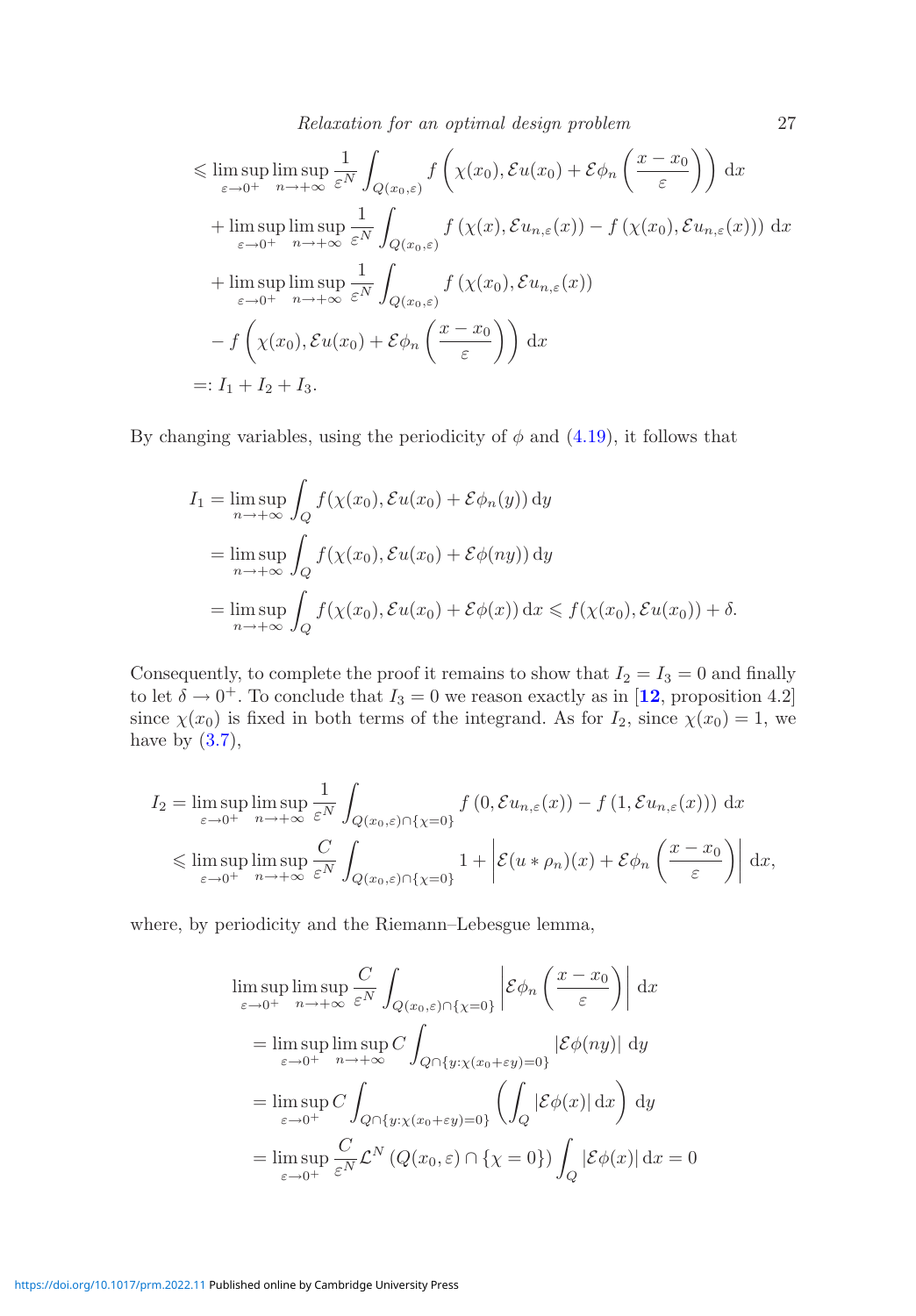by [\(4.18\)](#page-25-2). On the other hand, since  $|Eu|$  does not charge the boundary of  $Q(x_0, \varepsilon)$ , using lemma [2.4,](#page-9-0)  $(4.15)$ ,  $(4.4)$  and  $(4.18)$ , it follows that

$$
\limsup_{\varepsilon \to 0^{+}} \limsup_{n \to +\infty} \frac{C}{\varepsilon^{N}} \int_{Q(x_{0}, \varepsilon) \cap \{\chi=0\}} |\mathcal{E}(u * \rho_{n})(x)| dx
$$
\n
$$
\leq \limsup_{\varepsilon \to 0^{+}} \limsup_{n \to +\infty} \frac{C}{\varepsilon^{N}} \int_{Q(x_{0}, \varepsilon+1/n) \cap \{\chi=0\}} d|Eu|(x)
$$
\n
$$
= \limsup_{\varepsilon \to 0^{+}} \frac{C}{\varepsilon^{N}} \int_{Q(x_{0}, \varepsilon) \cap \{\chi=0\}} |\mathcal{E}u(x)| dx
$$
\n
$$
\leq \limsup_{\varepsilon \to 0^{+}} \frac{C}{\varepsilon^{N}} \int_{Q(x_{0}, \varepsilon)} |\mathcal{E}u(x) - \mathcal{E}u(x_{0})| dx
$$
\n
$$
+ \limsup_{\varepsilon \to 0^{+}} \frac{C|\mathcal{E}u(x_{0})|}{\varepsilon^{N}} \mathcal{L}^{N} (Q(x_{0}, \varepsilon) \cap \{\chi=0\}) = 0.
$$

Therefore, a final application of [\(4.18\)](#page-25-2) allows us to conclude that  $I_2 = 0$ .

REMARK 4.3. We stress that the symmetric quasiconvexity hypothesis on  $f$  in proposition [4.2](#page-24-1) is not a restriction for the proof of theorem [1.1,](#page-3-4) in view of proposition [3.10.](#page-19-0)

#### <span id="page-27-0"></span>**4.2. The Cantor term**

This section is devoted to the identification of the density of  $\mathcal F$  in [\(1.8\)](#page-3-0) with respect to  $|E^c u|$ . To this end, we start by observing that, by virtue of proposi-tion [3.10,](#page-19-0) there is no loss of generality in assuming that  $f$  is symmetric quasiconvex. If this symmetric quasiconvexity hypothesis on  $f$  is omitted, the result of the next proposition holds provided we replace  $f^{\infty}$  by  $(SQf)^{\infty}$ , whereas, due to the inequality  $(SQf)^\infty \leq f^\infty$ , [\(4.30\)](#page-30-0) holds as stated.

<span id="page-27-2"></span>PROPOSITION 4.4. Let  $u \in BD(\Omega)$ ,  $\chi \in BV(\Omega; \{0,1\})$  and let  $W_0$  and  $W_1$  be con*tinuous functions satisfying* [\(3.4\)](#page-13-1)*. Assume that* f *given by* [\(3.5\)](#page-13-3) *is symmetric quasiconvex. Then, for*  $|E^c u|$  *a.e.*  $x_0 \in \Omega$ *,* 

$$
\mu^{c}(x_0) = \frac{\mathrm{d}\mathcal{F}(\chi, u; \cdot)}{\mathrm{d}|E^{c}u|}(x_0) \geq f^{\infty}\left(\chi(x_0), \frac{\mathrm{d}E^{c}u}{\mathrm{d}|E^{c}u|}(x_0)\right).
$$

*Proof.* Let  $x_0 \in \Omega$  be a point satisfying [\(4.3\)](#page-21-4), [\(4.5\)](#page-22-0) and

<span id="page-27-1"></span>
$$
\mu^{c}(x_{0}) = \frac{d\mathcal{F}(\chi, u; \cdot)}{d|E^{c}u|}(x_{0}) = \frac{d\mu}{d|E^{c}u|}(x_{0})
$$

$$
= \lim_{\varepsilon \to 0^{+}} \frac{\mu(Q(x_{0}, \varepsilon))}{|E^{c}u|(Q(x_{0}, \varepsilon))} \quad \text{exists and is finite,}
$$
(4.20)

these properties hold for  $|E^c u|$  a.e.  $x_0 \in \Omega$ . Indeed, by [[3](#page-41-19), theorem 6.1],  $|E u|(S_u\setminus J_u) = 0$ , thus  $|E^c u|(S_u\setminus J_u) = 0$ . Hence, by [[3](#page-41-19), propositions 3.5 and 4.4],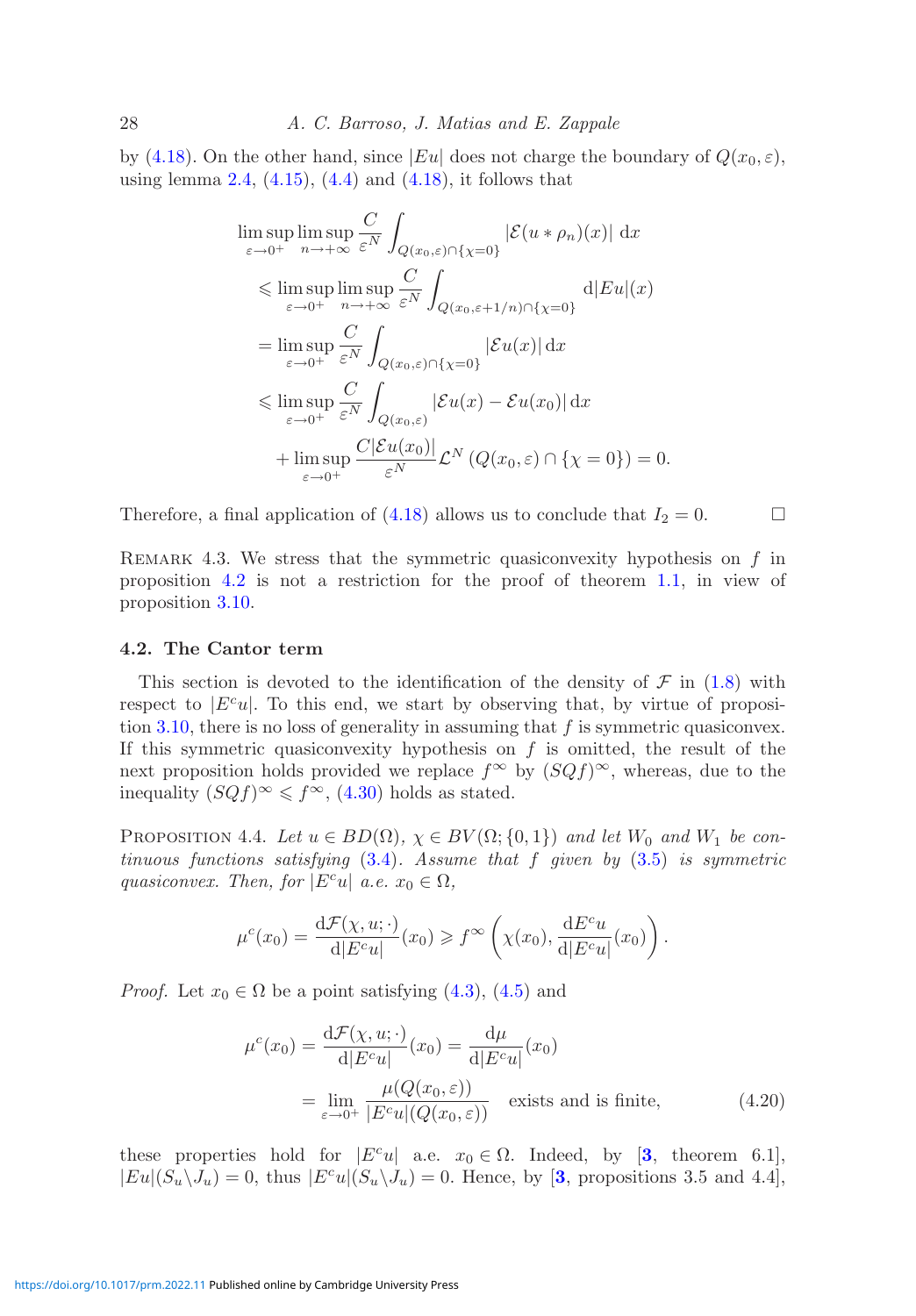we have

$$
|E^c u|(S_u) = |E^c u|(J_u) + |E^c u|(S_u \backslash J_u) = 0,
$$

which justifies the validity of  $(4.3)$ . As for  $(4.5)$ , this is a well-known property of BV functions (cf. [**[4](#page-41-17)**]).

We define

<span id="page-28-1"></span>
$$
f_0(\xi) = f(0, \xi)
$$
 and  $f_1(\xi) = f(1, \xi), \forall \xi \in \mathbb{R}_s^{N \times N}$ 

and we consider the auxiliary functionals

$$
\mathcal{F}_i(u;A) := \inf \left\{ \liminf_{n \to +\infty} \int_A f_i(\mathcal{E}u_n(x)) \, dx : u_n \in W^{1,1}(A; \mathbb{R}^N),
$$

$$
u_n \to u \text{ in } L^1(A; \mathbb{R}^N) \right\}, \quad i = 0, 1.
$$
 (4.21)

Referring to theorem 6.1, remark 6.4 and corollary 6.8 in [[23](#page-41-8)],  $\mathcal{F}_i(u; \cdot)$ ,  $i = 0, 1$ , are the restriction to  $\mathcal{O}(\Omega)$  of Radon measures whose densities with respect to  $|E^c u|$ are given by

<span id="page-28-0"></span>
$$
\frac{\mathrm{d}\mathcal{F}_i(u;\cdot)}{\mathrm{d}|E^c u|}(x_0) = f_i^{\infty}\left(\frac{\mathrm{d}E^c u}{\mathrm{d}|E^c u|}(x_0)\right) = f^{\infty}\left(i,\frac{\mathrm{d}E^c u}{\mathrm{d}|E^c u|}(x_0)\right) \tag{4.22}
$$

for  $|E^c u|$  a.e.  $x_0 \in \Omega$ . Choose  $x_0$  so that it also satisfies  $(4.22), i = 0, 1$  $(4.22), i = 0, 1$ .

In what follows we assume, without loss of generality, that  $\chi(x_0) = 1$ , the case  $\chi(x_0) = 0$  can be treated similarly. Bearing this choice in mind we work with the functional  $(4.21)$  and we will make use of  $(4.22)$ , with  $i = 1$ . Selecting the sequence  $\varepsilon_k \to 0^+$  in such a way that  $\mu(\partial Q(x_0, \varepsilon_k)) = 0$  and  $Q(x_0, \varepsilon_k) \subset \Omega$ , we have

$$
\mu^{c}(x_{0}) = \lim_{k \to +\infty} \frac{\mu(Q(x_{0}, \varepsilon_{k}))}{|E^{c}u|(Q(x_{0}, \varepsilon_{k}))}
$$
  
= 
$$
\lim_{k,n} \left[ \frac{1}{|E^{c}u|(Q(x_{0}, \varepsilon_{k}))} \int_{Q(x_{0}, \varepsilon_{k})} f(\chi_{n}(x), \mathcal{E}u_{n}(x)) dx + |D\chi_{n}|(Q(x_{0}, \varepsilon_{k})) \right]
$$

where  $\chi_n \in BV(Q(x_0, \varepsilon_k); \{0, 1\}), \ \chi_n \to \chi \text{ in } L^1(Q(x_0, \varepsilon_k); \{0, 1\}), \ u_n \in W^{1,1}$  $(Q(x_0, \varepsilon_k); \mathbb{R}^N)$ ,  $u_n \to u$  in  $L^1(Q(x_0, \varepsilon_k); \mathbb{R}^N)$ . Taking into account that we are searching for a lower bound for  $\mu^{c}(x_0)$ , we neglect the perimeter term  $|D\chi_n|(Q(x_0,\varepsilon_k))$  and obtain

<span id="page-28-2"></span>
$$
\mu^{c}(x_{0}) \geq \liminf_{k,n} \frac{1}{|E^{c}u|(Q(x_{0},\varepsilon_{k}))} \int_{Q(x_{0},\varepsilon_{k})} f(\chi_{n}(x), \mathcal{E}u_{n}(x)) dx
$$
\n
$$
\geq \liminf_{k,n} \frac{1}{|E^{c}u|(Q(x_{0},\varepsilon_{k}))} \int_{Q(x_{0},\varepsilon_{k})} f_{1}(\mathcal{E}u_{n}(x)) dx
$$
\n
$$
+ \liminf_{k,n} \frac{1}{|E^{c}u|(Q(x_{0},\varepsilon_{k}))} \int_{Q(x_{0},\varepsilon_{k})} f(\chi_{n}(x), \mathcal{E}u_{n}(x)) - f(1, \mathcal{E}u_{n}(x)) dx
$$
\n(4.23)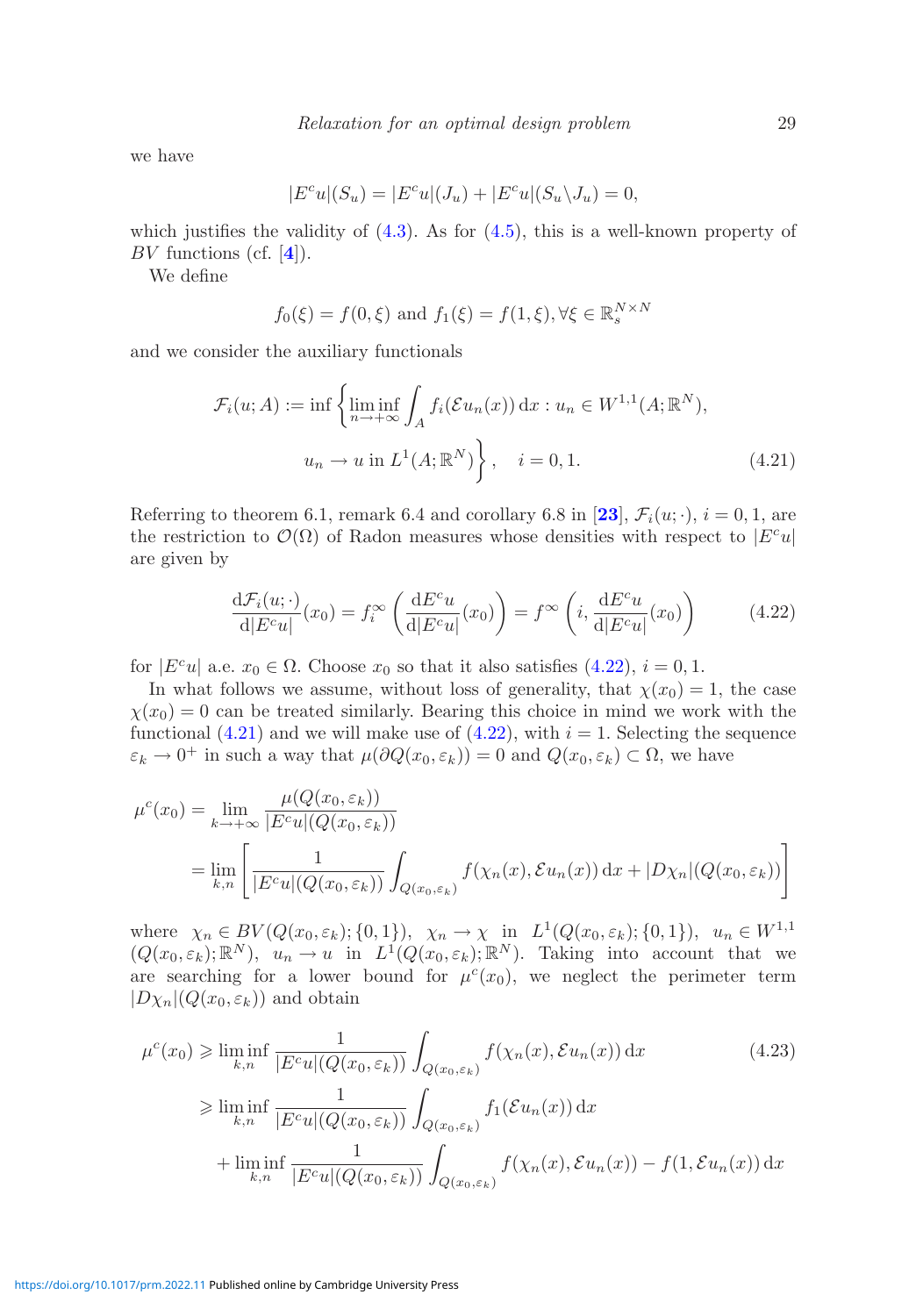30 *A. C. Barroso, J. Matias and E. Zappale*

$$
\geq \liminf_{k} \frac{\mathcal{F}_1(u; Q(x_0, \varepsilon_k))}{|E^c u|(Q(x_0, \varepsilon_k))} + \liminf_{k,n} I_{k,n}
$$
  
\n
$$
\geq \frac{\mathrm{d}\mathcal{F}_1(u; \cdot)}{\mathrm{d}|E^c u|}(x_0) + \liminf_{k,n} I_{k,n}
$$
  
\n
$$
\geq f^{\infty} \left(1, \frac{\mathrm{d}E^c u}{\mathrm{d}|E^c u|}(x_0)\right) + \liminf_{k,n} I_{k,n} \tag{4.24}
$$

where

$$
I_{k,n} = \frac{1}{|E^c u|(Q(x_0, \varepsilon_k))} \int_{Q(x_0, \varepsilon_k)} f(\chi_n(x), \mathcal{E} u_n(x)) - f(1, \mathcal{E} u_n(x)) \, dx.
$$

It remains to estimate this term. Changing variables we get

<span id="page-29-1"></span>
$$
|I_{k,n}| = \left| \frac{\varepsilon_k^N}{|E^c u|(Q(x_0, \varepsilon_k))} \int_Q f(\chi_n(x_0 + \varepsilon_k y),
$$
  

$$
\mathcal{E}u_n(x_0 + \varepsilon_k y)) - f(1, \mathcal{E}u_n(x_0 + \varepsilon_k y)) dy \right|
$$
  

$$
= \left| \delta_k \int_Q f(\chi_{n,k}(y) + 1, \mathcal{E}u_{n,k}(y)) - f(1, \mathcal{E}u_{n,k}(y)) dy \right|
$$
 (4.25)

where

<span id="page-29-0"></span>
$$
\delta_k := \frac{\varepsilon_k^N}{|E^c u|(Q(x_0, \varepsilon_k))}, \quad \chi_{n,k}(y) := \chi_n(x_0 + \varepsilon_k y) - 1,
$$
  

$$
u_{n,k}(y) := \frac{u_n(x_0 + \varepsilon_k y) - u(x_0)}{\varepsilon_k}.
$$

By [\(4.5\)](#page-22-0) it follows that  $\lim_{k,n} ||\chi_{n,k}||_{L^1(Q)} = 0$  [see [\(4.6\)](#page-22-1)] and  $\lim_{k} \delta_k = 0$ . Thus, using also  $(3.7)$ , we have from  $(4.25)$ 

$$
\liminf_{k,n} |I_{k,n}| \leq \limsup_{k,n} \delta_k \int_Q |f(\chi_{n,k}(y) + 1, \mathcal{E}u_{n,k}(y)) - f(1, \mathcal{E}u_{n,k}(y))| \, dy
$$
  

$$
\leq \limsup_{k,n} C\delta_k \int_Q |\chi_{n,k}(y)| (1 + |\mathcal{E}u_{n,k}(y)|) \, dy
$$
  

$$
= \limsup_{k,n} C\delta_k \int_Q |\chi_{n,k}(y)| |\mathcal{E}u_{n,k}(y)| \, dy. \tag{4.26}
$$

From the growth condition from below on  $f$ ,  $(4.23)$  and  $(4.20)$  we conclude that

<span id="page-29-2"></span>
$$
\limsup_{k,n} C\delta_k \int_Q |\chi_{n,k}(y)| |\mathcal{E} u_{n,k}(y)| dy
$$
\n
$$
\leq \limsup_{k,n} \frac{C}{|E^c u|(Q(x_0, \varepsilon_k))} \int_{Q(x_0, \varepsilon_k)} |\mathcal{E} u_n(x)| dx
$$
\n
$$
\leq \limsup_{k,n} \frac{C}{|E^c u|(Q(x_0, \varepsilon_k))} \int_{Q(x_0, \varepsilon_k)} f(\chi_n(x), \mathcal{E} u_n(x)) dx
$$
\n
$$
\leq C \mu^c(x_0) < +\infty.
$$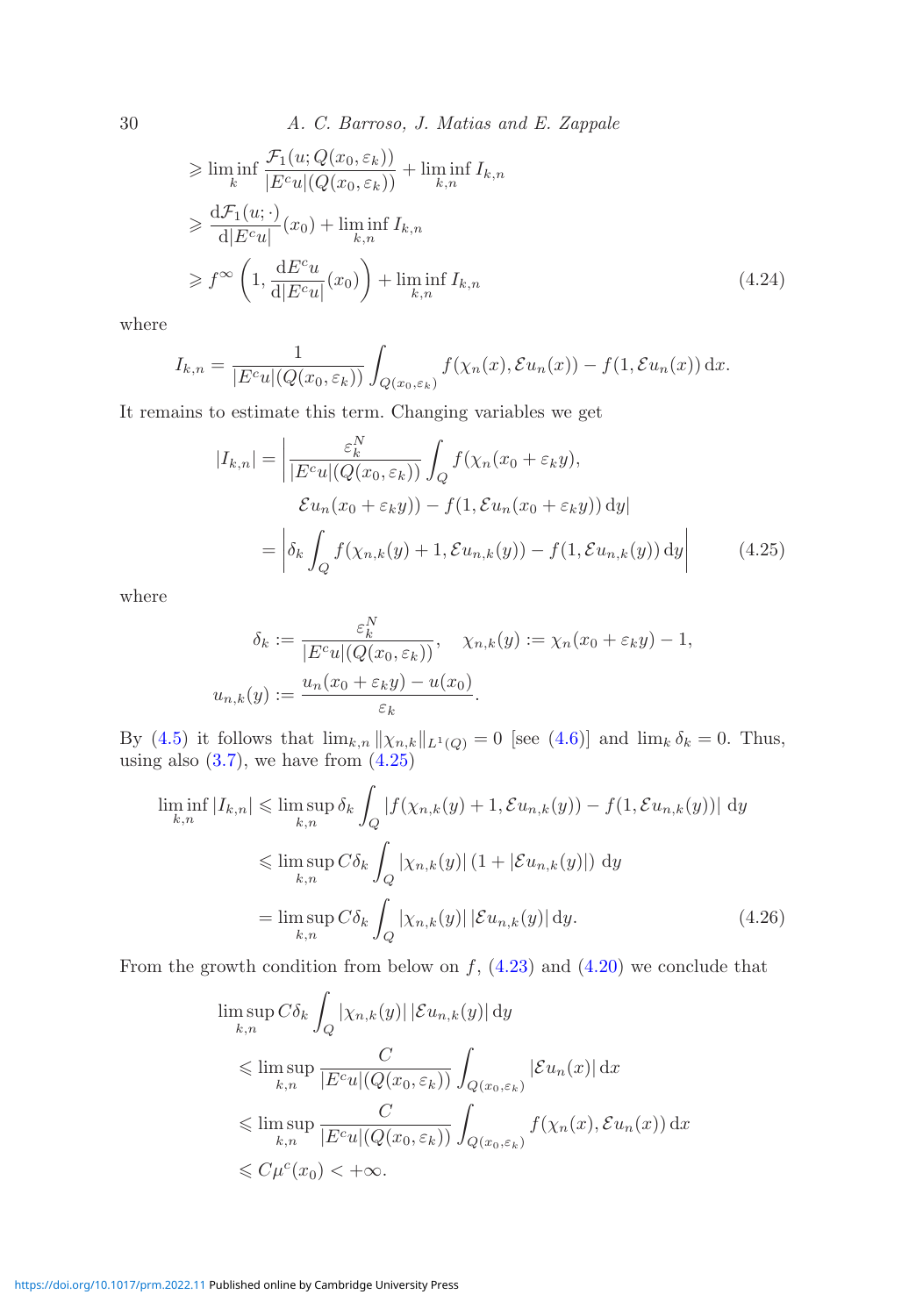Using a diagonalization argument, let  $\chi_k := \chi_{n(k),k}$ ,  $u_k := u_{n(k),k}$  be such that  $\chi_k \to$ 0 in  $L^1(Q)$  and

$$
\limsup_{k,n} C\delta_k \int_Q |\chi_{n,k}(y)| |\mathcal{E} u_{n,k}(y)| \, \mathrm{d}y = \lim_{k} C\delta_k \int_Q |\chi_k(y)| |\mathcal{E} u_k(y)| \, \mathrm{d}y < +\infty. \tag{4.27}
$$

Therefore, the sequence  $\{\delta_k \chi_k \mathcal{E} u_k\}$  is bounded in  $L^1(Q; \mathbb{R}^{N \times N}_s)$  so, by the biting lemma, there exists a subsequence (not relabelled) and there exist sets  $D_r \subset Q$  such that  $\lim_{r\to+\infty}$   $\mathcal{L}^N(D_r)=0$  and the sequence  $\{\delta_k\chi_k\mathcal{E} u_k\}$  is equiintegrable in  $Q\backslash D_r$ , for any  $r \in \mathbb{N}$ . Following the reasoning in the proof of proposition [4.1](#page-21-5) [see [\(4.12\)](#page-23-4)], for any  $j \in \mathbb{N}$  there exist  $k(j), r(j) \in \mathbb{N}$  such that

<span id="page-30-2"></span><span id="page-30-1"></span>
$$
\delta_k(j) \int_{D_{r(j)}} |\chi_{k(j)}(y)| |\mathcal{E} u_{k(j)}(y)| \, \mathrm{d}y \leqslant \frac{1}{j}.\tag{4.28}
$$

The fact that  $\chi_{k(j)} \to 0$ , as  $j \to +\infty$ , in  $L^1(Q)$  and the equiintegrability of  $\{\delta_{k(j)}\chi_{k(j)}\mathcal{E}u_{k(j)}\}\$  in  $Q\backslash D_{r(j)}$  ensures that, for any  $\varepsilon > 0$ ,

$$
\delta_k(j) \int_{Q \setminus D_{r(j)}} |\chi_{k(j)}(y)| |\mathcal{E} u_{k(j)}(y)| \, dy < \varepsilon,\tag{4.29}
$$

provided  $j$  is large enough [see the argument used to obtain  $(4.14)$ ]. Hence, from [\(4.24\)](#page-29-1), [\(4.26\)](#page-29-2), [\(4.27\)](#page-30-1), [\(4.28\)](#page-30-2) and [\(4.29\)](#page-30-3) we conclude that

<span id="page-30-3"></span>
$$
\mu^{c}(x_0) \geqslant f^{\infty}\left(1, \frac{\mathrm{d} E^{c} u}{\mathrm{d} |E^{c} u|}(x_0)\right),
$$

which completes the proof.  $\Box$ 

PROPOSITION 4.5. Let  $u \in BD(\Omega)$ ,  $\chi \in BV(\Omega; \{0,1\})$  and let  $W_0$  and  $W_1$  be con*tinuous functions satisfying* [\(3.4\)](#page-13-1)*. Assume that* f *given by* [\(3.5\)](#page-13-3) *is symmetric quasiconvex. Then, for*  $|E^c u|$  *a.e.*  $x_0 \in \Omega$ *,* 

$$
\mu^{c}(x_0) = \frac{\mathrm{d}\mathcal{F}(\chi, u; \cdot)}{\mathrm{d}|E^{c}u|}(x_0) \leqslant f^{\infty}\left(\chi(x_0), \frac{\mathrm{d}E^{c}u}{\mathrm{d}|E^{c}u|}(x_0)\right). \tag{4.30}
$$

*Proof.* Let  $x_0 \in \Omega$  be a point satisfying [\(4.20\)](#page-27-1), [\(4.3\)](#page-21-4) and [\(4.5\)](#page-22-0) (which hold for  $|E^c u|$ a.e.  $x \in \Omega$ , as observed in the proof of proposition [4.4\)](#page-27-2) and, in addition,

<span id="page-30-4"></span><span id="page-30-0"></span>
$$
\lim_{\varepsilon \to 0^+} \frac{|D\chi|(Q(x_0, \varepsilon))}{|E^c u|(Q(x_0, \varepsilon))} = 0.
$$
\n(4.31)

Assuming, once again, that  $\chi(x_0) = 1$ , we also require that  $x_0$  satisfies [\(4.22\)](#page-28-0). Choosing the sequence  $\varepsilon_k \to 0^+$  in such a way that  $\mu(\partial Q(x_0, \varepsilon_k)) =$ 0 and  $Q(x_0, \varepsilon_k) \subset \Omega$ , let  $u_n \in W^{1,1}(Q(x_0, \varepsilon_k); \mathbb{R}^N)$  be such that  $u_n \to u$  in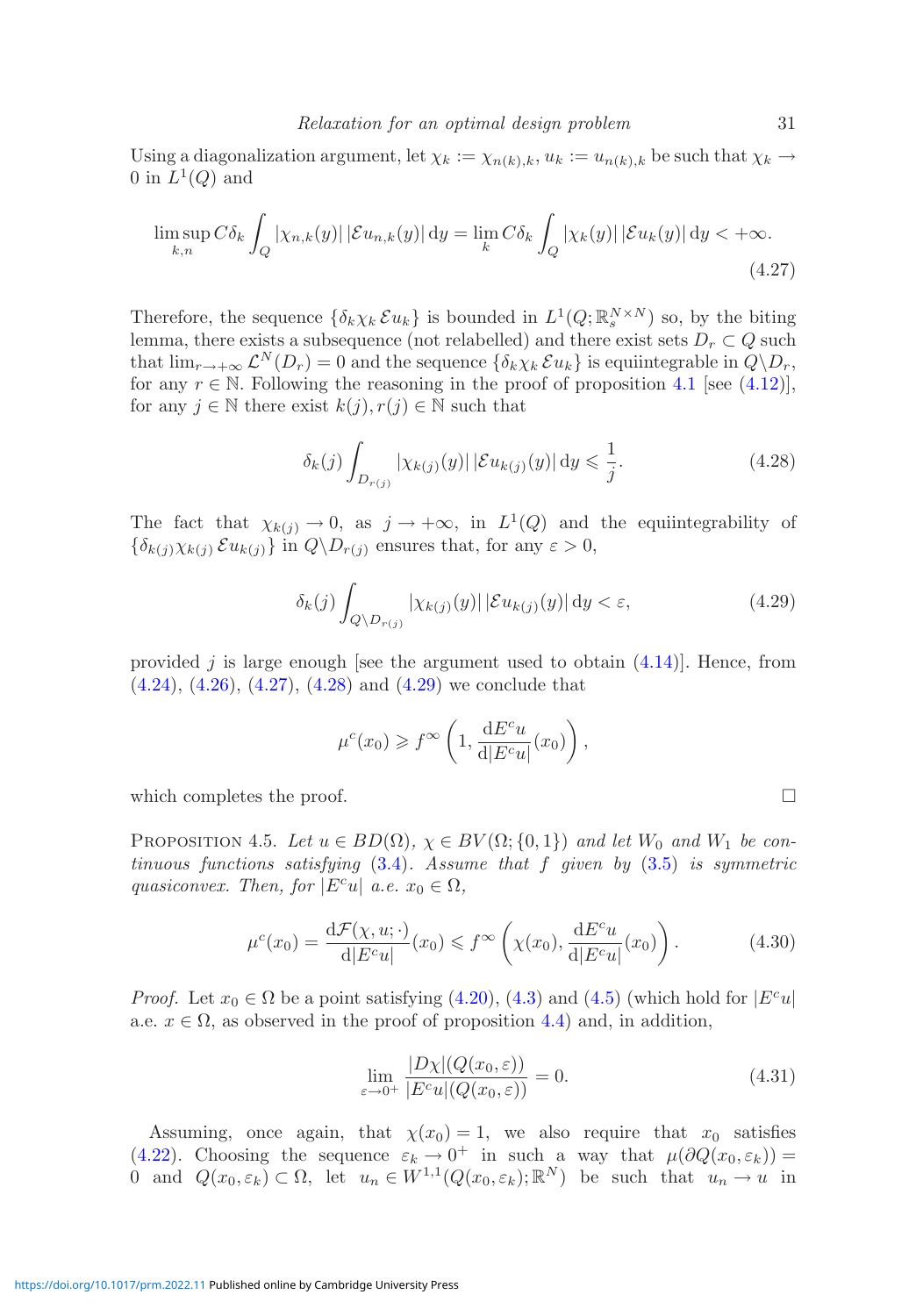$L^1(Q(x_0, \varepsilon_k); \mathbb{R}^N)$  and

<span id="page-31-1"></span>
$$
\frac{\mathrm{d}\mathcal{F}_1(u;\cdot)}{\mathrm{d}|E^c u|}(x_0) = \lim_{k \to +\infty} \frac{\mathcal{F}_1(u;Q(x_0,\varepsilon_k))}{|E^c u|(Q(x_0,\varepsilon_k))}
$$
\n
$$
= \lim_{k,n} \frac{1}{|E^c u|(Q(x_0,\varepsilon_k))} \int_{Q(x_0,\varepsilon_k)} f_1(\mathcal{E}u_n(x)) \,\mathrm{d}x. \tag{4.32}
$$

Then, as the constant sequence  $\chi_n = \chi$  is admissible for  $\mathcal{F}(\chi, u; Q(x_0, \varepsilon_k))$ , from  $(4.31), (4.32)$  $(4.31), (4.32)$  $(4.31), (4.32)$  and  $(4.22)$  with  $i = 1$ , it follows that

$$
\mu^{c}(x_{0}) = \lim_{k \to +\infty} \frac{\mathcal{F}(\chi, u; Q(x_{0}, \varepsilon_{k}))}{|E^{c}u|(Q(x_{0}, \varepsilon_{k}))}
$$
\n
$$
\leq \liminf_{k,n} \left[ \frac{1}{|E^{c}u|(Q(x_{0}, \varepsilon_{k}))} \int_{Q(x_{0}, \varepsilon_{k})} f(\chi(x), \varepsilon u_{n}(x)) dx + |D\chi|(Q(x_{0}, \varepsilon_{k})) \right]
$$
\n
$$
\leq \lim_{k,n} \frac{1}{|E^{c}u|(Q(x_{0}, \varepsilon_{k}))} \int_{Q(x_{0}, \varepsilon_{k})} f(1, \varepsilon u_{n}(x)) dx
$$
\n
$$
+ \limsup_{k,n} \frac{1}{|E^{c}u|(Q(x_{0}, \varepsilon_{k}))} \int_{Q(x_{0}, \varepsilon_{k})} f(\chi(x), \varepsilon u_{n}(x)) - f(1, \varepsilon u_{n}(x)) dx
$$
\n
$$
= f^{\infty} \left( \chi(x_{0}), \frac{dE^{c}u}{d|E^{c}u|}(x_{0}) \right) + \limsup_{k,n} \frac{1}{|E^{c}u|(Q(x_{0}, \varepsilon_{k}))}
$$
\n
$$
\times \int_{Q(x_{0}, \varepsilon_{k})} f(\chi(x), \varepsilon u_{n}(x)) - f(1, \varepsilon u_{n}(x)) dx.
$$

The same argument used in the proof of proposition [4.4,](#page-27-2) now applied to the sequences

$$
\chi_k(y) = \chi(x_0 + \varepsilon_k y) - 1, \quad u_{n,k}(y) := \frac{u_n(x_0 + \varepsilon_k y) - u(x_0)}{\varepsilon_k},
$$

yields

$$
\limsup_{k,n} \frac{1}{|E^c u|(Q(x_0, \varepsilon_k))} \int_{Q(x_0, \varepsilon_k)} f(\chi(x), \mathcal{E} u_n(x)) - f(1, \mathcal{E} u_n(x)) dx = 0
$$

<span id="page-31-0"></span>from which the conclusion follows.  $\Box$ 

# **4.3. The surface term**

Given  $x_0 \in J_\chi \cup J_u$  we denote by  $\nu(x_0)$  the vector  $\nu_u(x_0)$ , if  $x_0 \in J_u \setminus J_\chi$ , whereas  $\nu(x_0) := \nu_x(x_0)$  if  $x_0 \in J_x \backslash J_u$ , these vectors are well defined as Borel measurable functions for  $\mathcal{H}^{N-1}$  a.e.  $x_0 \in J_{\chi} \cup J_u$ . Due to the rectifiability of both  $J_{\chi}$  and  $J_u$ (cf. [[4](#page-41-17), theorems [3](#page-41-19).77 and 3.78] and [3, proposition 3.5 and remark 3.6]), for  $\mathcal{H}^{N-1}$ a.e.  $x_0 \in J_\chi \cap J_u$  we may select  $\nu(x_0) := \nu_\chi(x_0) = \nu_u(x_0)$  where the orientation of  $\nu_{\mathbf{v}}(x_0)$  is chosen so that  $\chi^+(x_0) = 1$ ,  $\chi^-(x_0) = 0$  and then  $u^+(x_0)$  and  $u^-(x_0)$  are selected according to this orientation.

Thus, in the sequel for  $\mathcal{H}^{N-1}$  a.e.  $x_0 \in J_{\chi} \cup J_u$ , the vector  $\nu(x_0)$  is defined according to the above considerations.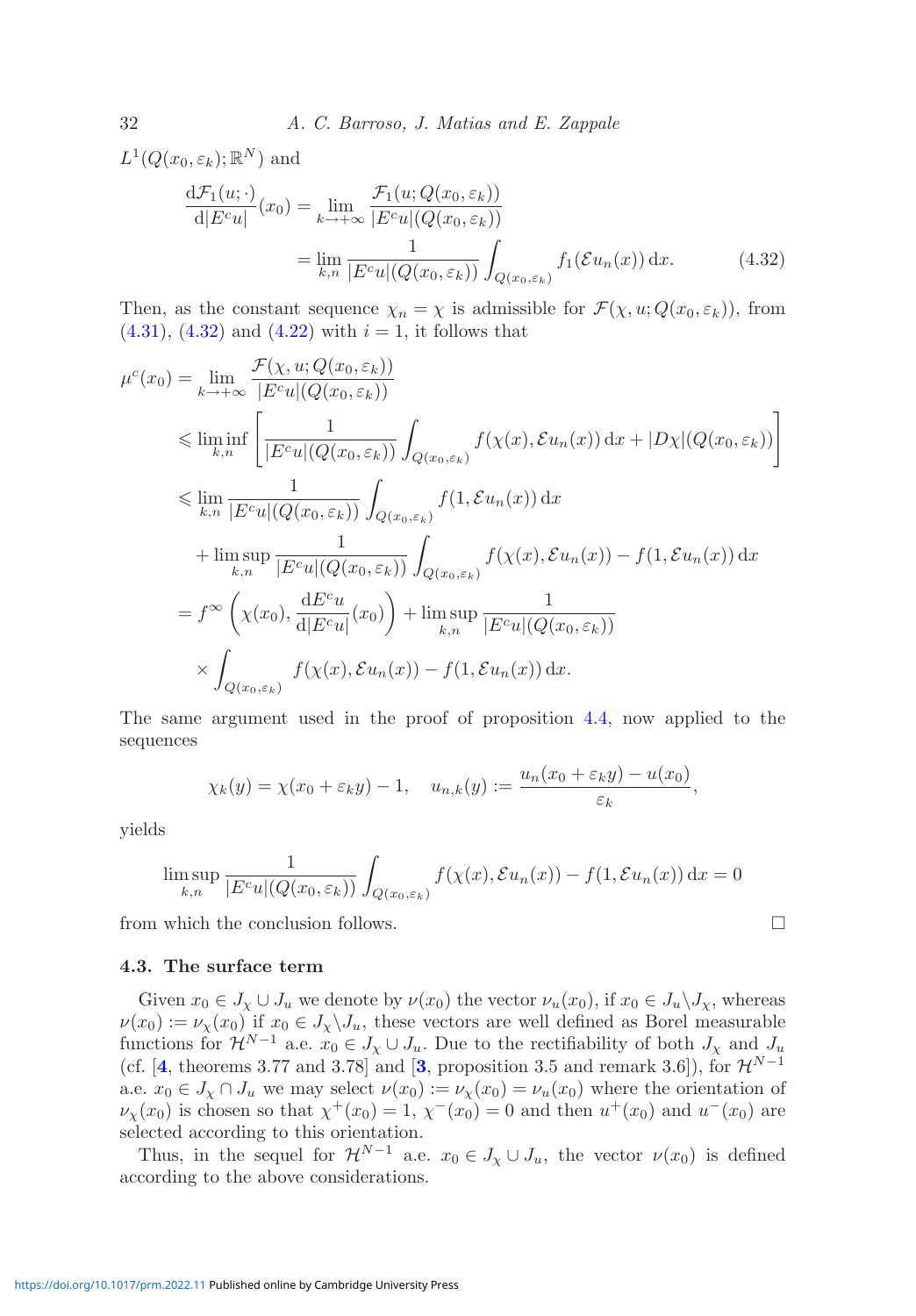Given that  $\mathcal{H}^{N-1}(S_{\chi}\backslash J_{\chi})=0$  and that all points in  $\Omega\backslash S_{\chi}$  are Lebesgue points of x, in what follows we take  $\chi^+(x_0) = \chi^-(x_0) = \tilde{\chi}(x_0)$  for  $\tilde{\mathcal{H}}^{N-1}$ -a.e.  $x_0 \in \tilde{J}_u \backslash J_{\chi}$ , where  $\tilde{v}$  denotes the precise representative of a field v in BV, cf. § [2.1.](#page-6-0) On the other hand, for a BD function u it is not known whether  $\mathcal{H}^{N-1}(S_u\backslash J_u) = 0$ . However, given that all points in  $\Omega \backslash S_u$  are Lebesgue points of u and that, by [[3](#page-41-19), remark 6.3] and the  $\mathcal{H}^{N-1}$  rectifiability of  $J_{\chi}$ ,  $\breve{\mathcal{H}}^{N-1}(S_u\backslash J_u) \cap J_{\chi}) = 0$ , we may consider  $u^+(x_0) = u^-(x_0) = \tilde{u}(x_0)$  for  $\mathcal{H}^{N-1}$  a.e.  $x_0 \in J_\chi \backslash J_u$ , where  $\tilde{v}$  denotes the Lebesgue representative of a field v in  $BD$  (cf.  $[3, p. 206]$  $[3, p. 206]$  $[3, p. 206]$  $[3, p. 206]$  $[3, p. 206]$ ), see also  $[6]$ .

In order to describe  $\mu^j$  we will follow the ideas of the global method for relaxation introduced in [**[17](#page-41-6)**] (see also [**[12](#page-41-5)**, **[23](#page-41-8)**]), the sequential characterization of  $K(a, b, c, d, \nu)$ , obtained in proposition [3.11,](#page-20-0) will also be used.

Given  $u \in BD(\Omega)$ ,  $\chi \in BV(\Omega; \{0,1\})$  and  $V \in \mathcal{O}_{\infty}(\Omega)$  we define

<span id="page-32-2"></span>
$$
m(\chi, u; V) := \inf \{ \mathcal{F}(\theta, v; V) : \theta \in BV(\Omega; \{0, 1\}), v \in BD(\Omega),
$$
  

$$
\theta = \chi \text{ on } \partial V, v = u \text{ on } \partial V \}.
$$
 (4.33)

<span id="page-32-0"></span>Our goal is to show the following result.

PROPOSITION 4.6. Let f be given by  $(3.5)$ , where  $W_0$  and  $W_1$  are continuous *functions satisfying* [\(3.4\)](#page-13-1)*. Given*  $u \in SBD(\Omega)$  *and*  $\chi \in BV(\Omega; \{0, 1\})$ *, we have* 

$$
\mathcal{F}(\chi, u; V \cap (J_{\chi} \cup J_u))
$$
  
= 
$$
\int_{V \cap (J_{\chi} \cup J_u)} g(x, \chi^+(x), \chi^-(x), u^+(x), u^-(x), \nu(x)) d\mathcal{H}^{N-1}(x),
$$

*where*

$$
g(x_0, a, b, c, d, \nu) := \limsup_{\varepsilon \to 0^+} \frac{m(\chi_{a,b,\nu}(\cdot - x_0), u_{c,d,\nu}(\cdot - x_0); Q_{\nu}(x_0, \varepsilon))}{\varepsilon^{N-1}} \tag{4.34}
$$

*and*  $\chi_{a,b,\nu}$ *, u<sub>c,d,v</sub> were defined in* [\(3.24\)](#page-20-1)*.* 

The proof of the above proposition relies on a series of auxiliary results, based on lemmas 3.1, 3.3 and 3.5 in [**[17](#page-41-6)**] and which were adapted to the BD case in [**[12](#page-41-5)**, lemmas 3.10–3.12. The properties of  $\mathcal{F}(\chi, u; A)$  established in proposition [3.3,](#page-14-1) and the fact that  $\mathcal{F}(\chi, u; \cdot)$  is a Radon measure, ensure that we can apply the reasoning given in their respective proofs.

<span id="page-32-1"></span>LEMMA 4.7. Let f be given by  $(3.5)$ , where  $W_0$  and  $W_1$  are continuous functions *satisfying* [\(3.4\)](#page-13-1)*. Then there exists a positive constant* C *such that*

$$
|m(\chi_1, u_1; V) - m(\chi_2, u_2; V)|
$$
  
\$\leq C \left[ \int\_{\partial V} |\text{tr } \chi\_1(x) - \text{tr } \chi\_2(x)| + |\text{tr } u\_1(x) - \text{tr } u\_2(x)| d\mathcal{H}^{N-1}(x) \right],\$

*for every*  $\chi_1, \chi_2 \in BV(\Omega; \{0, 1\}), u_1, u_2 \in BD(\Omega)$  *and any*  $V \in \mathcal{O}_{\infty}(\Omega)$ .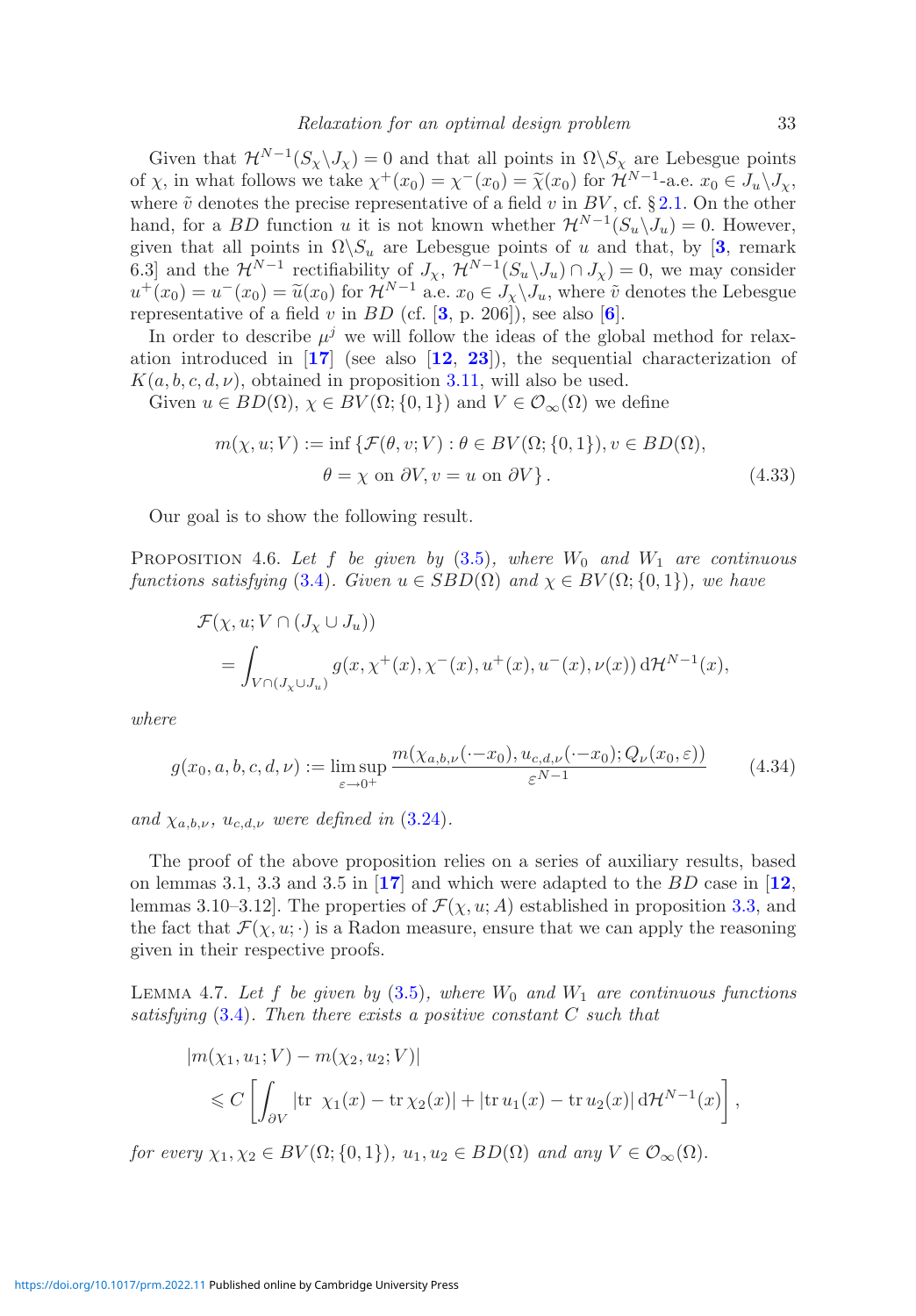*Proof.* The proof follows that of lemma 3.10 in [[12](#page-41-5)]. Given  $\delta > 0$  let  $V_{\delta} := \{x \in$ V : dist $(x, \partial V) > \delta$  and select  $\theta \in BV(\Omega; \{0, 1\})$  and  $v \in BD(\Omega)$  such that  $\theta = \chi_2$ and  $v = u_2$  on  $\partial V$ . Now define  $\theta_{\delta} \in BV(\Omega; \{0, 1\})$  and  $v_{\delta} \in BD(\Omega)$  by

$$
\theta_{\delta} := \begin{cases} \theta, & \text{in } V_{\delta} \\ \chi_1, & \text{in } \Omega \setminus V_{\delta} \end{cases} \quad \text{and} \quad v_{\delta} := \begin{cases} v, & \text{in } V_{\delta} \\ u_1, & \text{in } \Omega \setminus V_{\delta}. \end{cases}
$$

The definition of  $m(\cdot, \cdot; \cdot)$  and the additivity and locality of  $\mathcal{F}(\cdot, \cdot; \cdot)$ , as well as the inequality from above in proposition [3.3](#page-14-1)  $(i)$ , lead to the conclusion.

Fixing  $\chi \in BV(\Omega; \{0, 1\}), u \in BD(\Omega)$  and  $\nu \in S^{N-1}$ , we define  $\lambda := \mathcal{L}^N$  +  $|E^s u| + |D\chi|$  and, following [[17](#page-41-6)], we let

$$
\mathcal{O}^* := \{ Q_{\nu}(x,\varepsilon) : x \in \Omega, \, \varepsilon > 0 \}
$$

and, for  $\delta > 0$  and  $V \in \mathcal{O}(\Omega)$ , set

$$
m^{\delta}(\chi, u; V) := \inf \left\{ \sum_{i=1}^{+\infty} m(\chi, u; Q_i) : Q_i \in \mathcal{O}^*, Q_i \cap Q_j = \emptyset \text{ if } i \neq j, \right\}
$$
  

$$
Q_i \subset V, \text{diam } Q_i < \delta, \lambda \left( V \setminus \bigcup_{i=1}^{+\infty} Q_i \right) = 0 \right\}.
$$

Clearly,  $\delta \mapsto m^{\delta}(\chi, u; V)$  is a decreasing function, so we define

$$
m^*(\chi, u; V) := \sup \left\{ m^{\delta}(\chi, u; V) : \delta > 0 \right\} = \lim_{\delta \to 0^+} m^{\delta}(\chi, u; V).
$$

LEMMA 4.8. Let f be given by  $(3.5)$ , where  $W_0$  and  $W_1$  are continuous functions *satisfying* [\(3.4\)](#page-13-1)*.* Given  $\chi \in BV(\Omega; \{0, 1\})$ *,*  $u \in BD(\Omega)$ *, we have* 

$$
\mathcal{F}(\chi, u; V) = m^*(\chi, u; V), \text{ for every } V \in \mathcal{O}(\Omega).
$$

*Proof.* The inequality

$$
m^*(\chi, u; V) \leqslant \mathcal{F}(\chi, u; V)
$$

is an immediate consequence of the fact that  $m(\chi, u; Q_i) \leq \mathcal{F}(\chi, u; Q_i)$  and that  $\mathcal{F}(\chi, u; \cdot)$  is a Radon measure.

The proof of the reverse inequality relies on the lower semicontinuity of  $\mathcal{F}(\cdot, \cdot; V)$ obtained in proposition [3.3](#page-14-1) (iv) and on the definitions of  $m^{\delta}(\chi, u; V)$ ,  $m(\chi, u; V)$ and  $m^*(\chi, u; V)$ . Indeed, fixing  $\delta > 0$ , we consider  $(Q_i^{\delta})$  an admissible family for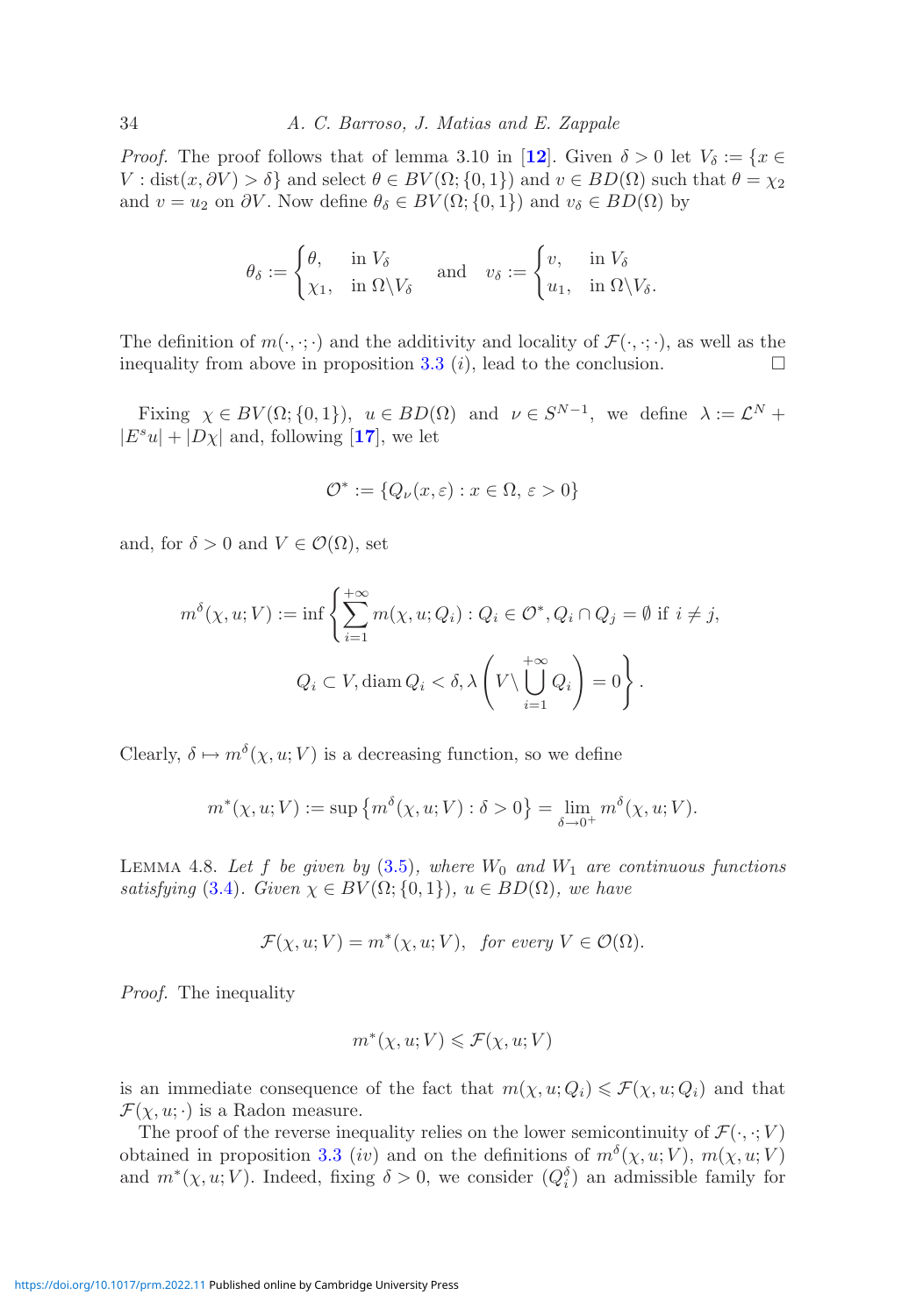$m^{\delta}(\chi, u; V)$  such that, letting  $N^{\delta} := V \setminus \cup_{i=1}^{+\infty} Q_i^{\delta}$ ,

$$
\sum_{i=1}^{+\infty} m(\chi, u; Q_i^{\delta}) < m^{\delta}(\chi, u; V) + \delta \text{ and } \lambda(N^{\delta}) = 0,
$$

and we now let  $\theta_i^{\delta} \in BV(\Omega;\{0,1\})$  and  $v_i^{\delta} \in BD(\Omega)$  be such that  $\theta_i^{\delta} = \chi$  on  $\partial Q_i^{\delta}$ .  $v_i^{\delta} = u$  on  $\partial Q_i^{\delta}$  and

$$
\mathcal{F}(\theta_i^{\delta}, v_i^{\delta}; Q_i^{\delta}) \leqslant m(\chi, u; Q_i^{\delta}) + \delta \mathcal{L}^N(Q_i^{\delta}).
$$

Setting  $N_0^{\delta} := \Omega \setminus \cup_{i=1}^{+\infty} Q_i^{\delta}$ , we define

$$
\theta^\delta:=\sum_{i=1}^{+\infty} \theta^\delta_i\,\chi_{Q^\delta_i}+\chi\,\chi_{N^\delta_0}\quad \text{and}\quad v^\delta:=\sum_{i=1}^{+\infty} v^\delta_i\,\chi_{Q^\delta_i}+u\,\chi_{N^\delta_0}.
$$

Following the computations in the proof of [**[12](#page-41-5)**, lemma 3.11], we may show that  $\theta^{\delta} \in BV(\Omega;\{0,1\}), v^{\delta} \in BD(\Omega), \theta^{\delta} \to \chi \text{ in } L^1(V;\{0,1\}) \text{ and } v^{\delta} \to u \text{ in } L^1(V;\mathbb{R}^N),$ as  $\delta \rightarrow 0^+$ , and also

$$
\mathcal{F}(\theta^{\delta}, v^{\delta}; N^{\delta}) \leqslant C\lambda(N^{\delta}) = 0.
$$

Using the additivity of  $\mathcal{F}(\theta^{\delta}, v^{\delta}; \cdot)$  we have

$$
\mathcal{F}(\theta^{\delta}, v^{\delta}; V) = \sum_{i=1}^{+\infty} \mathcal{F}(\theta_i^{\delta}, v_i^{\delta}; Q_i^{\delta}) + \mathcal{F}(\theta^{\delta}, v^{\delta}; N^{\delta})
$$
  

$$
\leq \sum_{i=1}^{+\infty} m(\chi, u; Q_i^{\delta}) + \delta \mathcal{L}^{N}(V) \leq m^{\delta}(\chi, u; V) + \delta + \delta \mathcal{L}^{N}(V),
$$

so that the lower semicontinuity of  $\mathcal{F}(\cdot,\cdot; V)$  yields

$$
\mathcal{F}(\chi, u; V) \leq \liminf_{\delta \to 0^+} \mathcal{F}(\theta^{\delta}, v^{\delta}; V)
$$
  

$$
\leq \liminf_{\delta \to 0^+} (m^{\delta}(\chi, u; V) + \delta + \delta \mathcal{L}^{N}(V)) = m^*(\chi, u; V)
$$

and this completes the proof.  $\hfill \square$ 

<span id="page-34-0"></span>Finally, a straightforward adaptation of [**[17](#page-41-6)**, lemma 3.5] leads to the following result.

LEMMA 4.9. Let f be given by  $(3.5)$ , where  $W_0$  and  $W_1$  are continuous functions *satisfying* [\(3.4\)](#page-13-1)*.* Given  $\chi \in BV(\Omega; \{0, 1\})$ *,*  $u \in BD(\Omega)$ *, we have* 

$$
\lim_{\varepsilon \to 0^+} \frac{\mathcal{F}(\chi, u; Q_\nu(x_0, \varepsilon))}{\lambda(Q_\nu(x_0, \varepsilon))} = \lim_{\varepsilon \to 0^+} \frac{m(\chi, u; Q_\nu(x_0, \varepsilon))}{\lambda(Q_\nu(x_0, \varepsilon))},
$$

*for*  $\lambda$  *a.e.*  $x_0 \in \Omega$  *and for every*  $\nu \in S^{N-1}$ *.* 

We now proceed with the proof of proposition [4.6.](#page-32-0)

$$
\Box
$$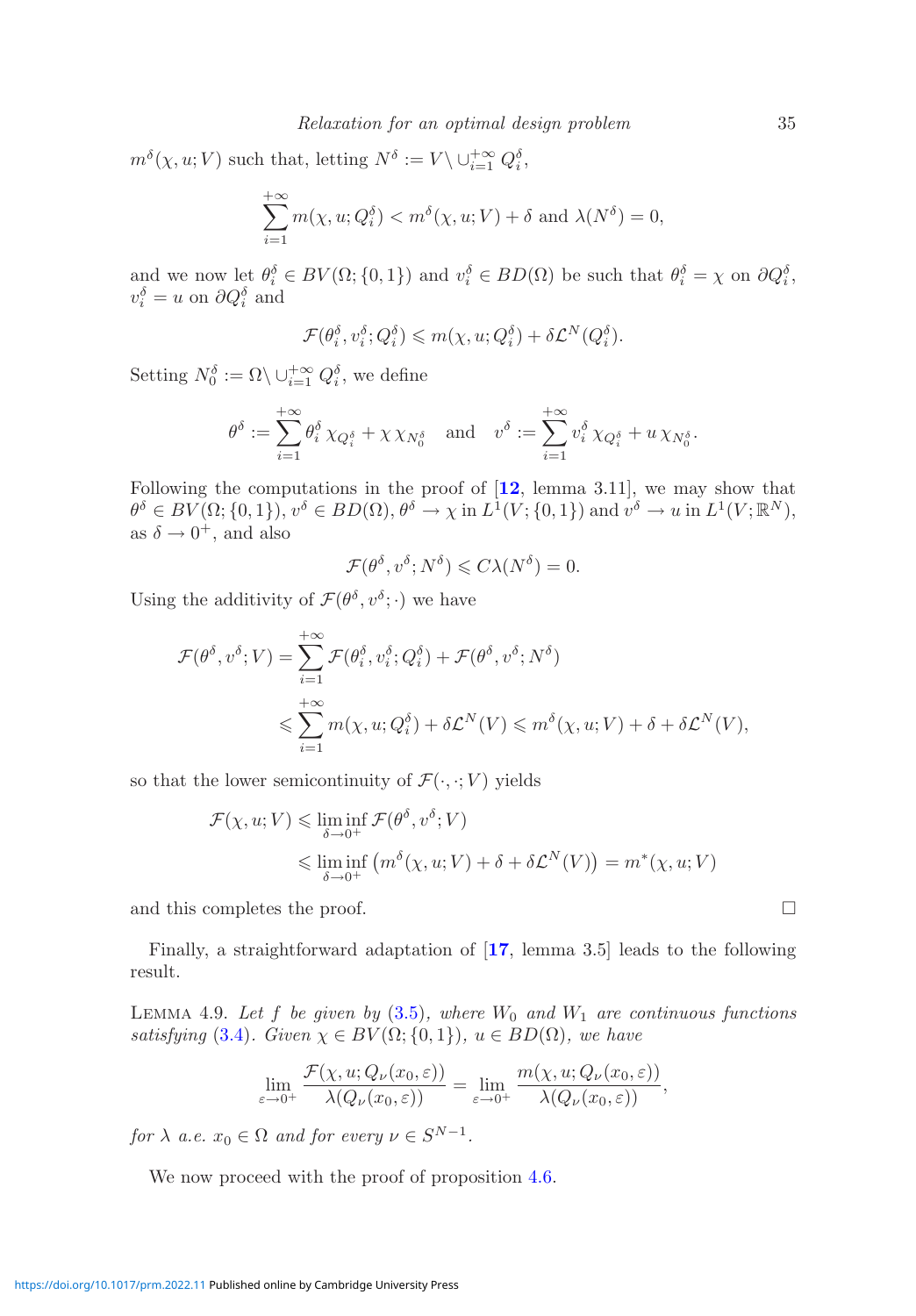*Proof of proposition* 4.6*.* In the sequel, for simplicity of notation, we will write  $\nu = \nu(x_0).$ 

Let  $x_0 \in \Omega \cap (J_\chi \cup J_u)$  be a point satisfying

$$
\lim_{\varepsilon \to 0^+} \frac{1}{\varepsilon^N} \int_{Q_\nu(x_0,\varepsilon)} |\chi(x) - \widetilde{\chi}(x_0)| \, dx = 0, \text{ if } x_0 \in \Omega \setminus J_\chi,
$$
\n
$$
\lim_{\varepsilon \to 0^+} \frac{1}{\varepsilon^N} \int_{Q_\nu^+(x_0,\varepsilon)} |\chi(x) - \chi^+(x_0)| \, dx
$$
\n
$$
\lim_{\varepsilon \to 0^+} \frac{1}{\varepsilon^N} \int_{Q_\nu^+(x_0,\varepsilon)} |\chi(x) - \chi^+(x_0)| \, dx \qquad (4.35)
$$

<span id="page-35-0"></span>
$$
= \lim_{\varepsilon \to 0^+} \frac{1}{\varepsilon^N} \int_{Q_\nu^-(x_0,\varepsilon)} |\chi(x) - \chi^-(x_0)| \, \mathrm{d}x = 0, \quad \text{if } x_0 \in \Omega \cap J_\chi,\tag{4.36}
$$

$$
\lim_{\varepsilon \to 0^+} \frac{1}{\varepsilon^N} \int_{Q_\nu(x_0,\varepsilon)} |u(x) - \widetilde{u}(x_0)| \, \mathrm{d}x = 0, \quad \text{if } x_0 \in \Omega \setminus J_u,\tag{4.37}
$$

$$
\lim_{\varepsilon \to 0^+} \frac{1}{\varepsilon^N} \int_{Q^+_{\nu}(x_0,\varepsilon)} |u(x) - u^+(x_0)| \, dx
$$
\n
$$
= \lim_{\varepsilon \to 0^+} \frac{1}{\varepsilon^N} \int_{Q^-_{\nu}(x_0,\varepsilon)} |u(x) - u^-(x_0)| \, dx = 0, \quad \text{if } x_0 \in \Omega \cap J_u,
$$
\n(4.38)

where

<span id="page-35-7"></span><span id="page-35-3"></span><span id="page-35-2"></span><span id="page-35-1"></span>
$$
Q^{\pm}_{\nu}(x_0,\varepsilon) = \{x \in Q_{\nu}(x_0,\varepsilon) : (x - x_0) \cdot (\pm \nu) > 0\},\,
$$

and

$$
\mu^{j}(x_{0}) = \lim_{\varepsilon \to 0^{+}} \frac{\mathcal{F}(\chi, u; Q_{\nu}(x_{0}, \varepsilon))}{\mathcal{H}^{N-1}[(J_{\chi} \cup J_{u})(Q_{\nu}(x_{0}, \varepsilon))}
$$

$$
= \lim_{\varepsilon \to 0^{+}} \frac{1}{\varepsilon^{N-1}} \int_{Q_{\nu}(x_{0}, \varepsilon)} d\mu(x) \text{ exists and is finite.}
$$
(4.39)

In view of the considerations made at the beginning of this subsection, these properties hold for  $\mathcal{H}^{N-1}$  a.e.  $x_0 \in \Omega \cap (J_\chi \cup J_u)$ . Furthermore, we require that  $x_0$  also satisfies

$$
\lim_{\varepsilon \to 0^+} \frac{1}{\varepsilon^{N-1}} |Eu|(Q_{\nu}(x_0, \varepsilon)) = |([u] \odot \nu)(x_0)| = |Eu_0|(Q_{\nu}) \tag{4.40}
$$

and

<span id="page-35-6"></span><span id="page-35-5"></span><span id="page-35-4"></span>
$$
\lim_{\varepsilon \to 0^+} \frac{1}{\varepsilon^{N-1}} |D\chi| (Q_{\nu}(x_0, \varepsilon)) = 1 = |D\chi_0| (Q_{\nu}), \tag{4.41}
$$

where we are denoting by  $\chi_0$  and  $u_0$  the functions given by [\(3.24\)](#page-20-1) with  $\nu = \nu(x_0)$ and  $a = \chi^+(x_0)$ ,  $b = \chi^-(x_0)$ ,  $c = u^+(x_0)$  and  $d = u^-(x_0)$ . Letting  $\sigma := \mathcal{H}^{N-1}[(\mathcal{J}_\chi \cup$  $J_u$ , by lemma [4.9](#page-34-0) it follows that, for  $\sigma$  a.e.  $x_0 \in \Omega$ ,

$$
\frac{\mathrm{d}\mathcal{F}(\chi, u; \cdot)}{\mathrm{d}\sigma}(x_0) = \lim_{\varepsilon \to 0^+} \frac{\mathcal{F}(\chi, u; Q_\nu(x_0, \varepsilon))}{\sigma(Q_\nu(x_0, \varepsilon))} = \lim_{\varepsilon \to 0^+} \frac{m(\chi, u; Q_\nu(x_0, \varepsilon))}{\sigma(Q_\nu(x_0, \varepsilon))}.
$$
(4.42)

Let  $\chi_{\varepsilon}: Q_{\nu} \to \{0,1\}$  and  $u_{\varepsilon}: Q_{\nu} \to \mathbb{R}^N$  be defined by  $\chi_{\varepsilon}(y) := \chi(x_0 + \varepsilon y), u_{\varepsilon}(y) :=$  $u(x_0 + \varepsilon y)$ . Properties [\(4.35\)](#page-35-0) or [\(4.36\)](#page-35-1), and [\(4.37\)](#page-35-2) or [\(4.38\)](#page-35-3), respectively, guarantee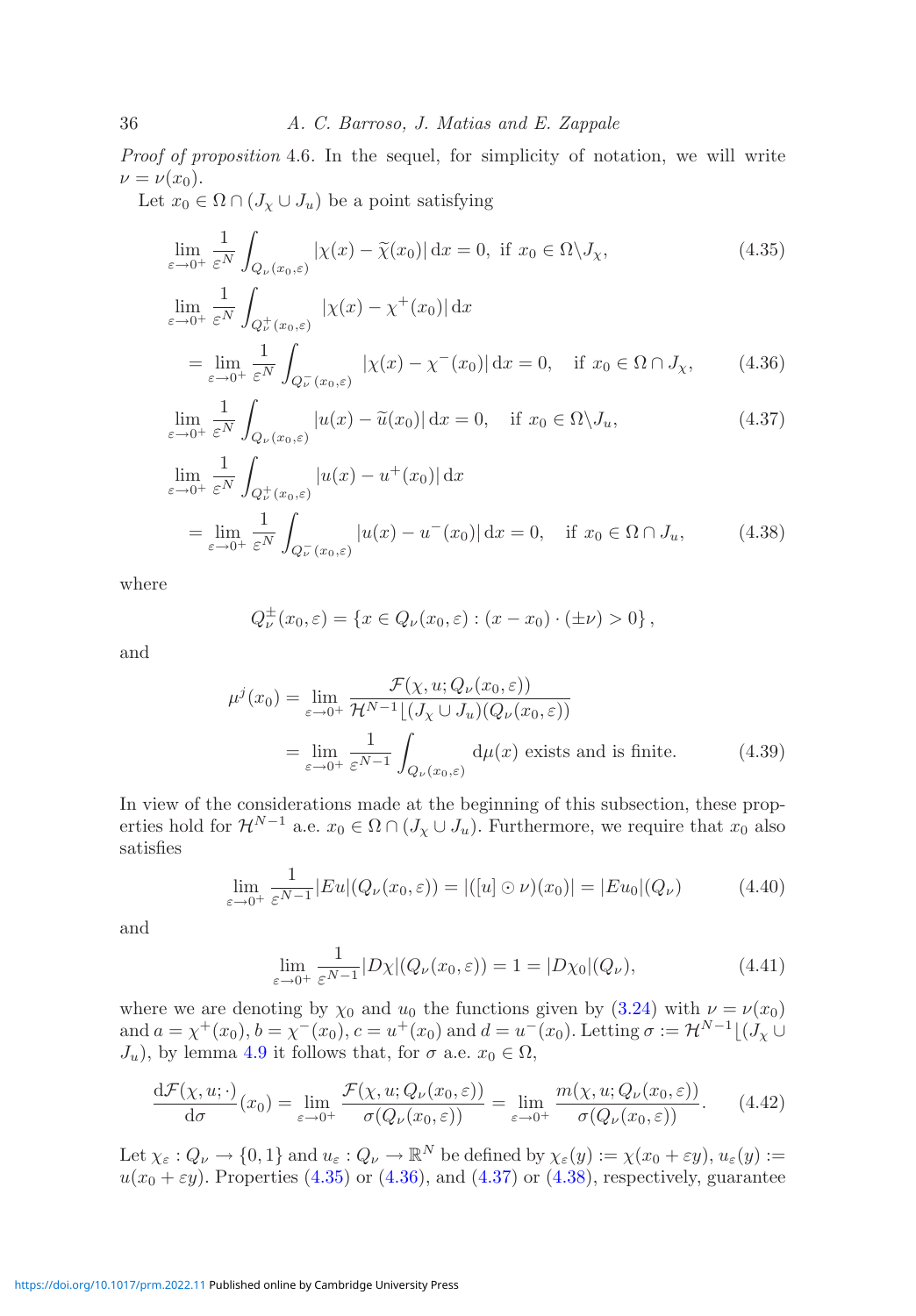that  $\chi_{\varepsilon} \to \chi_0$  in  $L^1(Q_\nu;\{0,1\})$  and  $u_{\varepsilon} \to u_0$  in  $L^1(Q_\nu;\mathbb{R}^N)$ . On the other hand, by  $(4.40)$  and  $(4.41)$  we have

$$
\lim_{\varepsilon \to 0^+} |E u_{\varepsilon}|(Q_{\nu}) = \lim_{\varepsilon \to 0^+} \frac{1}{\varepsilon^{N-1}} |E u|(Q_{\nu}(x_0, \varepsilon)) = |([u] \odot \nu)(x_0)| = |E u_0|(Q_{\nu})
$$

and

$$
\lim_{\varepsilon \to 0^+} |D\chi_{\varepsilon}|(Q_{\nu}) = \lim_{\varepsilon \to 0^+} \frac{1}{\varepsilon^{N-1}} |D\chi|(Q_{\nu}(x_0, \varepsilon)) = |D\chi_0|(Q_{\nu}).
$$

Due to the continuity of the trace operator with respect to the intermediate topology we conclude that

$$
\lim_{\varepsilon \to 0^{+}} \frac{1}{\varepsilon^{N-1}} \int_{\partial Q_{\nu}(x_{0},\varepsilon)} |\text{tr}\,\chi(x) - \text{tr}\,\chi_{0}(x-x_{0})|
$$
  
+ 
$$
|\text{tr}\,u(x) - \text{tr}\,u_{0}(x-x_{0})| d\mathcal{H}^{N-1}(x)
$$

$$
= \lim_{\varepsilon \to 0^{+}} \int_{\partial Q_{\nu}} |\text{tr}\,\chi_{\varepsilon}(y) - \text{tr}\,\chi_{0}(y)| + |\text{tr}\,u_{\varepsilon}(y) - \text{tr}\,u_{0}(y)| d\mathcal{H}^{N-1}(y) = 0. \quad (4.43)
$$

Hence, from  $(4.42)$ ,  $(4.39)$ , lemma [4.7](#page-32-1) and  $(4.43)$ , we obtain

<span id="page-36-0"></span>
$$
\frac{d\mathcal{F}(\chi, u; \cdot)}{d\sigma}(x_0) = \lim_{\varepsilon \to 0^+} \frac{m(\chi, u; Q_\nu(x_0, \varepsilon))}{\sigma(Q_\nu(x_0, \varepsilon))}
$$
\n
$$
m(\chi, u; Q_\nu(x_0, \varepsilon)) - m(\chi_0(\cdot - x_0), u_0(\cdot - x_0); Q_\nu(x_0, \varepsilon))
$$
\n
$$
= \lim_{\varepsilon \to 0^+} \frac{+m(\chi_0(\cdot - x_0), u_0(\cdot - x_0); Q_\nu(x_0, \varepsilon))}{\varepsilon^{N-1}}
$$
\n
$$
= \lim_{\varepsilon \to 0^+} \frac{m(\chi_0(\cdot - x_0), u_0(\cdot - x_0); Q_\nu(x_0, \varepsilon))}{\varepsilon^{N-1}}
$$

and, therefore,

$$
\mathcal{F}(\chi, u; V \cap (J_{\chi} \cup J_{u}))
$$
\n
$$
= \int_{V \cap (J_{\chi} \cup J_{u})} \frac{d\mathcal{F}(\chi, u; \cdot)}{d\sigma}(x) d\sigma(x)
$$
\n
$$
= \int_{V \cap (J_{\chi} \cup J_{u})} g(x, \chi^{+}(x), \chi^{-}(x), u^{+}(x), u^{-}(x), \nu(x)) d\mathcal{H}^{N-1}(x).
$$

In the final two propositions we will show that, under assumption  $(3.9)$ , the surface energy density  $g(x_0, a, b, c, d, \nu)$  may be more explicitly characterized. For this purpose we need an additional lemma which states that more regular functions can be considered in the definition of the Dirichlet functional  $m(\chi, u; V)$  in [\(4.33\)](#page-32-2). In what follows, for  $u \in BD(\Omega)$ ,  $\chi \in BV(\Omega; \{0,1\})$  and  $V \in \mathcal{O}_{\infty}(\Omega)$  we define

<span id="page-36-1"></span>
$$
m_0(\chi, u; V) := \inf \{ F(\theta, v; V) : \theta \in BV(\Omega; \{0, 1\}), v \in W^{1,1}(\Omega; \mathbb{R}^N),
$$
  

$$
\theta = \chi \text{ on } \partial V, v = u \text{ on } \partial V \}.
$$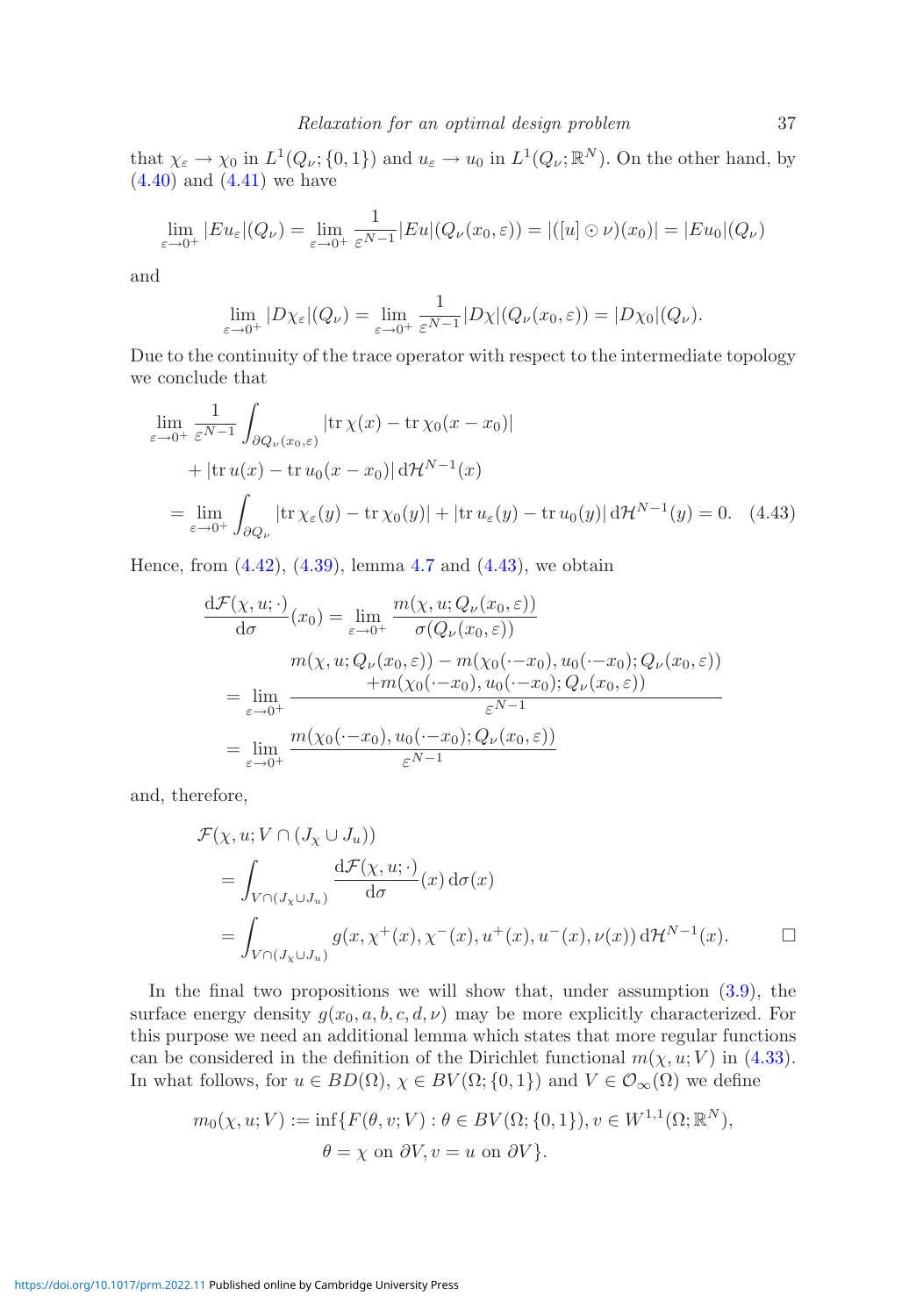LEMMA 4.10. Let f be given by  $(3.5)$ , where  $W_0$  and  $W_1$  are continuous functions *satisfying* [\(3.4\)](#page-13-1)*.* Given  $\chi \in BV(\Omega; \{0,1\})$ *,*  $u \in BD(\Omega)$ *, we have* 

$$
m(\chi, u; V) = m_0(\chi, u; V), \text{ for every } V \in \mathcal{O}_{\infty}(\Omega).
$$

*Proof.* The inequality  $m(\chi, u; V) \leq m_0(\chi, u; V)$  is clear since, given any  $\theta \in$  $BV(\Omega;\{0,1\})$  such that  $\theta = \chi$  on  $\partial V$  and any  $v \in W^{1,1}(\Omega;\mathbb{R}^N)$  such that  $v = u$  on  $\partial V$ , we have

$$
m(\chi, u; V) \leqslant \mathcal{F}(\theta, v; V) \leqslant F(\theta, v; V).
$$

To show the reverse inequality, we fix  $\varepsilon > 0$  and let  $\theta \in BV(\Omega; \{0, 1\}), v \in BD(\Omega)$ be such that  $\theta = \chi$  on  $\partial V, v = u$  on  $\partial V$  and

$$
m(\chi, u; V) + \varepsilon \geqslant \mathcal{F}(\theta, v; V).
$$

By proposition [3.3](#page-14-1) (ii), let  $\chi_n \in BV(\Omega; \{0,1\}), u_n \in W^{1,1}(\Omega; \mathbb{R}^N)$  satisfy  $\chi_n \to \theta$ in  $L^1(\Omega;\{0,1\}), u_n \to v$  in  $L^1(\Omega;\mathbb{R}^N)$  and

$$
\mathcal{F}(\theta, v; V) = \lim_{n \to +\infty} F(\chi_n, u_n; V).
$$

Theorem [2.5](#page-10-2) ensures the existence of a sequence  $v_n \in W^{1,1}(\Omega;\mathbb{R}^N)$  such that  $v_n \to v$ in  $L^1(\Omega;\mathbb{R}^N)$ ,  $v_n = v = u$  on  $\partial V$  and  $|Ev_n|(V) \to |Ev|(V)$ . We now apply proposi-tion [3.9](#page-19-1) to conclude that there exists a subsequence  $\{v_{n_k}\}$  of  $\{v_n\}$  and there exist sequences  $w_k \in W^{1,1}(\Omega;\mathbb{R}^N)$ ,  $\eta_k \in BV(\Omega;\{0,1\})$  verifying  $w_k = v_{n_k} = u$  on  $\partial V$ ,  $\eta_k = \theta = \chi$  on  $\partial V$  and

$$
\limsup_{k \to +\infty} F(\eta_k, w_k; V) \leq \liminf_{n \to +\infty} F(\chi_n, u_n; V).
$$

Therefore,

$$
m_0(\chi, u; V) \leq \limsup_{k \to +\infty} F(\eta_k, w_k; V) \leq \liminf_{n \to +\infty} F(\chi_n, u_n; V)
$$
  
=  $\mathcal{F}(\theta, v; V) \leq m(\chi, u; V) + \varepsilon$ ,

so the desired inequality follows by letting  $\varepsilon \to 0^+$ .

PROPOSITION 4.11. Let f be given by  $(3.5)$ *, where*  $W_0$  and  $W_1$  are continuous func*tions satisfying* [\(3.4\)](#page-13-1)*. Assume that* f *is symmetric quasiconvex and that* [\(3.9\)](#page-13-0) *holds. Given*  $u \in BD(\Omega)$  *and*  $\chi \in BV(\Omega; \{0,1\})$ *, for*  $\mathcal{H}^{\tilde{N}-1}$  *a.e.*  $x_0 \in \Omega \cap (J_\chi \cup J_u)$ *, we have*

$$
g(x_0, \chi^+(x_0), \chi^-(x_0), u^+(x_0), u^-(x_0), \nu(x_0))
$$
  
\n
$$
\geq K(\chi^+(x_0), \chi^-(x_0), u^+(x_0), u^-(x_0), \nu(x_0)),
$$

*where*  $\chi^+(x_0) = \chi^-(x_0) = \widetilde{\chi}(x_0)$  *if*  $x_0 \in J_u \backslash J_\chi$  *and*  $u^+(x_0) = u^-(x_0) = \widetilde{u}(x_0)$  *if*  $\widetilde{u}(x_0) = \widetilde{u}(x_0)$  *if*  $x_0 \in J_\chi \backslash J_u$ , and K is given by  $(3.22)$ .

*Proof.* As before, for simplicity of notation, we write  $\nu = \nu(x_0)$ .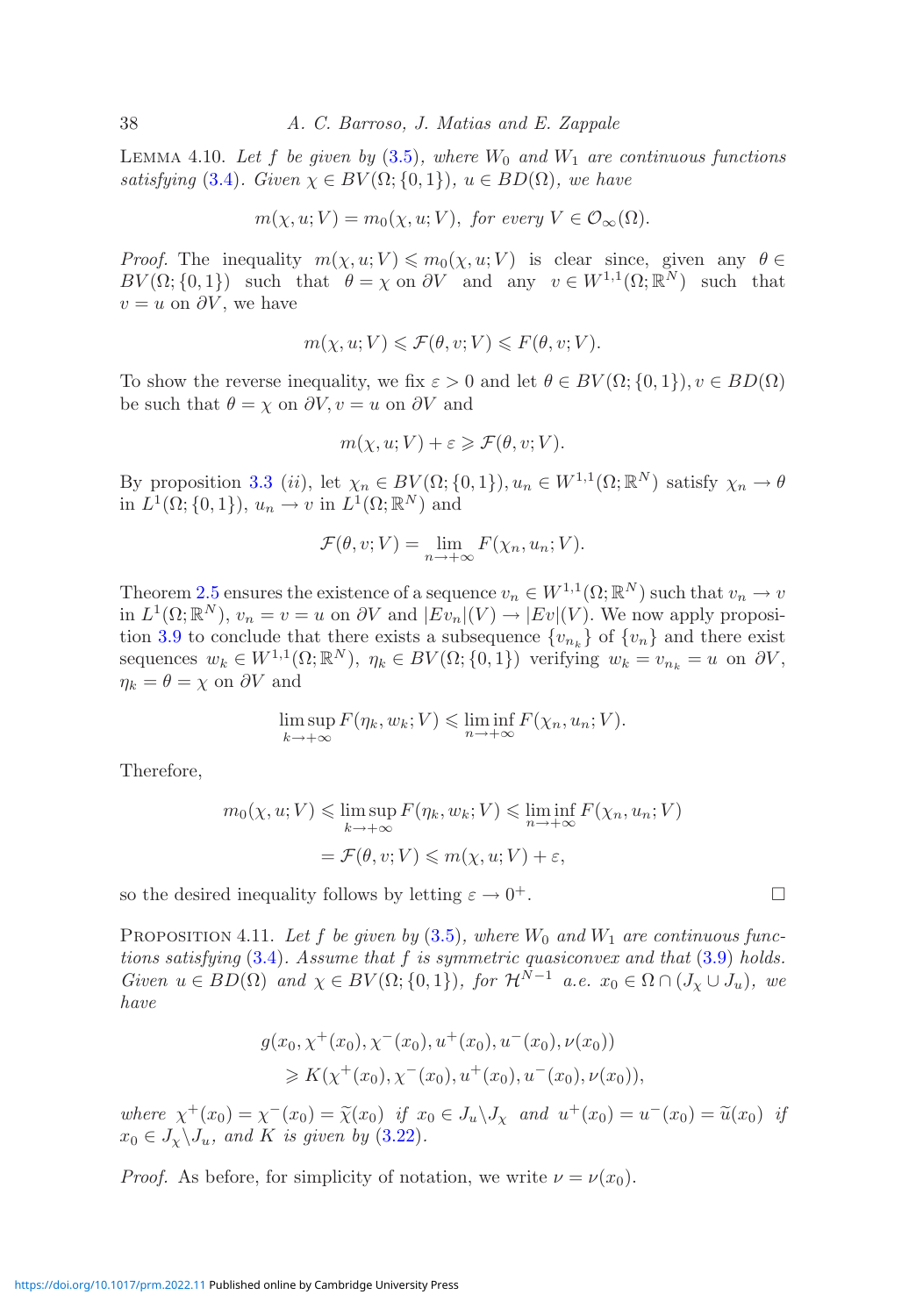By lemma [4.10](#page-36-1) we have

$$
g(x_0, \chi^+(x_0), \chi^-(x_0), u^+(x_0), u^-(x_0), \nu(x_0))
$$
  
= 
$$
\limsup_{\varepsilon \to 0^+} \frac{1}{\varepsilon^{N-1}} \inf \{ F(\theta, v; Q_\nu(x_0, \varepsilon)) : \theta \in BV(\Omega; \{0, 1\}), v \in W^{1,1}(\Omega; \mathbb{R}^N),
$$
  

$$
\theta = \chi_0(\cdot - x_0) \text{ on } \partial Q_\nu(x_0, \varepsilon), v = u_0(\cdot - x_0) \text{ on } \partial Q_\nu(x_0, \varepsilon) \},
$$

where  $\chi_0$  and  $u_0$  are given by [\(3.24\)](#page-20-1) with  $\nu = \nu(x_0)$  and  $a = \chi^+(x_0)$ ,  $b = \chi^-(x_0)$ ,  $c = u^+(x_0)$  and  $d = u^-(x_0)$ , respectively. Thus, for every  $n \in \mathbb{N}$ , there exist  $\theta_{n,\varepsilon} \in BV(\Omega;\{0,1\}), v_{n,\varepsilon} \in W^{1,1}(\Omega;\mathbb{R}^N)$  such that  $\theta_{n,\varepsilon} = \chi_0(\cdot - x_0)$  on  $\partial Q_{\nu}(x_0,\varepsilon)$ ,  $v_{n,\varepsilon} = u_0(\cdot - x_0)$  on  $\partial Q_{\nu}(x_0, \varepsilon)$  and

$$
g(x_0, \chi^+(x_0), \chi^-(x_0), u^+(x_0), u^-(x_0), \nu(x_0)) + \frac{1}{n}
$$
  
\n
$$
\geq \limsup_{\varepsilon \to 0^+} \frac{1}{\varepsilon^{N-1}} \left[ \int_{Q_{\nu}(x_0, \varepsilon)} f(\theta_{n, \varepsilon}(x), \varepsilon v_{n, \varepsilon}(x)) dx + |D\theta_{n, \varepsilon}|(Q_{\nu}(x_0, \varepsilon)) \right]
$$
  
\n
$$
= \limsup_{\varepsilon \to 0^+} \left[ \int_{Q_{\nu}} \varepsilon f(\theta_{n, \varepsilon}(x_0 + \varepsilon y), \varepsilon v_{n, \varepsilon}(x_0 + \varepsilon y)) dy + \int_{Q_{\nu} \cap (1/\varepsilon)(J_{\theta_{n, \varepsilon}} - x_0)} d\mathcal{H}^{N-1}(y) \right]
$$
  
\n
$$
= \limsup_{\varepsilon \to 0^+} \left[ \int_{Q_{\nu}} \varepsilon f(\chi_{n, \varepsilon}(y), \frac{1}{\varepsilon} \varepsilon u_{n, \varepsilon}(y)) dy + |D\chi_{n, \varepsilon}|(Q_{\nu}) \right]
$$
  
\n
$$
\geq \liminf_{\varepsilon \to 0^+} \left[ \int_{Q_{\nu}} f^{\infty}(\chi_{n, \varepsilon}(y), \varepsilon u_{n, \varepsilon}(y)) dy + |D\chi_{n, \varepsilon}|(Q_{\nu}) \right]
$$
  
\n
$$
+ \liminf_{\varepsilon \to 0^+} \int_{Q_{\nu}} \left[ \varepsilon f(\chi_{n, \varepsilon}(y), \frac{1}{\varepsilon} \varepsilon u_{n, \varepsilon}(y)) - f^{\infty}(\chi_{n, \varepsilon}(y), \varepsilon u_{n, \varepsilon}(y)) \right] dy, \quad (4.44)
$$

where  $\chi_{n,\varepsilon}(y) = \theta_{n,\varepsilon}(x_0 + \varepsilon y)$  and  $u_{n,\varepsilon}(y) = v_{n,\varepsilon}(x_0 + \varepsilon y)$ . We claim that

$$
\liminf_{\varepsilon \to 0^+} \int_{Q_{\nu}} \left[ \varepsilon f(\chi_{n,\varepsilon}(y), \frac{1}{\varepsilon} \mathcal{E} u_{n,\varepsilon}(y)) - f^{\infty}(\chi_{n,\varepsilon}(y), \mathcal{E} u_{n,\varepsilon}(y)) \right] dy = 0. \quad (4.45)
$$

If so, noting that  $(\chi_{n,\varepsilon}, u_{n,\varepsilon}) \in \mathcal{A}(\chi^+(x_0), \chi^-(x_0), u^+(x_0), u^-(x_0), \nu(x_0)),$  we have from  $(4.44)$ ,  $(4.45)$  and the definition of  $K(a, b, c, d, \nu)$ ,

<span id="page-38-1"></span><span id="page-38-0"></span>
$$
g(x_0, \chi^+(x_0), \chi^-(x_0), u^+(x_0), u^-(x_0), \nu(x_0)) + \frac{1}{n}
$$
  
\n
$$
\geq \liminf_{\varepsilon \to 0^+} \left[ \int_{Q_{\nu}} f^{\infty}(\chi_{n,\varepsilon}(y), \mathcal{E}u_{n,\varepsilon}(y)) dy + |D\chi_{n,\varepsilon}(Q_{\nu}) \right]
$$
  
\n
$$
\geq K(\chi^+(x_0), \chi^-(x_0), u^+(x_0), u^-(x_0), \nu(x_0)),
$$

hence the result follows by letting  $n \to +\infty$ .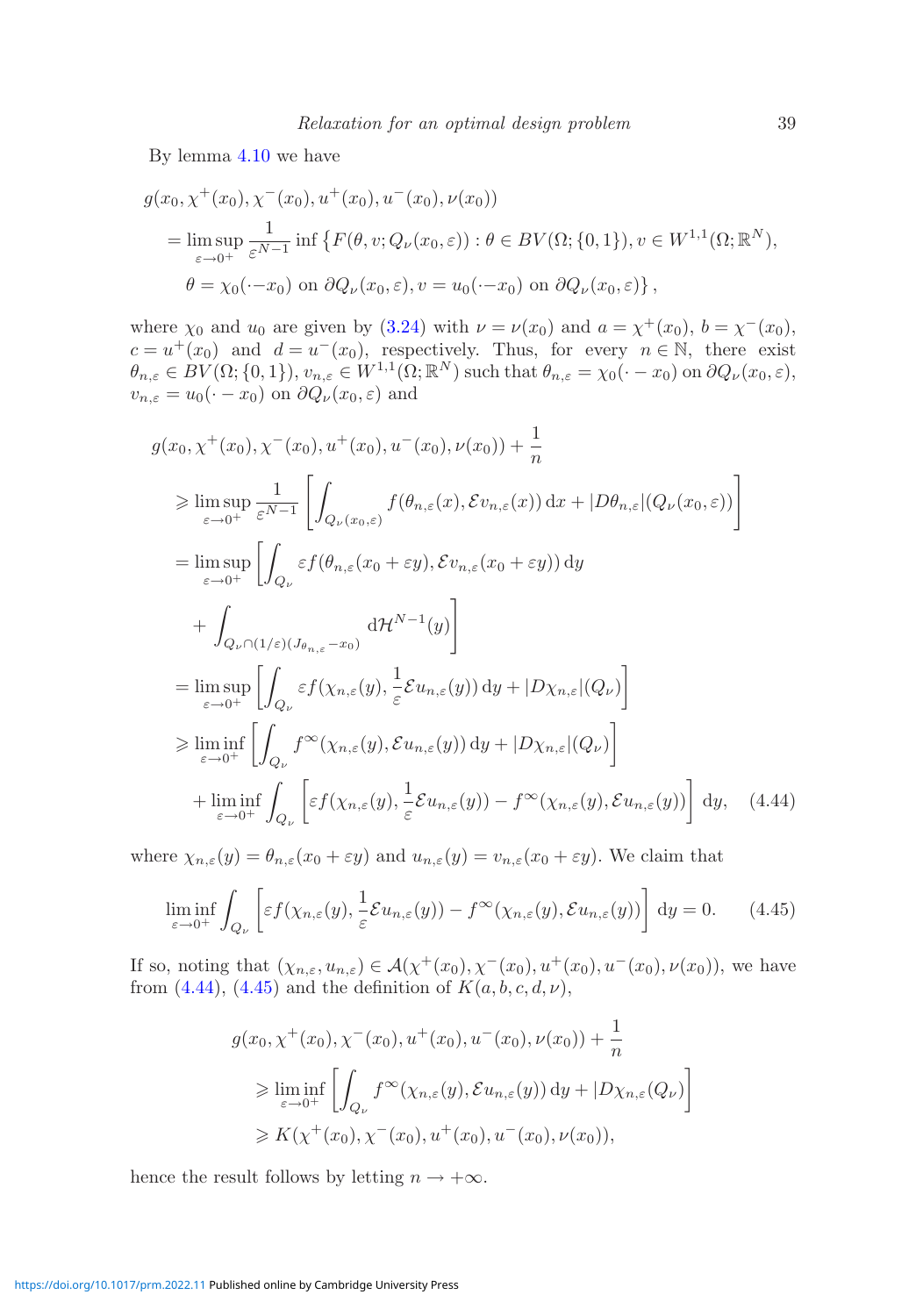It remains to prove [\(4.45\)](#page-38-1). We write

$$
\int_{Q_{\nu}} \varepsilon f(\chi_{n,\varepsilon}(y), \frac{1}{\varepsilon} \mathcal{E} u_{n,\varepsilon}(y)) - f^{\infty}(\chi_{n,\varepsilon}(y), \mathcal{E} u_{n,\varepsilon}(y)) dy
$$
\n
$$
= \int_{Q_{\nu} \cap \{(1/\varepsilon) | \mathcal{E} u_{n,\varepsilon}(y)| \le L\}} \varepsilon f(\chi_{n,\varepsilon}(y), \frac{1}{\varepsilon} \mathcal{E} u_{n,\varepsilon}(y)) - f^{\infty}(\chi_{n,\varepsilon}(y), \mathcal{E} u_{n,\varepsilon}(y)) dy
$$
\n
$$
+ \int_{Q_{\nu} \cap \{(1/\varepsilon) | \mathcal{E} u_{n,\varepsilon}(y)| > L\}} \varepsilon f(\chi_{n,\varepsilon}(y),
$$
\n
$$
\times \frac{1}{\varepsilon} \mathcal{E} u_{n,\varepsilon}(y)) - f^{\infty}(\chi_{n,\varepsilon}(y), \mathcal{E} u_{n,\varepsilon}(y)) dy =: I_1 + I_2.
$$

By the growth hypotheses  $(3.4)$  and  $(3.6)$  we have

$$
\begin{aligned} |I_1| &\leqslant \int_{Q_{\nu} \cap \{|\mathcal{E} u_{n,\varepsilon}(y)| \leqslant \varepsilon L\}} \varepsilon \, C\left(1 + \frac{1}{\varepsilon} |\mathcal{E} u_{n,\varepsilon}(y)|\right) + C|\mathcal{E} u_{n,\varepsilon}(y)| \, \mathrm{d} y \\ &\leqslant \int_{Q_{\nu}} \varepsilon \, C \, \mathrm{d} y = O(\varepsilon) \end{aligned}
$$

and, by hypothesis [\(3.9\)](#page-13-0) with  $t = \frac{1}{\varepsilon}$ , Hölder's inequality and [\(3.4\)](#page-13-1),

$$
\begin{split} |I_{2}| &\leqslant \int_{Q_{\nu}\cap\{(1/\varepsilon)|\mathcal{E}u_{n,\varepsilon}(y)|>L\}} \left| \varepsilon f(\chi_{n,\varepsilon}(y),\frac{1}{\varepsilon}\mathcal{E}u_{n,\varepsilon}(y)) - f^{\infty}(\chi_{n,\varepsilon}(y),\mathcal{E}u_{n,\varepsilon}(y)) \right| \, \mathrm{d}y \\ &\leqslant \int_{Q_{\nu}\cap\{(1/\varepsilon)|\mathcal{E}u_{n,\varepsilon}(y)|>L\}} C \, \varepsilon^{\gamma} \, |\mathcal{E}u_{n,\varepsilon}(y)|^{1-\gamma} \, \mathrm{d}y \\ &\leqslant C \, \varepsilon^{\gamma} \left( \int_{Q_{\nu}} |\mathcal{E}u_{n,\varepsilon}(y)| \, \mathrm{d}y \right)^{1-\gamma} \\ &\leqslant C \, \varepsilon^{\gamma} \left( \int_{Q_{\nu}} \varepsilon f(\chi_{n,\varepsilon}(y),\frac{1}{\varepsilon}\mathcal{E}u_{n,\varepsilon}(y)) \, \mathrm{d}y \right)^{1-\gamma} = O(\varepsilon^{\gamma}), \end{split}
$$

since the integral in the last expression is uniformly bounded by [\(4.44\)](#page-38-0). The above estimates yield  $(4.45)$  and complete the proof.

PROPOSITION 4.12. Let f be given by  $(3.5)$ , where  $W_0$  and  $W_1$  are continuous func*tions satisfying* [\(3.4\)](#page-13-1)*, and assume that* f *is symmetric quasiconvex and that* [\(3.9\)](#page-13-0) *holds. Given*  $u \in BD(\Omega)$  *and*  $\chi \in BV(\Omega; \{0,1\})$ *, for*  $\mathcal{H}^{N-1}$  *a.e.*  $x_0 \in \Omega \cap (J_{\chi} \cup J_u)$ *we have*

$$
g(x_0, \chi^+(x_0), \chi^-(x_0), u^+(x_0), u^-(x_0), \nu(x_0))
$$
  
\$\leqslant K(\chi^+(x\_0), \chi^-(x\_0), u^+(x\_0), u^-(x\_0), \nu(x\_0))\$.

*Proof.* Using the sequential characterization of K given in proposition [3.11,](#page-20-0) let  $\chi_n \in BV(Q_\nu;\{0,1\}), u_n \in W^{1,1}(Q_\nu;\mathbb{R}^N)$  be such that  $\chi_n \to \chi_0$  in  $L^1(Q_\nu;\{0,1\}),$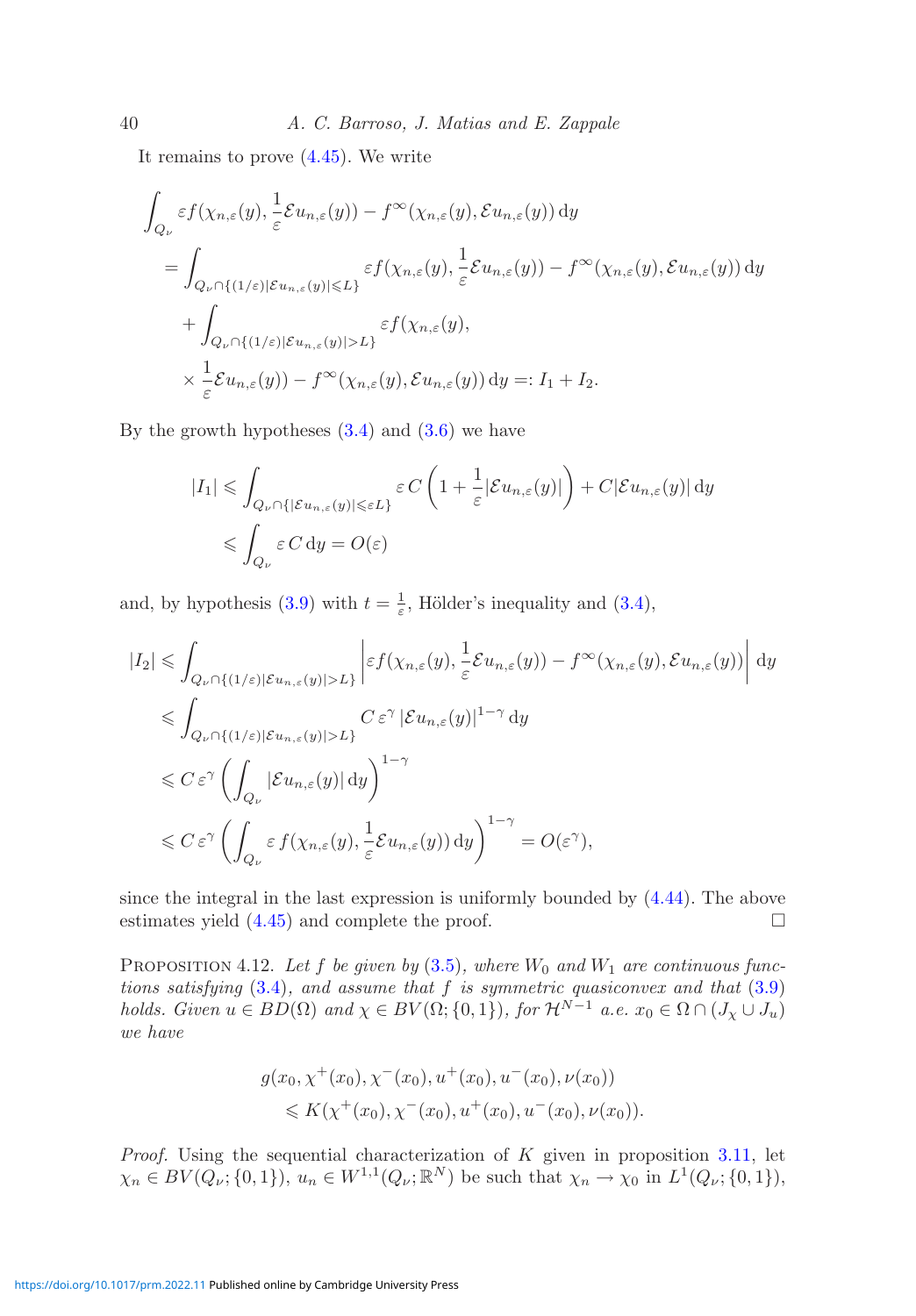$$
u_n \to u_0 \text{ in } L^1(Q_\nu; \mathbb{R}^N) \text{ and}
$$
  
\n
$$
K(\chi^+(x_0), \chi^-(x_0), u^+(x_0), u^-(x_0), \nu(x_0))
$$
  
\n
$$
= \lim_{n \to +\infty} \left[ \int_{Q_\nu} f^\infty(\chi_n(y), \mathcal{E}u_n(y)) \, dy + |D\chi_n|(Q_\nu) \right],
$$

where  $\chi_0$ ,  $u_0$  are as in the proof of proposition [4.6.](#page-32-0)

For  $x \in Q_{\nu}(x_0, \varepsilon)$ , set  $\theta_n(x) := \chi_n((x-x_0)/\varepsilon)$  and  $v_n(x) := u_n((x-x_0)/\varepsilon)$ . Then, changing variables and using the positive homogeneity of  $f^{\infty}(q, \cdot)$ , we have

$$
K(\chi^+(x_0), \chi^-(x_0), u^+(x_0), u^-(x_0), \nu(x_0))
$$
  
\n
$$
= \lim_{n \to +\infty} \left[ \int_{Q_{\nu}} f^{\infty}(\chi_n(y), \mathcal{E}u_n(y)) \, dy + |D\chi_n|(Q_{\nu}) \right]
$$
  
\n
$$
= \frac{1}{\varepsilon^{N-1}} \lim_{n \to +\infty} \left[ \int_{Q_{\nu}(x_0, \varepsilon)} f^{\infty}(\theta_n(x), \mathcal{E}v_n(x)) \, dx + |D\theta_n|(Q_{\nu}(x_0, \varepsilon)) \right]
$$
  
\n
$$
\geq \frac{1}{\varepsilon^{N-1}} \liminf_{n \to +\infty} \left[ \int_{Q_{\nu}(x_0, \varepsilon)} f(\theta_n(x), \mathcal{E}v_n(x)) \, dx + |D\theta_n|(Q_{\nu}(x_0, \varepsilon)) \right]
$$
  
\n
$$
+ \frac{1}{\varepsilon^{N-1}} \liminf_{n \to +\infty} \int_{Q_{\nu}(x_0, \varepsilon)} (f^{\infty}(\theta_n(x), \mathcal{E}v_n(x)) - f(\theta_n(x), \mathcal{E}v_n(x))) \, dx
$$
  
\n=: I\_1 + I\_2. (4.46)

Given that  $\chi_n \to \chi_0$  in  $L^1(Q_\nu;\{0,1\})$  and  $u_n \to u_0$  in  $L^1(Q_\nu;\mathbb{R}^N)$ , it follows that  $\theta_n \to \chi_0(\cdot - x_0)$  in  $L^1(Q_\nu(x_0, \varepsilon); \{0, 1\})$  and  $v_n \to u_0(\cdot - x_0)$  in  $L^1(Q_\nu(x_0, \varepsilon); \mathbb{R}^N)$ . Thus,

$$
I_1 \geq \frac{1}{\varepsilon^{N-1}} \mathcal{F}(\chi_0(\cdot - x_0), u_0(\cdot - x_0); Q_\nu(x_0, \varepsilon))
$$
  

$$
\geq \frac{1}{\varepsilon^{N-1}} m(\chi_0(\cdot - x_0), u_0(\cdot - x_0); Q_\nu(x_0, \varepsilon)).
$$
 (4.47)

On the other hand, the same calculations that were used to prove  $(4.45)$  by means of hypothesis [\(3.9\)](#page-13-0) allow us to conclude that

<span id="page-40-2"></span><span id="page-40-1"></span><span id="page-40-0"></span>
$$
\limsup_{\varepsilon \to 0^+} I_2 = 0. \tag{4.48}
$$

Hence, from  $(4.46)$ ,  $(4.47)$  and  $(4.48)$  we obtain

$$
K(\chi^+(x_0), \chi^-(x_0), u^+(x_0), u^-(x_0), \nu(x_0))
$$
  
\n
$$
\geq g(x_0, \chi^+(x_0), \chi^-(x_0), u^+(x_0), u^-(x_0), \nu(x_0)).
$$

# **Acknowledgments**

The research of A.C.B. was partially supported by National Funding from FCT – Fundação para a Ciência e a Tecnologia through project UIDB/04561/2020. J.M. acknowledges support from FCT/Portugal through CAMGSD, IST-ID, projects UIDB/04459/2020 and UIDP/04459/2020. E.Z. is a member of INdAM GNAMPA, whose support is gratefully acknowledged, also through the GNAMPA project 2020, coordinated by Prof. Marco Bonacini.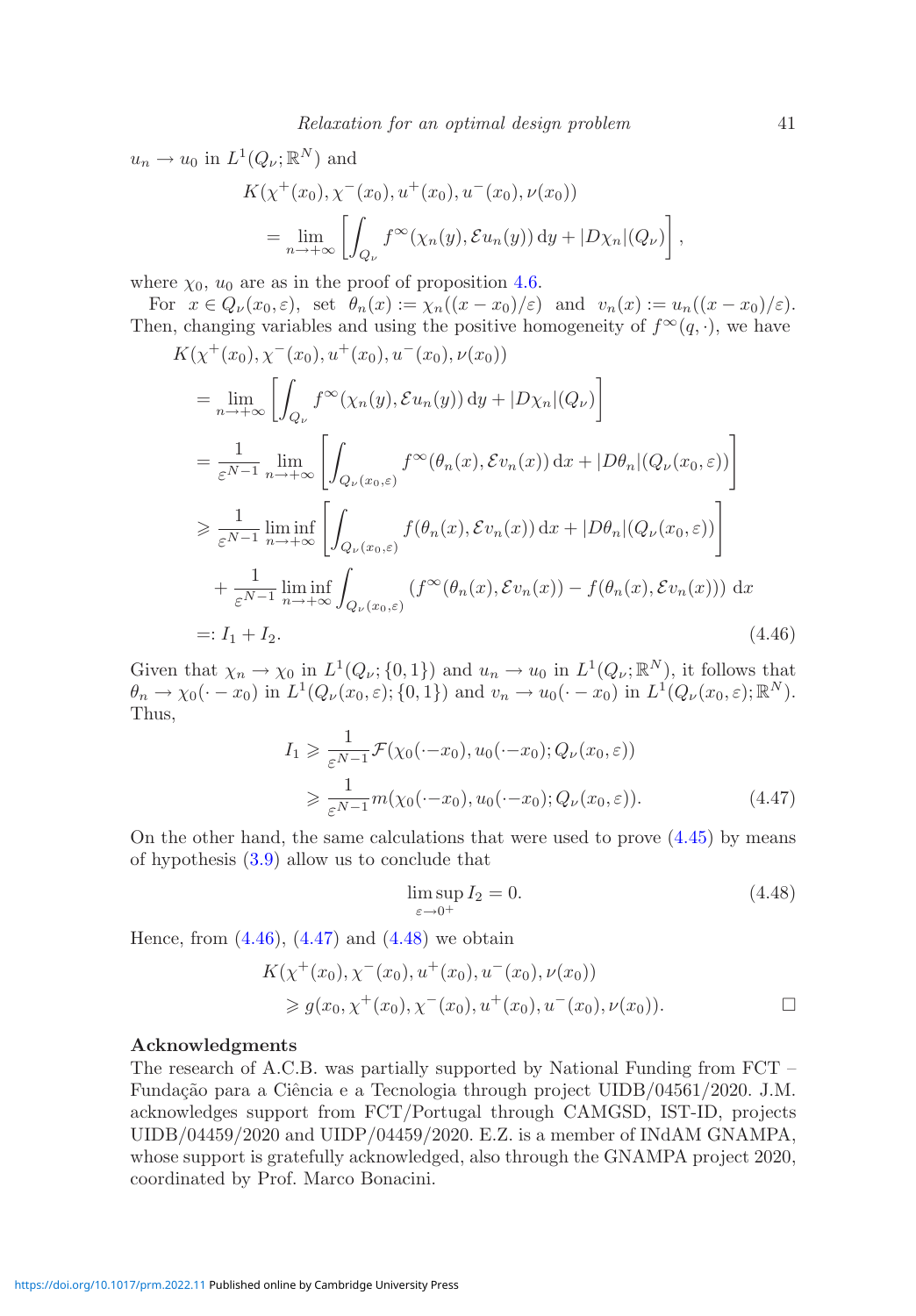# **References**

- <span id="page-41-0"></span>1 G. Allaire and V. Lods. Minimizers for a double-well problem with affine boundary conditions. Proc. R. Soc. Edinburgh Sect. A **129** (1999), 439–466.
- <span id="page-41-10"></span>2 L. Ambrosio and G. Buttazzo. An optimal design problem with perimeter penalization. Calc. Var. Partial Differ. Equ. **1** (1993), 55–69.
- <span id="page-41-19"></span>3 L. Ambrosio, A. Coscia and G. Dal Maso. Fine properties of functions in BD. Arch. Ration. Mech. Anal. **139** (1997), 201–238.
- <span id="page-41-17"></span>4 L. Ambrosio, N. Fusco and D. Pallara. Functions of bounded variation and free discontinuity problems, Oxford Mathematical Monographs (New York: The Clarendon Press, Oxford University Press, 2000).
- <span id="page-41-15"></span>5 A. Arroyo-Rabasa, G. De Philippis and F. Rindler. Lower semicontinuity and relaxation of linear-growth integral functionals under PDE's constraints. Adv. Calc. Var. **13** (2020), 219–255.
- <span id="page-41-24"></span>6 J.-F. Babadjian. Traces of functions of bounded deformation. Indiana Univ. Math. J. **64** (2015), 1271–1290.
- <span id="page-41-1"></span>7 J.-F. Babadjian, F. Iurlano and F. Rindler. Concentration versus oscillation effects in brittle damage. Commun. Pure Appl. **74** (2021), 1803–1854.
- <span id="page-41-2"></span>8 J.-F. Babadjian, F. Iurlano and F. Rindler, Shape optimization of light structures and the vanishing mass conjecture. Duke Math. J. (to appear) arXiv:2102.09911v1.
- <span id="page-41-18"></span>9 S. Baldo. Minimal interface criterion for phase transitions in mixtures of Cahn–Hilliard fluids. Ann. Inst. Henri Poincaré Anal. Non Linéaire **7** (1990), 67–90.
- <span id="page-41-20"></span>10 J. M. Ball and F. Murat. W1*,p*-quasiconvexity and variational problems for multiple integrals. J. Funct. Anal. **58** (1984), 225–253.
- <span id="page-41-23"></span>11 A. C. Barroso, G. Bouchitté, G. Buttazzo and I. Fonseca. Relaxation of bulk and interfacial energies. Arch. Ration. Mech. Anal. **135** (1996), 107–173.
- <span id="page-41-5"></span>12 A. C. Barroso, I. Fonseca and R. Toader. A relaxation theorem in the space of functions of bounded deformation. Ann. Sc. Norm. Super. Pisa Cl. Sci. **29** (2000), 19–49.
- <span id="page-41-21"></span>13 A. C. Barroso, J. Matias, M. Morandotti and D. Owen. Second-order structured deformations: Relaxation, integral representation and applications. Arch. Ration. Mech. Anal. **225** (2017), 1025–1072.
- <span id="page-41-12"></span>14 A. C. Barroso and E. Zappale. Relaxation for optimal design problems with non-standard growth. Appl. Math. Optim. **80** (2019), 515–546.
- <span id="page-41-13"></span>15 A. C. Barroso and E. Zappale, An optimal design problem with non-standard growth and no concentration effects. Asympt. Anal. pre-press (2021). doi:10.3233/ASY-211711.
- <span id="page-41-3"></span>16 G. Bellettini, A. Coscia and G. Dal Maso. Special functions of bounded deformation. Math. Z. **228** (1998), 337–351.
- <span id="page-41-6"></span>17 G. Bouchitté, I. Fonseca and M. L. Mascarenhas. A global method for relaxation. Arch. Ration. Mech. Anal. **145** (1998), 51–98.
- <span id="page-41-4"></span>18 A. Braides, A. Defranceschi and E. Vitali. A relaxation approach to Hencky's plasticity. Appl. Math. Optim. **35** (1997), 45–68.
- <span id="page-41-16"></span>19 D. Breit, L. Diening and F. Gmeineder. On the trace operator for functions of bounded A-variation. Anal. PDE **13** (2020), 559–594.
- <span id="page-41-14"></span>20 G. Carita and E. Zappale. 3D–2D dimensional reduction for a nonlinear optimal design problem with perimeter penalization. C. R. Math. Acad. Sci. Paris **350** (2012), 1011–1016.
- <span id="page-41-11"></span>21 G. Carita and E. Zappale. Relaxation for an optimal design problem with linear growth and perimeter penalization. Proc. R. Soc. Edinburgh Sect. A **145** (2015), 223–268.
- <span id="page-41-22"></span>22 G. Carita and E. Zappale. A relaxation result in  $BV \times L^p$  for integral functionals depending on chemical composition and elastic strain. Asymp. Anal. **100** (2016), 1–20.
- <span id="page-41-8"></span>23 M. Caroccia, M. Focardi and N. Van Goethem. On integral representation of variational functionals on BD. SIAM J. Math. Anal. **52** (2020), 4022–4067.
- <span id="page-41-7"></span>24 S. Conti, M. Focardi and F. Iurlano. Integral representation for functionals defined on SBD*<sup>p</sup>* in dimension two. Arch. Ration. Mech. Anal. **223** (2017), 1337–1374.
- <span id="page-41-9"></span>25 G. De Philippis and F. Rindler. On the structure of A-free measures and applications. Ann. Math. Second Ser. **184** (2016), 1017–1039.